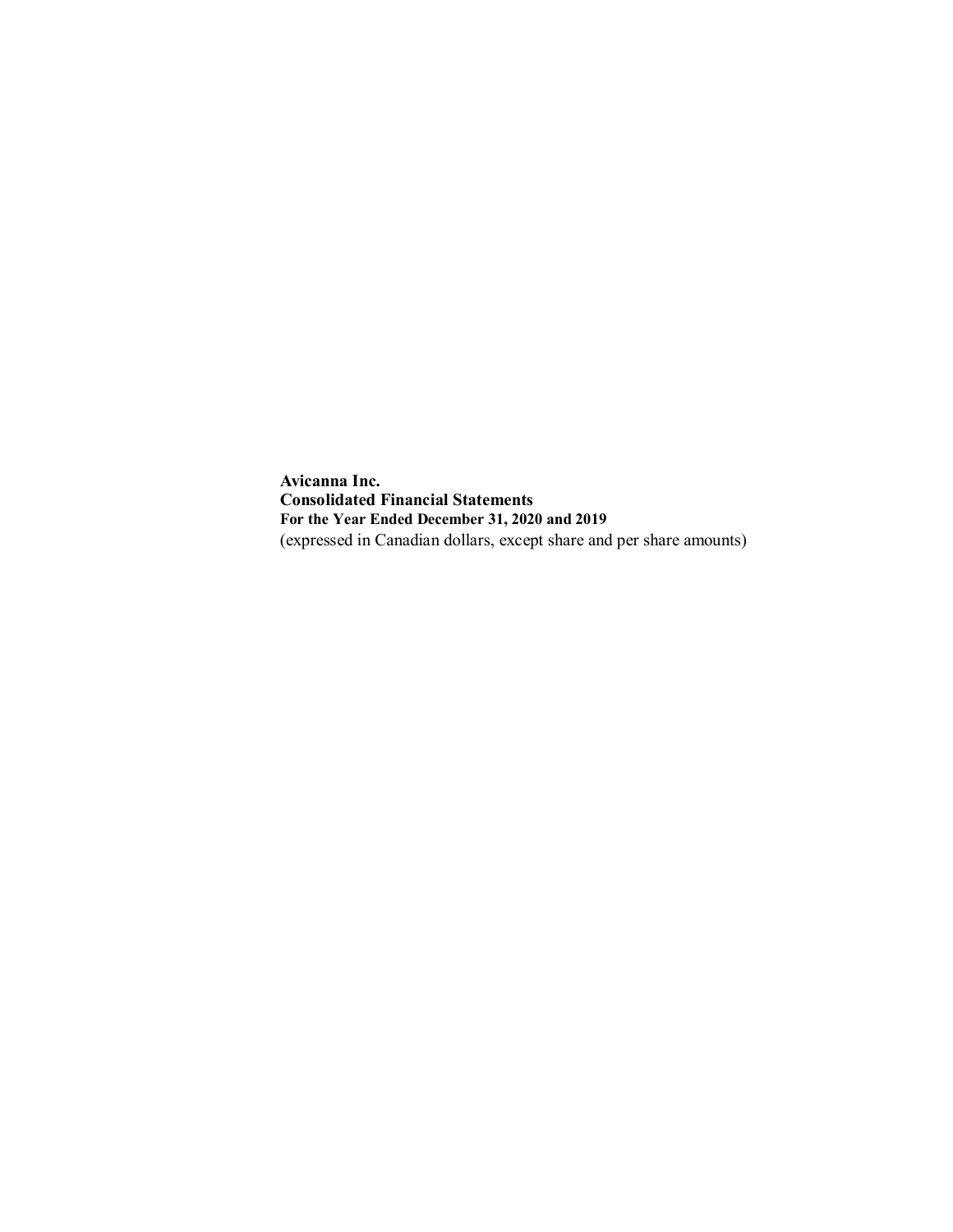

**CHARTERED PROFESSIONAL ACCOUNTANTS** 

Suite 1500, 9888 Jasper Avenue NW Edmonton, Alberta T5J 5C6 T. 780.424.3000 | F. 780.429.4817 | W. krpgroup.com

| <b>INDEPENDENT AUDITOR'S REPORT</b> | Edmonton, Alberta |
|-------------------------------------|-------------------|
|                                     | September 3, 2021 |

To the Shareholders of Avicanna Inc.

#### **Opinion**

We have audited the consolidated financial statements of Avicanna Inc. (the Company), which comprise the consolidated statements of financial position as at December 31, 2020, and the consolidated statements of operations and comprehensive loss, changes in shareholders' equity and cash flows for the year then ended, and notes to the consolidated financial statements, including a summary of significant accounting policies.

In our opinion, the accompanying consolidated financial statements present fairly, in all material respects, the consolidated financial position of the Company as at December 31, 2020, and the consolidated financial performance and consolidated cash flows for the year then ended in accordance with International Financial Reporting Standards (IFRS).

#### **Basis for Opinion**

We conducted our audit in accordance with Canadian generally accepted auditing standards. Our responsibilities under those standards are further described in the *Auditor's Responsibilities for the Audit of the Consolidated Financial Statements* section of our report. We are independent of the Company in accordance with ethical requirements that are relevant to our audit of the consolidated financial statements in Canada, and we have fulfilled our other ethical responsibilities in accordance with these requirements. We believe that the audit evidence we have obtained is sufficient and appropriate to provide a basis for our opinion.

#### **Emphasis of Matter - Material Uncertainty Relating to Going Concern**

We draw attention to Note 1 in the consolidated financial statements, which indicates the Company had an accumulated deficit of \$62,036,238, cash of \$1,266,732 and a working capital deficit of \$6,054,103 as at December 31, 2020. Additionally, the Company incurred a net loss after taxes of \$32,861,700 and used \$13,970,453 of cash for operating activities during the year ended December 31, 2020.

These events or conditions, along with other matters as set forth in Note 1, indicate that a material uncertainty exists that may cast significant doubt on the Company's ability to continue as a going concern. Our opinion is not modified in respect of this matter.

#### **Other Matter**

The consolidated financial statements for the year ended December 31, 2019 were audited by another auditor who expressed an unmodified opinion on those financial statements on April 14, 2020.

#### **Key Audit Matters**

Key audit matters are those matters that, in our professional judgment, were of most significance in our audit of the consolidated financial statements of the current period. These matters were addressed in the context of our audit of the consolidated financial statements as a whole, and in forming our opinion thereon, and we do not provide a separate opinion on these matters.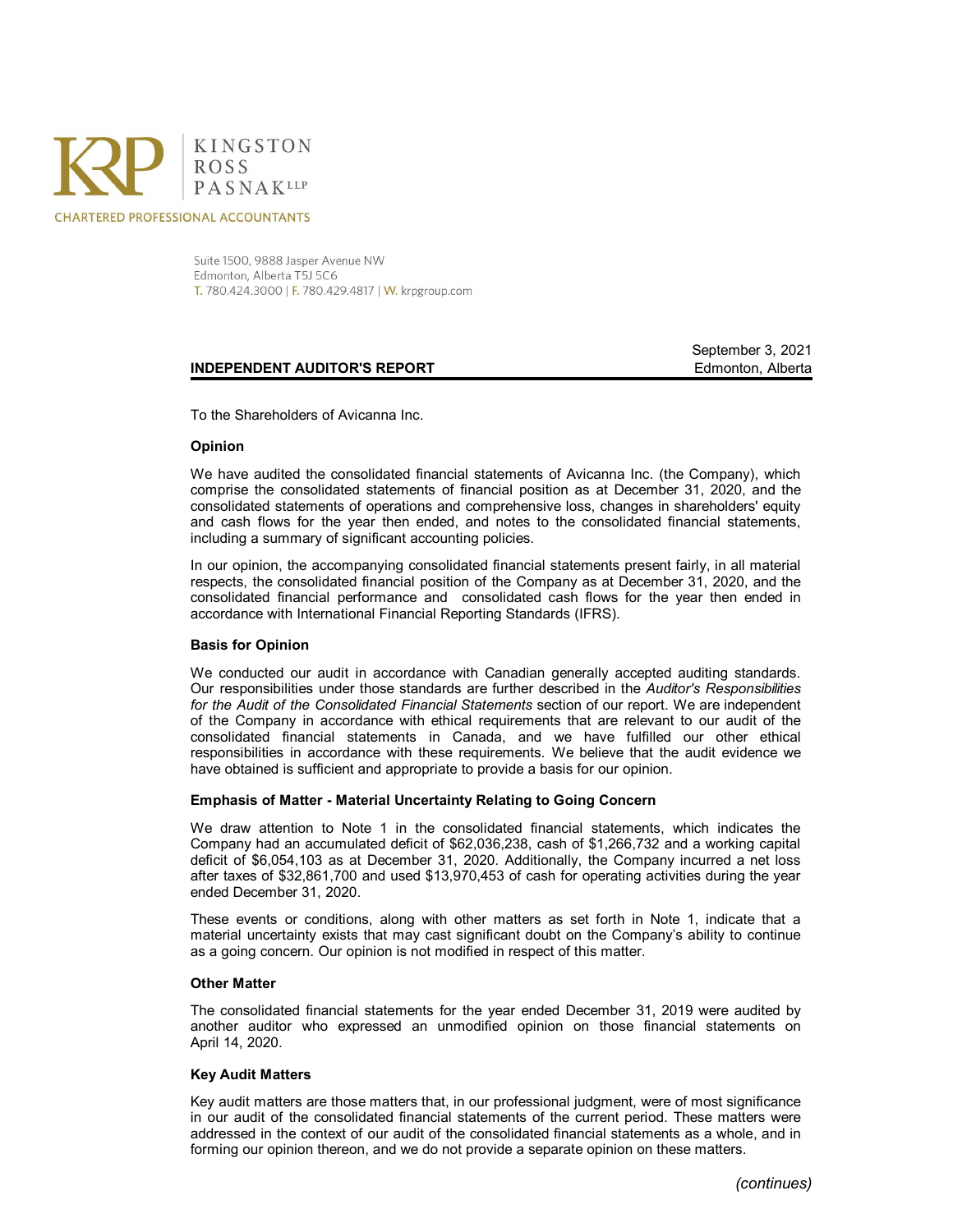Independent Auditor's Report to the Shareholders of Avicanna Inc. *(continued)*

#### *Impairment of Goodwill and Intangible Assets*

#### *Key Audit Matter Description*

As discussed in Notes 3, 10, and 11 to the consolidated financial statements, during the year ending December 31, 2020, the Company analysed the fair value of intangibles and recorded impairment to goodwill and certain indefinite lived intangible assets.

#### *How the Key Audit Matter was Addressed in our Audit*

We identified the impairment of intangible assets as a key audit matter as subjective auditor judgment was required to evaluate whether these notes contain impairment of intangible assets and assess the proper valuation of such activity.

The following are the primary procedures we performed to address this key audit matter:

- Evaluated and discussed with management, their analysis over the valuation and accounting treatment over intangible assets;
- Reviewed management's specialist's fair market valuations of each intangible assets component;
- Obtained an understanding of management's knowledge, skill and ability of the specialist;
- Evaluated the work of management's specialist to assess the reasonableness of assumptions used in the evaluation and the accounting treatment of the intangible assets;
- Tested and reviewed the overall calculations; and
- Tested the design and implementation of management's controls surrounding management's valuation of the convertible debenture process.

#### *Convertible Debentures and Derivative Instruments*

#### *Key Audit Matter Description*

As discussed in Notes 3, 12, 18 and 19 to the consolidated financial statements, during the year ending December 31, 2020, the Company had two convertible debentures, one issued in March 2019 and the other issued in November 2020. The Company analysed these convertible debentures for embedded derivatives and determined they contained conversion options and embedded derivatives, which were recorded at fair value as a liability upon inception of the convertible debentures and were revalued at the reporting date at fair value.

#### *How the Key Audit Matter was Addressed in our Audit*

We identified convertible debentures as a key audit matter as subjective auditor judgment was required to evaluate whether these convertible debentures contain derivative financial instruments and assess the proper valuation of such instruments.

The following are the primary procedures we performed to address this key audit matter:

- Evaluated and discussed with management, their analysis over the valuation and accounting treatment over the convertible debentures, as well as, the embedded conversion options and derivatives that require recognition as derivative liabilities;
- Read and analysed the convertible debentures agreements;
- Reviewed management's specialist's valuations for the convertible debentures, including the embedded derivative components;
- Obtained an understanding of the work of the specialist, including assessing the knowledge, skill and ability of the specialist;
- Evaluated the work of management's specialist to assess the reasonableness of assumptions used in the evaluation and the accounting treatment of the convertible debentures and related derivatives;
- Tested and reviewed the overall calculations; and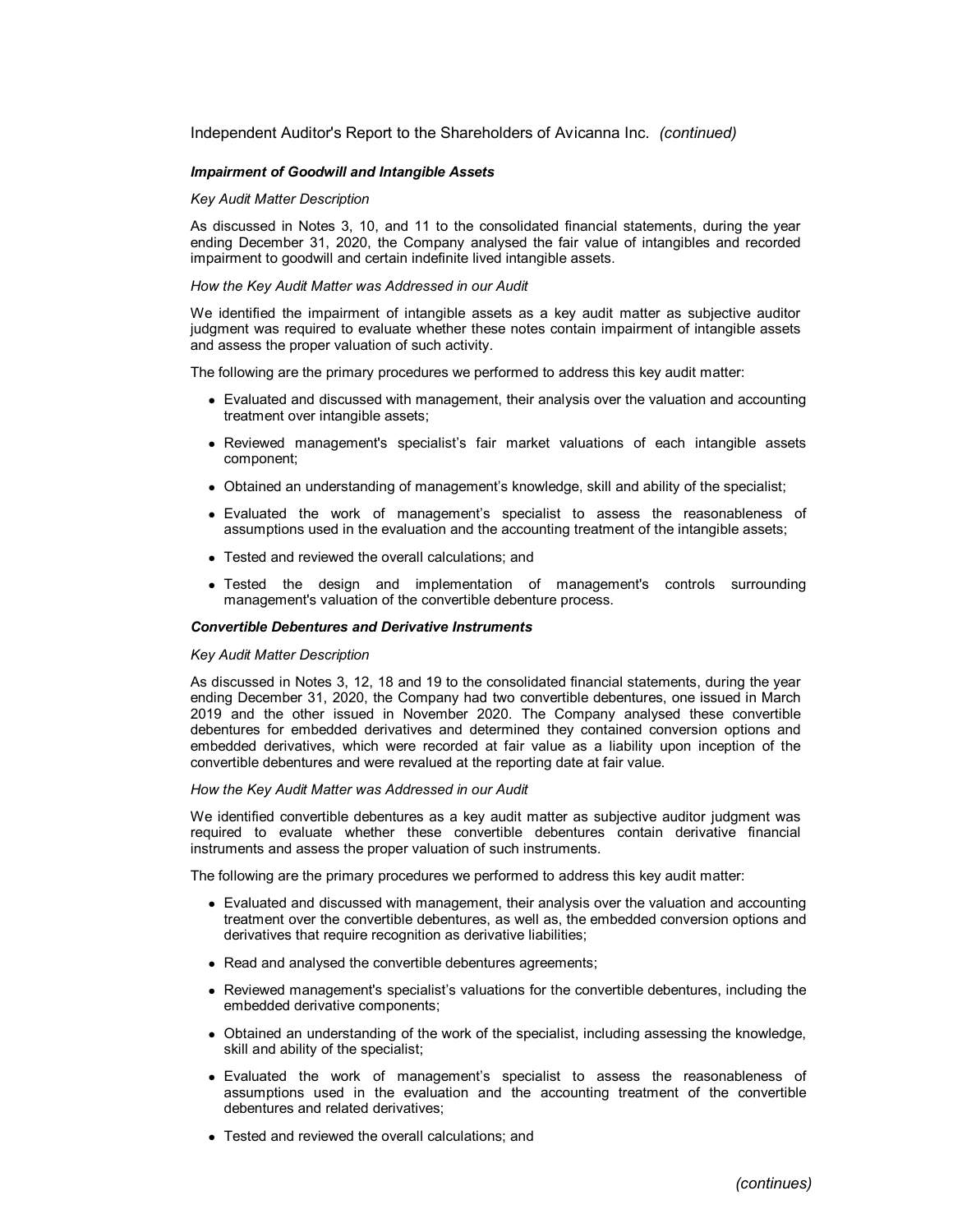Independent Auditor's Report to the Shareholders of Avicanna Inc. *(continued)*

• Tested the design and implementation of management's controls surrounding management's valuation of the convertible debenture process.

#### **Other Information**

Management is responsible for the other information. The other information comprises the information, other than the consolidated financial statements and our auditor's report thereon, including Management's Discussion and Analysis.

Our opinion on the consolidated financial statements does not cover the other information and we do not express any form of assurance conclusion thereon.

In connection with our audit of the consolidated financial statements, our responsibility is to read the other information and, in doing so, consider whether the other information is materially inconsistent with the consolidated financial statements or our knowledge obtained in the audit or otherwise appears to be materially misstated. We obtained Management's Discussion and Analysis prior to the date of this auditors' report. If, based on the work we have performed on this other information, we conclude that there is a material misstatement of this other information, we are required to report that fact. We have nothing to report in this regard.

#### **Responsibilities of Management and Those Charged with Governance for the Consolidated Financial Statements**

Management is responsible for the preparation and fair presentation of the consolidated financial statements in accordance with International Financial Reporting Standards, and for such internal control as management determines is necessary to enable the preparation of consolidated financial statements that are free from material misstatement, whether due to fraud or error.

In preparing the consolidated financial statements, management is responsible for assessing the Company's ability to continue as a going concern, disclosing, as applicable, matters related to going concern and using the going concern basis of accounting unless management either intends to liquidate the Company or to cease operations, or has no realistic alternative but to do so.

Those charged with governance are responsible for overseeing the Company's financial reporting process.

#### **Auditor's Responsibilities for the Audit of the Consolidated Financial Statements**

Our objectives are to obtain reasonable assurance about whether the consolidated financial statements as a whole are free from material misstatement, whether due to fraud or error, and to issue an auditor's report that includes our opinion. Reasonable assurance is a high level of assurance, but is not a guarantee that an audit conducted in accordance with Canadian generally accepted auditing standards will always detect a material misstatement when it exists. Misstatements can arise from fraud or error and are considered material if, individually or in the aggregate, they could reasonably be expected to influence the economic decisions of users taken on the basis of these consolidated financial statements.

As part of an audit in accordance with Canadian generally accepted auditing standards, we exercise professional judgment and maintain professional skepticism throughout the audit. We also:

- Identify and assess the risks of material misstatement of the consolidated financial statements, whether due to fraud or error, design and perform audit procedures responsive to those risks, and obtain audit evidence that is sufficient and appropriate to provide a basis for our opinion. The risk of not detecting a material misstatement resulting from fraud is higher than for one resulting from error, as fraud may involve collusion, forgery, intentional omissions, misrepresentations, or the override of internal control.
- Obtain an understanding of internal control relevant to the audit in order to design audit procedures that are appropriate in the circumstances, but not for the purpose of expressing an opinion on the effectiveness of the Company's internal control.
- Evaluate the appropriateness of accounting policies used and the reasonableness of accounting estimates and related disclosures made by management.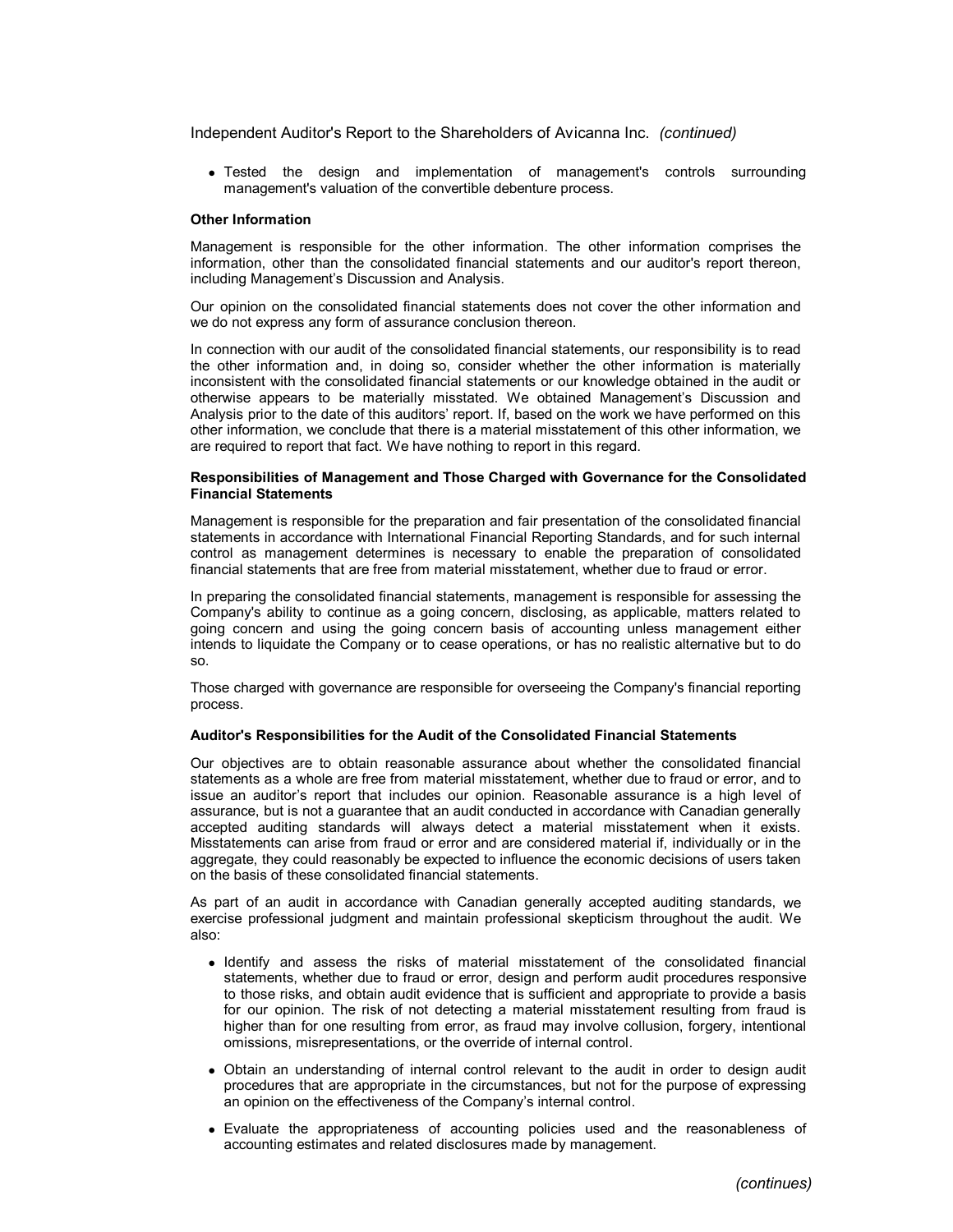Independent Auditor's Report to the Shareholders of Avicanna Inc. *(continued)*

- Conclude on the appropriateness of management's use of the going concern basis of accounting and, based on the audit evidence obtained, whether a material uncertainty exists related to events or conditions that may cast significant doubt on the Company's ability to continue as a going concern. If we conclude that a material uncertainty exists, we are required to draw attention in our auditor's report to the related disclosures in the consolidated financial statements or, if such disclosures are inadequate, to modify our opinion. Our conclusions are based on the audit evidence obtained up to the date of our auditor's report. However, future events or conditions may cause the Company to cease to continue as a going concern.
- Evaluate the overall presentation, structure and content of the consolidated financial statements, including the disclosures, and whether the consolidated financial statements represent the underlying transactions and events in a manner that achieves fair presentation.
- Obtain sufficient appropriate audit evidence regarding the financial information of the entities or business activities within the Group to express an opinion on the consolidated financial statements. We are responsible for the direction, supervision and performance of the group audit. We remain solely responsible for our audit opinion.

We communicate with those charged with governance regarding, among other matters, the planned scope and timing of the audit and significant audit findings, including any significant deficiencies in internal control that we identify during our audit.

We also provide those charged with governance with a statement that we have complied with relevant ethical requirements regarding independence, and to communicate with them all relationships and other matters that may reasonably be thought to bear on our independence, and where applicable, related safeguards.

From the matters communicated with those charged with governance, we determine those matters that were of most significance in the audit of the consolidated financial statements of the current period and are therefore the key audit matters. We describe these matters in our auditor's report unless law or regulation precludes public disclosure about the matter or when, in extremely rare circumstances, we determine that a matter should not be communicated in our report because the adverse consequences of doing so would reasonably be expected to outweigh the public interest benefits of such communication.

The engagement partner on the audit resulting in this independent auditor's report is Justin Rousseau.

Pasmak LLP

*Kingston Ross Pasnak LLP* Chartered Professional Accountants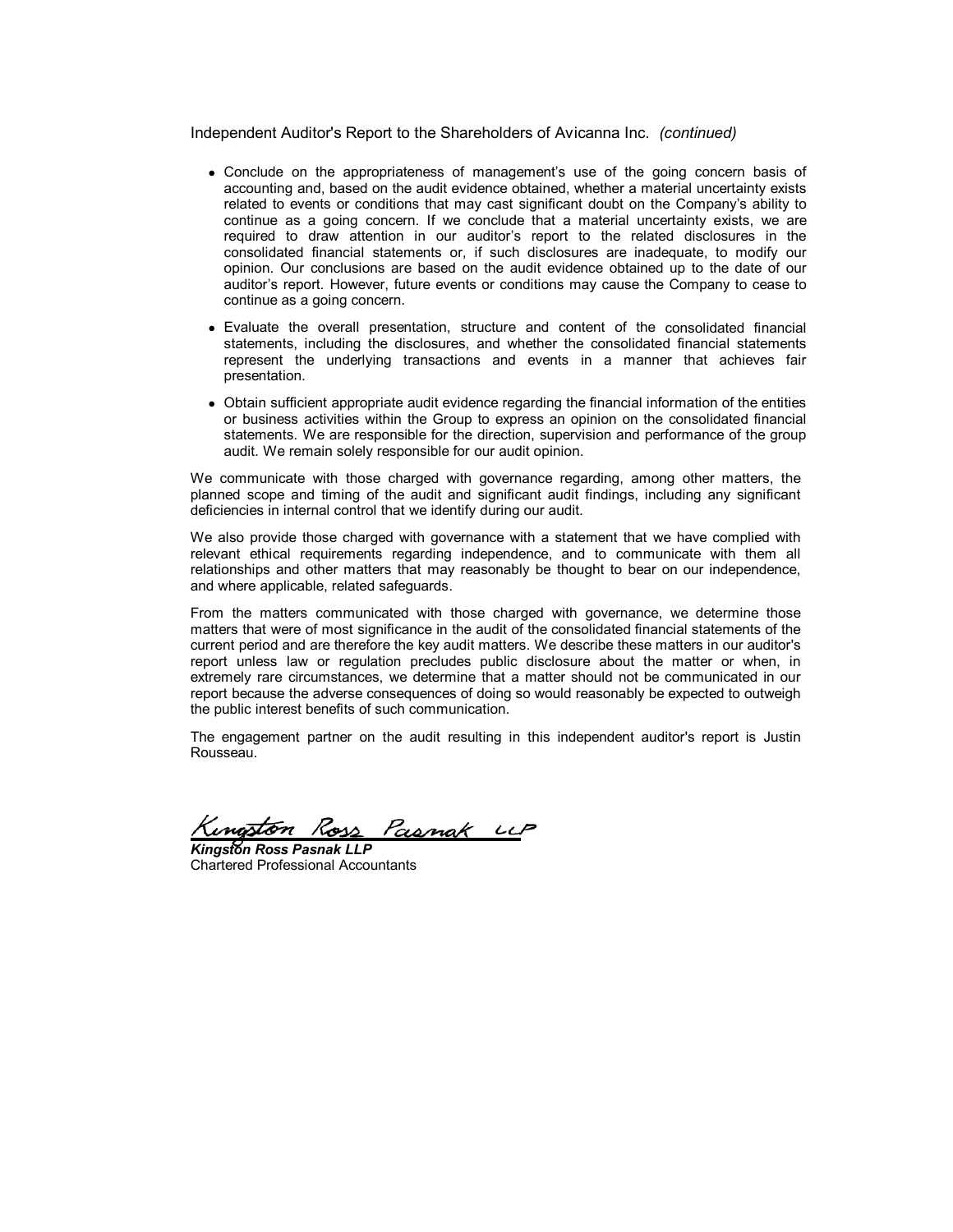## **Avicanna Inc. Consolidated Statements of Financial Position As at December 31, 2020 and 2019 (Expressed in Canadian Dollars)**

|                                                                     | <b>Note</b> |             | December 31, 2020 |                           | December 31, 2019 |
|---------------------------------------------------------------------|-------------|-------------|-------------------|---------------------------|-------------------|
| <b>ASSETS</b>                                                       |             |             |                   |                           |                   |
| <b>Current assets</b>                                               |             |             |                   |                           |                   |
| Cash                                                                |             | \$          | 1,266,732         | \$                        | 441,757           |
| Short-term investments                                              | 5           |             | 1,250,000         |                           |                   |
| Amounts receivable                                                  | 6           |             | 1,005,290         |                           | 1,202,924         |
| Prepaid assets                                                      |             |             | 1,321,586         |                           | 704,632           |
| <b>Biological</b> assets                                            | 7           |             | 650,780           |                           | 117,367           |
| Inventory                                                           | 8           |             | 1,276,078         |                           | 1,484,371         |
| <b>Total current assets</b>                                         |             |             | 6,770,466         |                           | 3,951,051         |
|                                                                     |             |             |                   |                           |                   |
| Right of use asset                                                  | 16          |             | 343,452           |                           | 539,710           |
| Property and equipment                                              | 9           |             | 21,465,199        |                           | 22,622,322        |
|                                                                     |             |             |                   |                           |                   |
| Intangible assets<br>Deferred tax asset                             | 10,11       |             | 497,468           |                           | 11,063,900        |
|                                                                     | 26          |             | 34,451            |                           |                   |
| Derivative asset                                                    | 12          |             | 526,312           |                           | 3,780,000         |
| Investments                                                         | 14          |             | 518,213           |                           | 72                |
| Goodwill                                                            | 11          |             |                   |                           | 3,207,227         |
| <b>Total assets</b>                                                 |             | $\mathbb S$ | 30,155,561        | $\boldsymbol{\mathsf{S}}$ | 45,164,282        |
| <b>LIABILITIES AND SHAREHOLDERS' EQUITY</b>                         |             |             |                   |                           |                   |
| <b>Current liabilities</b>                                          |             |             |                   |                           |                   |
|                                                                     |             |             |                   |                           |                   |
| Trade payables and accrued liabilities<br>Lease liability - current |             | \$          | 6,562,339         | \$                        | 5,177,634         |
|                                                                     | 15          |             | 203,155           |                           | 224,950           |
| Income tax payable                                                  | 26          |             | 20,684            |                           |                   |
| Convertible debentures - current                                    | 18          |             | 1,573,695         |                           |                   |
| Derivative liability - current                                      | 19          |             | 145,151           |                           |                   |
| Due to related party                                                | 17          |             | 4,319,545         |                           | 3,319,116         |
| <b>Total current liabilities</b>                                    |             |             | 12,824,569        |                           | 8,721,700         |
|                                                                     |             |             |                   |                           |                   |
| Convertible debentures                                              | 18          |             |                   |                           | 715,626           |
| Derivative liability                                                | 19          |             |                   |                           | 23,434            |
| Lease liability                                                     | 15          |             | 161,061           |                           | 330,389           |
| Deferred revenue                                                    | 13          |             | 3,260,101         |                           | 3,323,518         |
| Deferred tax liability                                              | 26          |             |                   |                           | 2,173,834         |
| <b>Total liabilities</b>                                            |             |             | 16,245,731        |                           | 15,288,501        |
|                                                                     |             |             |                   |                           |                   |
| <b>Shareholders' Equity</b>                                         |             |             |                   |                           |                   |
| Share capital                                                       | 20          |             | 57,468,839        |                           | 46,033,465        |
| Warrants                                                            | 20          |             | 6,780,037         |                           | 4,267,996         |
| Share-based payment reserve                                         | 21          |             | 5,916,475         |                           | 4,010,824         |
| Accumulated other comprehensive loss                                |             |             | (2,112,995)       |                           | (1, 124, 524)     |
| Deficit                                                             |             |             | (62,036,238)      |                           | (30,800,436)      |
| Equity attributable to owners of the parent                         |             |             | 6,016,118         |                           | 22,387,325        |
|                                                                     |             |             | 7,893,712         |                           |                   |
| Non-controlling interest                                            |             |             |                   |                           | 7,488,456         |
| <b>Total equity</b>                                                 |             |             | 13,909,830        |                           | 29,875,781        |
|                                                                     |             | $\mathbf S$ | 30,155,561        | $\boldsymbol{\mathsf{S}}$ | 45,164,282        |

Nature of Operations and Going Concern Uncertainty (Note 1) Subsequent Events (Note 31)

## Approved by the Board

/s/ Dr. Chandra Panchal, Chairman of the Board of Directors /s/ John McVicar, Audit Committee Chair, Director The accompanying notes are an integral part of these consolidated financial statements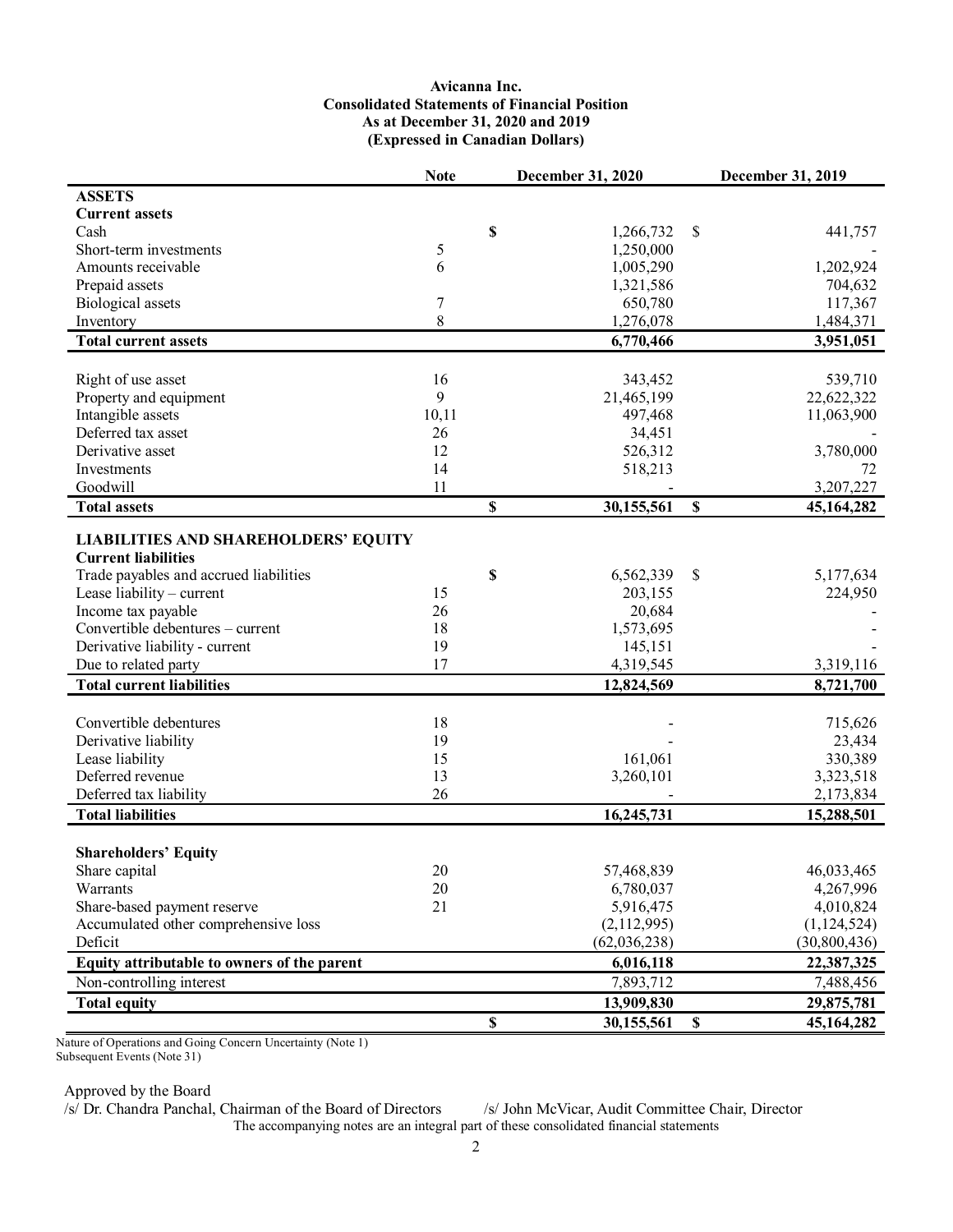### **Avicanna Inc. Consolidated Statements of Operations and Comprehensive Loss For the Years Ended December 31, 2020 and 2019 (Expressed in Canadian Dollars)**

|                                                                      |             |             | For the Year Ended   |                      |  |  |
|----------------------------------------------------------------------|-------------|-------------|----------------------|----------------------|--|--|
|                                                                      | <b>Note</b> |             | December 31,<br>2020 | December 31,<br>2019 |  |  |
| Revenue                                                              |             |             |                      |                      |  |  |
| Service Revenue                                                      |             | \$          | 13,471               | 49,396               |  |  |
| License Revenue                                                      | 13          |             | 530,264              |                      |  |  |
| Product Sales                                                        |             |             | 1,026,325            | 118,856              |  |  |
| <b>Total Revenue</b>                                                 |             |             | 1,570,060            | 168,252              |  |  |
| Impairment on inventory                                              | 8           |             | (2,397,925)          |                      |  |  |
| Inventory production costs expensed to cost of sales                 |             |             | (505, 545)           | (103, 734)           |  |  |
| Gross margin before the undernoted                                   |             |             | (1,333,410)          | 64,518               |  |  |
| Fair value changes in biological assets included in inventory sold   |             |             | (553,952)            | (76, 264)            |  |  |
| Unrealized gain on changes in fair value of biological assets        |             |             | 1,317,247            | 103,887              |  |  |
| Gross margin                                                         |             |             | (570, 115)           | 92,141               |  |  |
|                                                                      |             |             |                      |                      |  |  |
| <b>Expenses</b>                                                      |             |             |                      |                      |  |  |
| General and administrative                                           | 24          |             | 13,501,808           | 19,706,578           |  |  |
| Share-based compensation                                             | 21          |             | 3,115,915            | 2,685,629            |  |  |
| Depreciation<br>Amortization of intangible assets                    | 9,16<br>10  |             | 875,285<br>211,706   | 558,820<br>364,694   |  |  |
| Impairment of intangible assets                                      | 11          |             | 10,255,672           |                      |  |  |
| Impairment of goodwill                                               | 11          |             | 3,207,227            |                      |  |  |
| <b>Total Expenses</b>                                                |             |             | (31, 167, 613)       | (23,315,721)         |  |  |
|                                                                      |             |             |                      |                      |  |  |
| Other income (Other expenses)                                        | 27          |             | (3,234,047)          | 475,150              |  |  |
| Gain (loss) on foreign exchange                                      |             |             | (77, 526)            | (498,000)            |  |  |
| Net loss before taxes                                                |             | $\mathbf S$ | (35,049,301)         | (23, 246, 430)       |  |  |
|                                                                      |             |             |                      |                      |  |  |
| Income tax expense                                                   | 26          |             | (20, 684)            |                      |  |  |
| Deferred tax recovery                                                | 26          |             | 2,208,285            | 1,033,393            |  |  |
| Net loss after taxes                                                 |             |             | (32, 861, 700)       | (22, 213, 037)       |  |  |
| Exchange differences on translation of foreign subsidiaries          |             |             | (1,934,890)          | (1,425,378)          |  |  |
|                                                                      |             |             |                      |                      |  |  |
| Net comprehensive loss                                               |             |             | (34,796,590)         | (23, 638, 415)       |  |  |
| Total comprehensive loss attributable to non - controlling interest  |             |             | (2,454,184)          | (1,630,688)          |  |  |
| Total comprehensive loss attributable to shareholders of the company |             |             | (32, 342, 406)       | (22,007,727)         |  |  |
|                                                                      |             |             |                      |                      |  |  |
| Weighted average number of common shares - basic and diluted         |             |             | 29,395,738           | 20,504,013           |  |  |
|                                                                      |             |             |                      |                      |  |  |
| Net loss per share - basic and diluted                               |             | \$          | (1.18)               | (1.16)               |  |  |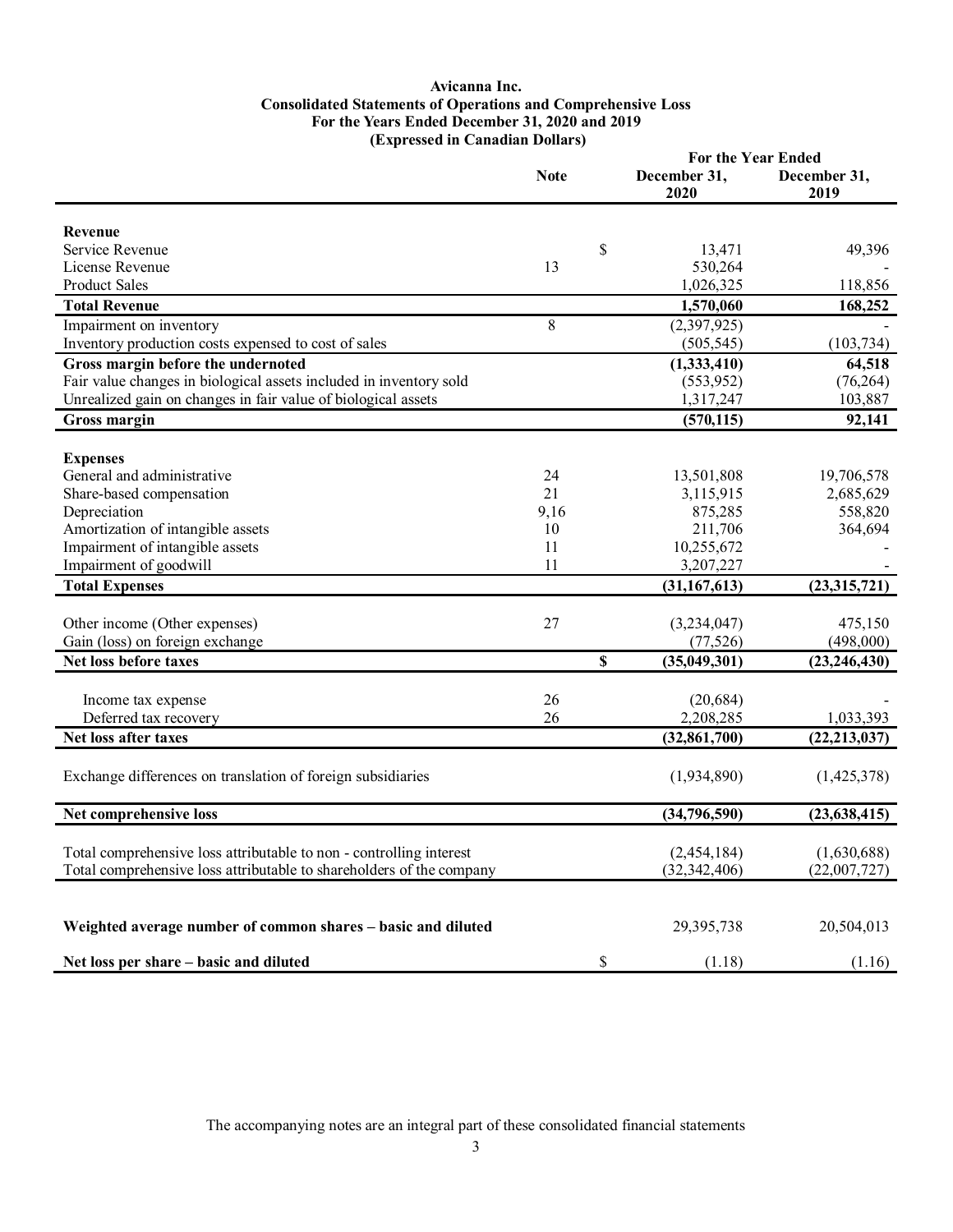## **Avicanna Inc. Consolidated Statements of Changes in Shareholder's Equity For the Years Ended December 31, 2020 and 2019 (Expressed in Canadian Dollars)**

|                                      |             | <b>Common Shares</b>     |                          | <b>Common Share to be Issued</b> |                          | Warrants                 | <b>Share Based</b><br>Reserve | Deficit                  | Accumulated<br>Other<br>Comprehensive<br>Loss | Non-<br>controlling<br>Interest | <b>Total</b> |
|--------------------------------------|-------------|--------------------------|--------------------------|----------------------------------|--------------------------|--------------------------|-------------------------------|--------------------------|-----------------------------------------------|---------------------------------|--------------|
|                                      | <b>Note</b> | #                        |                          | #                                | S                        |                          | S                             | S                        | $\mathbf{s}$                                  | S                               | S            |
| <b>Balance at December 31, 2019</b>  |             | 22,364,723               | 46,033,465               |                                  | $\overline{\phantom{a}}$ | 4,267,996                | 4,010,824                     | (30,800,436)             | (1,124,524)                                   | 7,488,456                       | 29,875,781   |
| Exercise of options                  | 21          | 100,000                  |                          |                                  |                          |                          |                               |                          |                                               |                                 |              |
| Warrants expired                     | 20          | $\overline{\phantom{a}}$ | $\overline{\phantom{a}}$ |                                  | ۰                        | (6, 531)                 | $\overline{\phantom{0}}$      | 6,531                    | ٠                                             | ٠                               |              |
| Issuance of shares - January 2020    | $20$ [viii] | 822,721                  | 1,548,317                |                                  | ۰                        | 508,485                  |                               | $\overline{\phantom{a}}$ | ٠                                             | $\overline{\phantom{a}}$        | 2,056,802    |
| Issuance of shares - April 2020      | $20$ [ix]   | 3,200,000                | 2,410,874                |                                  | $\overline{\phantom{a}}$ | 149,126                  |                               | $\overline{\phantom{a}}$ |                                               | $\overline{\phantom{a}}$        | 2,560,000    |
| Issuance of shares - August 2020     | 20[x]       | 1,952,410                | 2,182,117                |                                  | $\overline{\phantom{a}}$ | 551,257                  |                               |                          |                                               | $\overline{\phantom{a}}$        | 2,733,374    |
| Share based compensation             | 21          | $\overline{\phantom{a}}$ | $\overline{\phantom{a}}$ | ۰.                               | $\overline{\phantom{a}}$ | $\overline{\phantom{a}}$ | 3,115,915                     |                          |                                               | $\sim$                          | 3,115,915    |
| Settlement of restricted stock units | 21          | 570,153                  | 985,136                  | 101,722                          | 113,526                  | $\overline{\phantom{a}}$ | (1,098,662)                   |                          |                                               |                                 |              |
| Forfeiture of restricted stock units | 21          | $\overline{\phantom{a}}$ |                          |                                  |                          | $\overline{\phantom{a}}$ | (38,053)                      | 38,053                   |                                               |                                 |              |
| Forfeiture of options                | 21          | $\overline{\phantom{a}}$ |                          |                                  |                          |                          | (73, 549)                     | 73,549                   |                                               |                                 |              |
| Short form prospectus                | $20[x_i]$   | 6,861,934                | 4,195,404                |                                  | ۰                        | 1,309,704                |                               | $\overline{\phantom{a}}$ |                                               | $\overline{\phantom{a}}$        | 5,505,108    |
| Recapitalization of Subsidiary       | 17          |                          |                          |                                  |                          |                          |                               |                          | $\overline{\phantom{a}}$                      | 2,859,440                       | 2,859,440    |
| Foreign exchange translation         |             |                          |                          |                                  |                          |                          | $\overline{\phantom{0}}$      |                          | (988, 471)                                    | (946, 419)                      | (1,934,890)  |
| Net loss                             |             |                          |                          |                                  |                          |                          |                               | (31,353,935)             |                                               | (1,507,765)                     | (32,861,700) |
| <b>Balance at December 31, 2020</b>  |             | 35,871,941               | 57,355,313               | 101,722                          | 113,526                  | 6,780,037                | 5,916,475                     | (62,036,238)             | (2,112,995)                                   | 7,893,712                       | 13,909,830   |

The accompanying notes are an integral part of these consolidated financial statements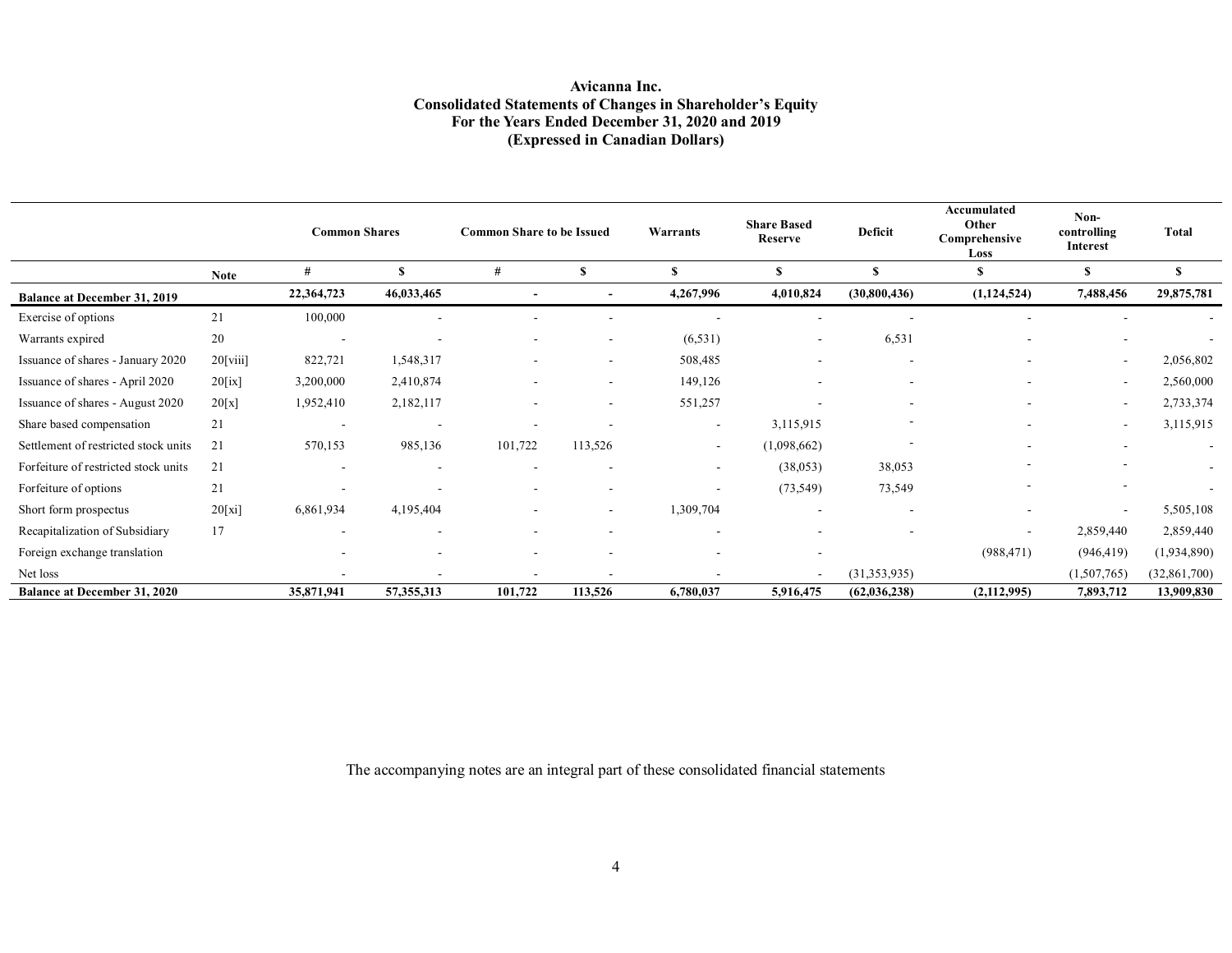## **Avicanna Inc. Consolidated Statements of Changes in Shareholder's Equity For the Years Ended December 31, 2020 and 2019 (Expressed in Canadian Dollars)**

|                                                |                 |            | <b>Common Shares</b>     | <b>Common Share to be</b><br><b>Issued</b> |                          | Warrants                 | <b>Share</b><br><b>Based</b><br>Reserve | Deficit      | Accumulated<br>Other<br>Comprehensive<br>Loss | Non-<br>controlling<br>Interest | <b>Total</b>   |
|------------------------------------------------|-----------------|------------|--------------------------|--------------------------------------------|--------------------------|--------------------------|-----------------------------------------|--------------|-----------------------------------------------|---------------------------------|----------------|
|                                                | <b>Note</b>     | #          |                          | #                                          | <sup>\$</sup>            |                          | <sup>\$</sup>                           |              |                                               |                                 |                |
| <b>Balance at December 31, 2018</b>            |                 | 15,646,965 | 21,492,039               | $\overline{\phantom{a}}$                   | $\sim$                   | 5,218,984                | 1,515,107                               | (9,728,462)  | (188, 771)                                    | 8,070,778                       | 26,379,675     |
| Exercise of options                            | $20$ [iv]       | 1,155,000  | 410,402                  |                                            |                          | $\overline{\phantom{a}}$ | (100, 402)                              |              |                                               |                                 | 310,000        |
| Exercise of warrants                           | $20[\text{vi}]$ | 2,701,598  | 4,150,196                |                                            | $\overline{\phantom{a}}$ | (696, 223)               |                                         |              |                                               | $\sim$                          | 3,453,973      |
| Warrants expired                               | 20              |            | 318,423                  | $\blacksquare$                             | $\overline{\phantom{a}}$ | (318, 423)               |                                         |              |                                               |                                 |                |
| Warrants issued with convertible<br>debentures | 18,<br>20[v]    |            |                          |                                            | ۰                        | 6,531                    |                                         |              |                                               | $\overline{\phantom{a}}$        | 6,531          |
| Exercise of special warrants                   | $20$ [vii]      | 540,484    | 3,599,560                |                                            | $\overline{\phantom{a}}$ | (3,599,560)              |                                         |              |                                               |                                 |                |
| Second tranche financing                       | $20$ [iii]      | 2,228,328  | 13,482,925               |                                            | ۰                        | 3,138,905                |                                         |              |                                               | $\sim$                          | 16,621,830     |
| Share based compensation                       | 21              |            |                          |                                            |                          | $\overline{\phantom{a}}$ | 2,685,629                               |              |                                               | $\overline{\phantom{a}}$        | 2,685,629      |
| Expiry of options                              | 21              |            | 89,510                   |                                            | ۰                        | $\overline{\phantom{a}}$ | (89,510)                                |              |                                               |                                 |                |
| Compensation Warrants with<br>Second Tranche   | 20[i]           |            |                          |                                            |                          | 517,782                  |                                         |              |                                               | $\overline{\phantom{a}}$        | 517,782        |
| Shares issued for services                     | 20[ii]          | 92,348     | 738,776                  |                                            | $\overline{\phantom{a}}$ | $\overline{\phantom{a}}$ |                                         |              |                                               | $\overline{\phantom{a}}$        | 738,776        |
| <b>MVM</b> Transaction                         | 20              |            | 1,751,634                |                                            | ۰                        | $\overline{\phantom{a}}$ |                                         |              | $\overline{\phantom{a}}$                      | 1,048,366                       | 2,800,000      |
| Foreign exchange translation                   |                 |            | $\blacksquare$           |                                            | $\overline{\phantom{a}}$ | $\overline{\phantom{a}}$ |                                         |              | (935,753)                                     | (489, 625)                      | (1,425,378)    |
| Net loss                                       |                 |            | $\overline{\phantom{a}}$ | $\overline{\phantom{a}}$                   | $\overline{\phantom{a}}$ | $\overline{\phantom{a}}$ | $\overline{\phantom{a}}$                | (21,071,974) | $\sim$                                        | (1, 141, 063)                   | (22, 213, 037) |
| <b>Balance at December 31, 2019</b>            |                 | 22,364,723 | 46,033,465               |                                            | ۰                        | 4,267,996                | 4,010,824                               | (30,800,436) | (1,124,524)                                   | 7,488,456                       | 29,875,781     |

The accompanying notes are an integral part of these consolidated financial statements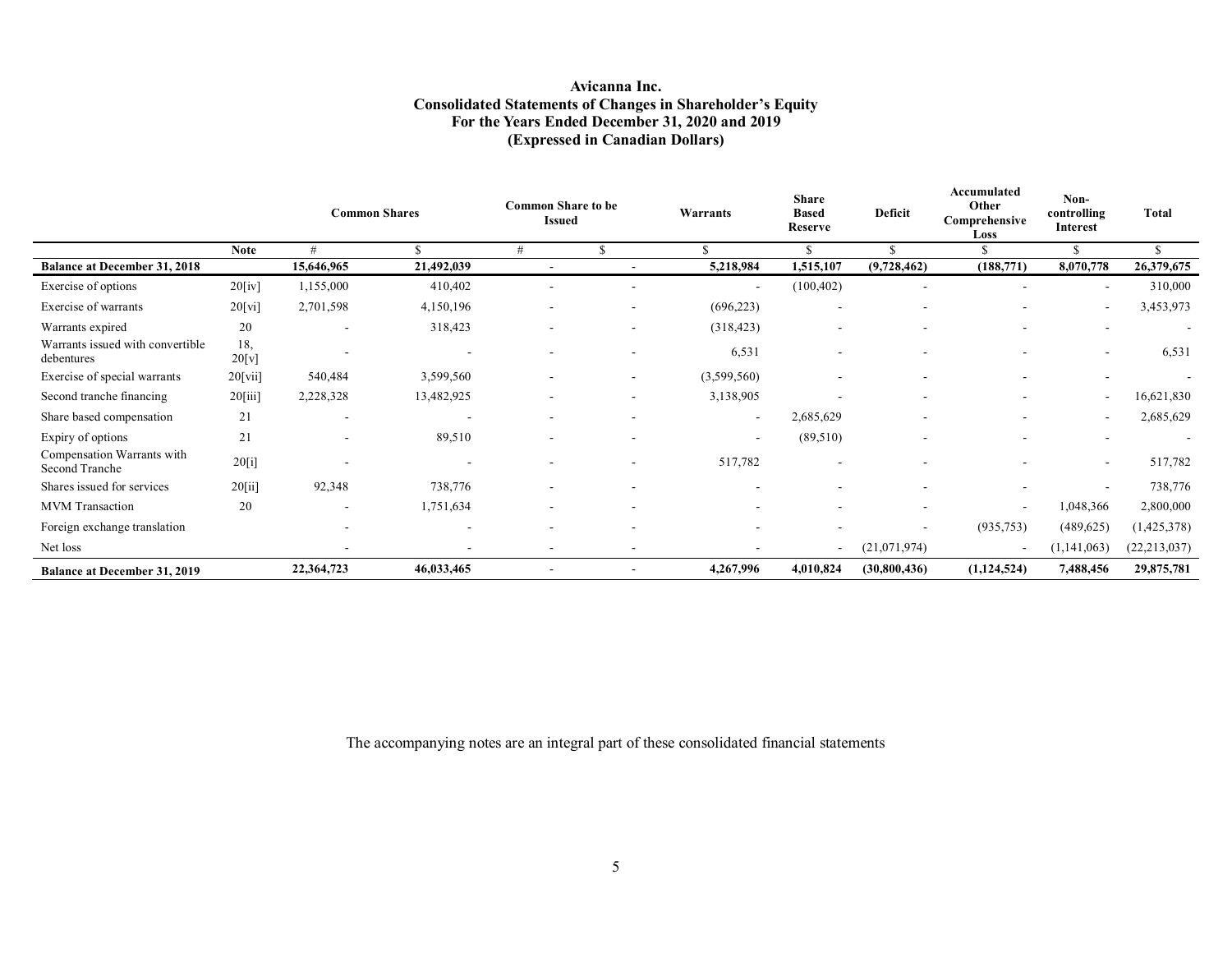## **Avicanna Inc. Consolidated Statements of Cash Flows For the Years Ended December 31, 2020 and 2019 (Expressed in Canadian Dollars)**

|                                                           |             | For the year ended |                                               |             |  |
|-----------------------------------------------------------|-------------|--------------------|-----------------------------------------------|-------------|--|
|                                                           | <b>Note</b> | December 31, 2020  | December 31, 2019<br>(Reclassified - note 29) |             |  |
|                                                           |             |                    |                                               |             |  |
| Cash flows from operating activities:                     |             |                    |                                               |             |  |
| Net loss                                                  |             | \$<br>(32,861,700) | \$<br>(22, 213, 037)                          |             |  |
| Depreciation and amortization                             |             | 1,086,991          |                                               | 923,514     |  |
| Implied interest on lease liability                       |             | 37,552             |                                               | 33,158      |  |
| Accretion of convertible debentures                       |             | 103,146            |                                               | 40,160      |  |
| Share-based compensation                                  |             | 3,115,915          |                                               | 2,685,629   |  |
| Gain on long-term investment                              |             | (518, 141)         |                                               |             |  |
| Expected credit losses                                    |             | 713,582            |                                               |             |  |
| Issuance of common shares for services                    |             |                    |                                               | 738,776     |  |
| Gain on fair value of derivative liability                |             | (23, 434)          |                                               | (77, 569)   |  |
| Recognition of deferred revenue                           |             | (63, 417)          |                                               | 3,323,518   |  |
| Loss on recognition of derivative asset                   |             | 3,253,688          |                                               | (3,780,000) |  |
| Future tax recovery                                       |             | (2,208,285)        |                                               | (1,033,393) |  |
| Changes in fair value of biological assets                |             | (533, 413)         |                                               | (119, 165)  |  |
| Impairment of goodwill                                    |             | 3,207,227          |                                               |             |  |
| Impairment of intangible assets                           |             | 10,255,672         |                                               |             |  |
| Changes in non-cash operating elements of working capital | 28          | 464,164            |                                               | 1,707,377   |  |
| Cash used in operating activities                         |             | (13,970,453)       | (17, 771, 032)                                |             |  |
| Cash flows from investing activities:                     |             |                    |                                               |             |  |
| Purchase of short-term investments                        |             | (1,250,000)        |                                               |             |  |
| Purchase of capital assets, net of disposals              |             | (1,387,129)        |                                               | (7,915,075) |  |
| Purchase of intangible asset, net of disposals            |             | (69, 984)          |                                               | (842, 181)  |  |
| Cash used in investing activities                         |             | (2,707,113)        | (8,757,256)                                   |             |  |
| Cash flows from financing activities:                     |             |                    |                                               |             |  |
| Issuance of convertible debentures                        |             | 900,074            |                                               | 783,000     |  |
| Payment towards lease liability                           |             | (228, 675)         |                                               | (148, 367)  |  |
| Cash from partial sale of Sativa Nativa S.A.S.            |             |                    |                                               | 2,800,000   |  |
| Proceeds from issuance of common shares                   |             | 12,855,284         |                                               |             |  |
| Change in funds due to related parties                    |             | 3,859,869          |                                               | 2,568,987   |  |
| Proceeds from exercise of warrants                        |             |                    |                                               | 3,453,973   |  |
| Proceeds from issuance of special warrants                |             |                    |                                               | 517,782     |  |
| Proceeds from exercise of options                         |             |                    |                                               | 310,000     |  |
| Proceeds from exercise of special warrants                |             |                    |                                               | 16,621,830  |  |
| Cash provided by financing activities                     |             | 17,386,552         |                                               | 26,907,205  |  |
| Effect of foreign exchange on cash                        |             | 115,989            |                                               | (6,455)     |  |
| Net increase (decrease) in cash                           |             | 824,975            |                                               | 372,461     |  |
| Cash, beginning of year                                   |             | 441,757            |                                               | 69,295      |  |
| Cash, end of year                                         |             | \$<br>1,266,732 \$ |                                               | 441,757     |  |

The accompanying notes are an integral part of these consolidated financial statements.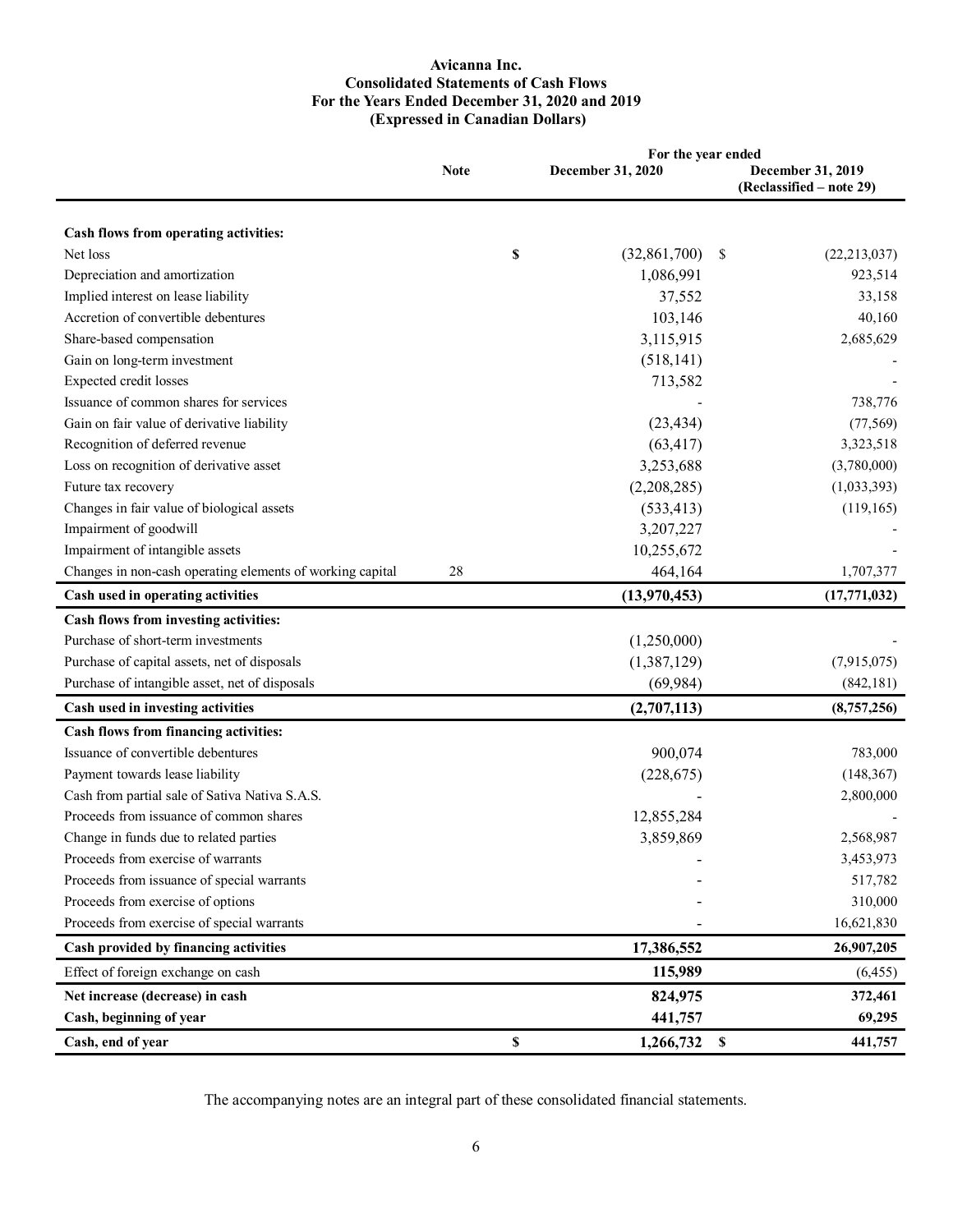## **1. NATURE OF OPERATIONS AND GOING CONCERN UNCERTAINTY**

Avicanna Inc. ("Avicanna" or the "Company") was incorporated in Ontario, Canada. Avicanna is a Canadian vertically integrated biopharmaceutical company developing and driving biopharmaceutical advancements of plant-derived cannabinoid-based products with operations in both North and South America. To date, the Company has commercialized several product lines in both North and South America.

The registered office of the Company is located at 480 University Avenue, Suite 1502, Toronto, Ontario. The Company's common shares are listed under the symbol "AVCN" on the Toronto Stock Exchange ("TSX"); the OTC US exchange under the symbol "AVCNF"; and the Frankfurt Stock Exchange under the symbol "0NN".

These consolidated financial statements have been prepared on a going concern basis which contemplates that the Company will continue operations for the foreseeable future and will be able to realize its assets and discharge its liabilities in the normal course of business. These consolidated financial statements do not give effect to adjustments that would be necessary to the carrying values and classification of assets and liabilities should the Company be unable to continue as a going concern.

As at December 31, 2020, the Company has an accumulated deficit of \$62,036,238 (December 31, 2019 - \$30,800,436), cash of \$1,266,732 (December 31, 2019 – \$441,757), and a working capital deficit of \$6,054,103 (December 31, 2019 – deficit of \$4,770,649). Additionally, the Company incurred a net loss after taxes of \$32,861,700 and used \$13,970,453 of cash from operating activities during the year ended on December 31, 2020. When compared to the same period in prior year, the Company incurred a net loss of \$22,213,037 and used \$17,771,032 of cash from operating activities. The Company will need to raise additional financing to continue operations, product development and clinical research. Although the Company has been successful in the past in obtaining financing and it believes that it will continue to be successful, there is no assurance that it will be able to obtain adequate financing in the future or that such financing will be available on terms that are advantageous to the Company. These material uncertainties may cast significant doubt as to the Company's ability to continue as a going concern.

## **2. BASIS OF PREPARATION**

#### **Statement of compliance**

These consolidated financial statements have been prepared by management in accordance with International Financial Reporting Standard ("IFRS") as issued by the International Accounting Standards Board ("IASB") and Interpretations of the IFRS Interpretations Committee ("IFRIC"). The policies set out below have been consistently applied to all periods presented unless otherwise noted.

These consolidated financial statements were approved and authorized for issuance by the Company's Board of Directors on September 3, 2021.

#### **Basis of presentation**

These consolidated financial statements have been prepared on a historical cost basis except for biological assets and derivative financial instruments, which are measured at fair value through profit and loss, as explained in the accounting policies below. These consolidated financial statements are presented in Canadian dollars, which is the Company's functional currency. The Company currently views the business as one operating segment but expects this to change in future periods.

#### **Functional and presentation currency**

These consolidated financial statements are presented in Canadian dollars, which is the functional currency of the Company. The functional currency of each subsidiary is presented in the table below.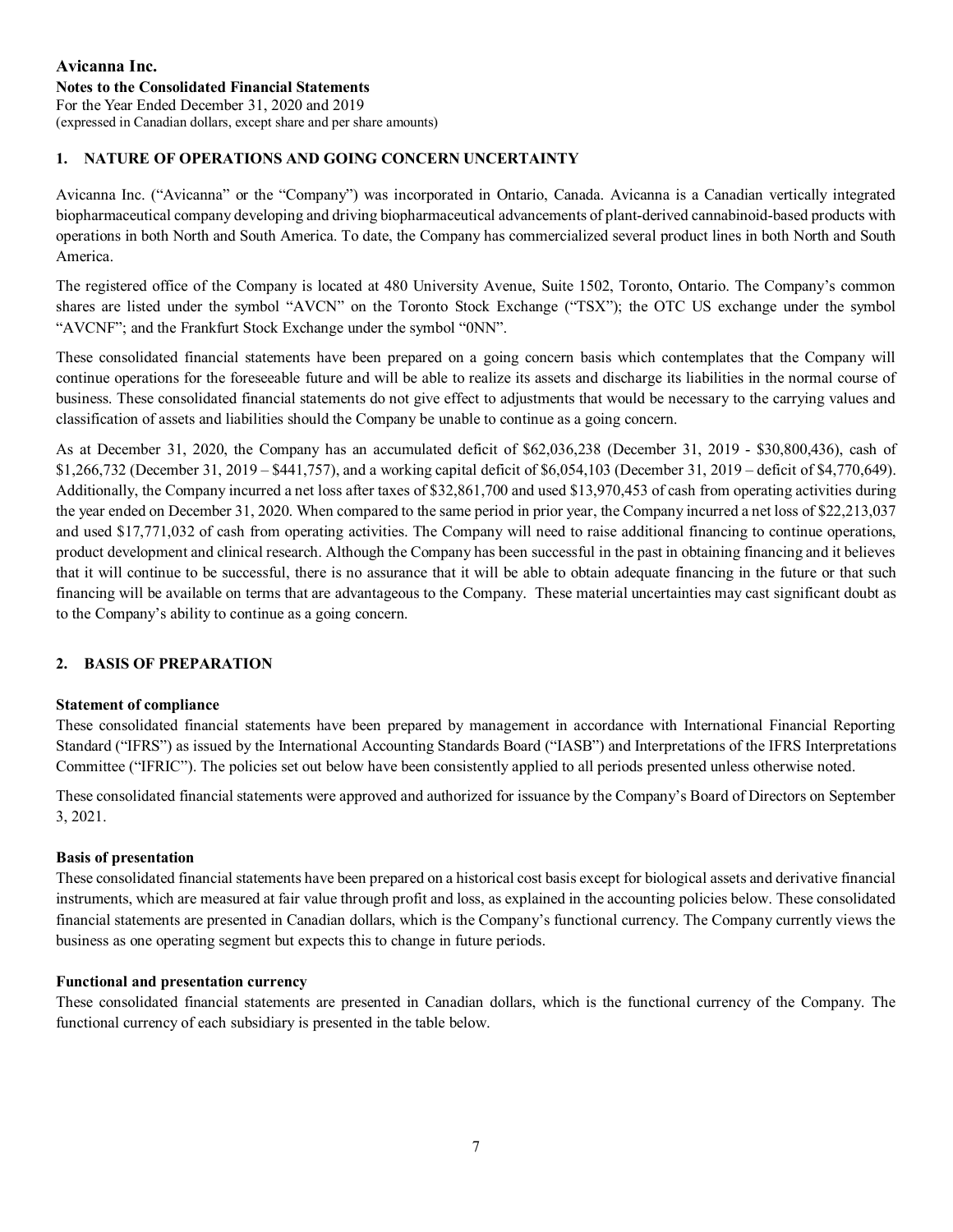# **Avicanna Inc. Notes to the Consolidated Financial Statements** For the Year Ended December 31, 2020 and 2019

(expressed in Canadian dollars, except share and per share amounts)

# **2. BASIS OF PREPARATION (CONTINUED)**

## **Basis of consolidation**

Subsidiaries are entities controlled by the Company. Control exists when the Company has power, directly or indirectly, over an entity and be is exposed, or has rights, to variable returns from its involvement with the entity and has the ability to affect those returns through the power it has. The financial statements of subsidiaries are included in the consolidated financial statements from the date that control commences until the date that control ceases. The following is a list of the Company's operating subsidiaries.

| <b>Subsidiaries</b>                       | Jurisdiction of          | Ownership       | <b>Functional currency</b>  |
|-------------------------------------------|--------------------------|-----------------|-----------------------------|
|                                           | Incorporation            | <b>Interest</b> |                             |
| Avicanna UK                               | England                  | $100\%$         | British Pound Sterling      |
| Avicanna USA                              | United States of America | 100%            | <b>United States Dollar</b> |
| 2516167 Ontario Inc. ("My Cannabis")      | Ontario, Canada          | 100%            | Canadian Dollar             |
| Sigma Magdalena Canada Inc.               | Ontario, Canada          | 60%             | Canadian Dollar             |
| Sigma Analytical Magdalena S.A.S. ("Sigma | Republic of Colombia     | 60%             | Columbian Peso              |
| Colombia")                                |                          |                 |                             |
| Santa Marta Golden Hemp S.A.S. ("SMGH")   | Republic of Colombia     | 60%             | Columbian Peso              |
| Avicanna LATAM S.A.S.                     | Republic of Colombia     | 100%            | Columbian Peso              |
| Sativa Nativa S.A.S. ("SN")               | Republic of Colombia     | 63%             | Columbian Peso              |

Intragroup balances, and any unrealized gains and losses or income and expenses arising from transactions with jointly controlled entities are eliminated to the extent of the Company's interest in the entity.

Subsequent to acquisition, the carrying amount of non-controlling interests is the amount recognized initially, plus the non-controlling interests' share of changes in the capital of the company in addition to changes in ownership interests. Total comprehensive income or loss is attributed to non-controlling interests, even if this results in the non-controlling interests having a deficit balance.

## **Foreign currency transactions**

Foreign currency transactions are translated into Canadian dollars at exchange rates in effect on the date of the transactions. At the end of each reporting period, monetary assets and liabilities denominated in foreign currencies are translated into Canadian dollars at the foreign exchange rate applicable at that period-end date. Non-monetary assets and liabilities that are measured in terms of historical cost in a foreign currency are translated using the exchange rate at the date of the transaction. Foreign currency differences are generally recognized in profit or loss and presented within gain (loss) on foreign exchange.

## **Foreign currency translation**

The assets and liabilities of foreign operations, including goodwill and fair value adjustments arising on acquisition, are translated into Canadian dollars at the exchange rates at the reporting date. The income and expenses of foreign operation are translated into Canadian dollars at the dates of the transactions. Foreign currency differences due to translation are recognized in OCI and accumulated in the translation reserve, except to the extent that the translation difference is allocated to NCI.

## **Use of judgments, estimates and assumptions**

The preparation of the consolidated financial statements in conformity with IFRS requires management to make judgments, estimates and assumptions that affect the application of accounting policies and the reported amounts of assets, liabilities, income and expenses. Actual results may differ from these estimates.

Estimates are based on management's best knowledge of current events and actions that the Company may undertake in the future. Estimates and underlying assumptions are reviewed on an ongoing basis. Revisions to accounting estimates are recognized in the period in which the estimate is revised if the revision affects only that period, or in the period of the revision and future periods if the revision affects both current and future periods.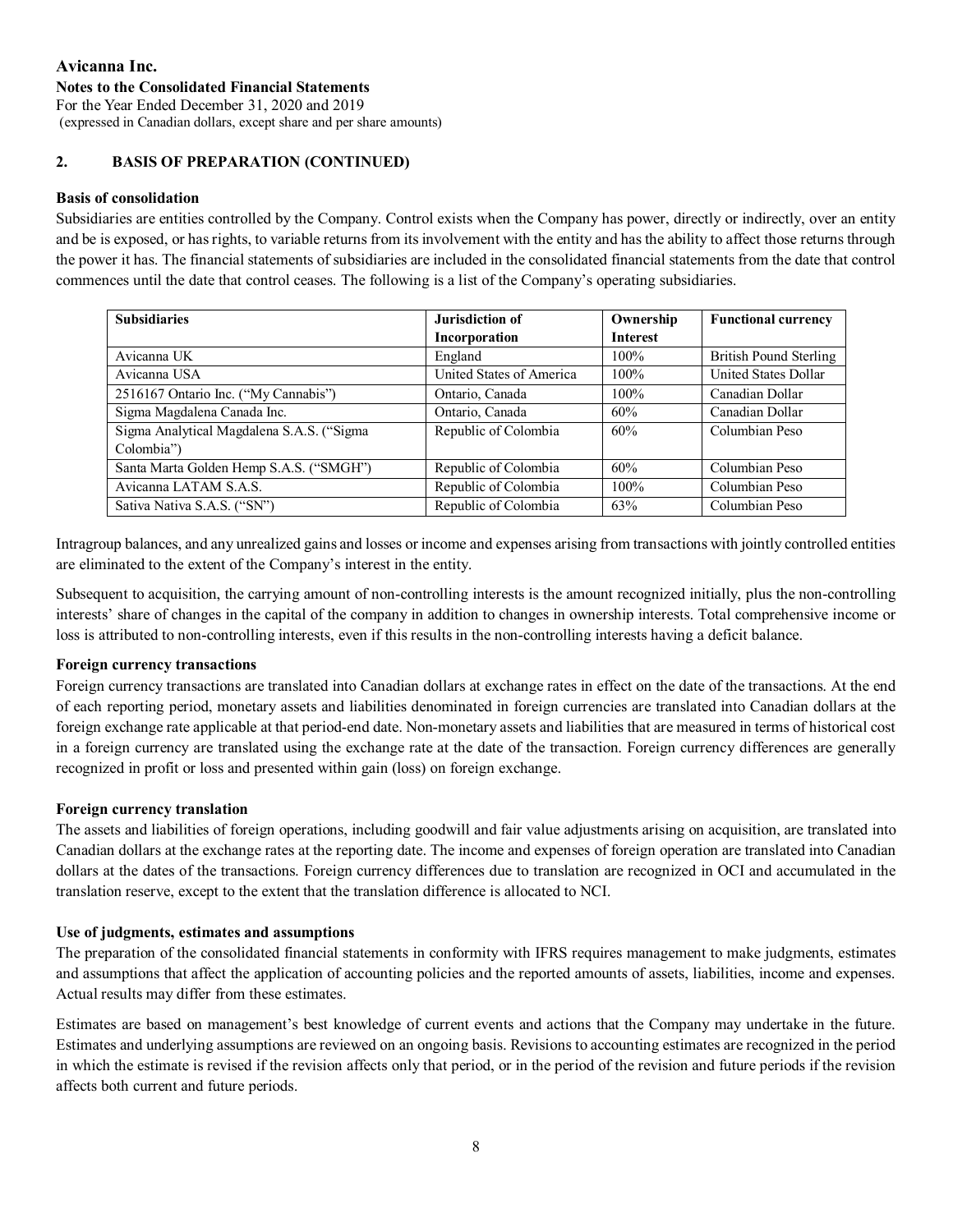### **Avicanna Inc. Notes to the Consolidated Financial Statements** For the Year Ended December 31, 2020 and 2019 (expressed in Canadian dollars, except share and per share amounts)

# **2. BASIS OF PREPARATION (CONTINUED)**

The following are the critical judgments, apart from those involving estimations, that management have made in the process of applying the Company's accounting policies and that have the most significant effect on the amounts recognized in the consolidated financial statements:

## *Functional currency*

The functional currency for each of the Company's subsidiaries is the currency of the primary economic environment in which the respective entity operates. Such determination involves certain judgements to identify the primary economic environment. The Company reconsiders the functional currency of its subsidiaries if there is a change in events and/or conditions which determine the primary economic environment.

## *Business combinations*

Determining whether an acquisition meets the definition of a business combination or represents an asset purchase requires judgment on a case-by-case basis. As outlined in IFRS 3, the components of a business must include inputs, processes and outputs.

In a business combination, substantially all identifiable assets, liabilities and contingent liabilities acquired are recorded at the date of acquisition at their respective fair values. One of the most significant areas of judgment and estimation relates to the determination of the fair value of these assets and liabilities, including the fair value of contingent consideration, if applicable. If any intangible assets are identified, depending on the type of intangible asset and the complexity of determining its fair value, the Company may utilize an independent external valuation expert to develop the fair value, using appropriate valuation techniques, which are generally based on a forecast of the total expected future net cash flows. These valuations are linked closely to the assumptions made by management regarding the future performance of the assets concerned and any changes in the discount rate applied.

## *Biological assets and inventory*

In calculating the fair value of the biological assets and inventory, management is required to make a number of estimates, including estimating the stage of growth of the cannabis up to the point of harvest, harvesting costs, selling costs, average or expected selling prices and list prices, expected yields for the cannabis plants, and oil conversion factors. Inventories of harvested cannabis are valued at the lower of cost or net realizable value. The Company estimates the net realizable value of inventories, considering the most reliable evidence available at the reporting date. The future realization of these inventories may be affected by market-driven changes that may reduce future selling prices. A change to these assumptions could impact the Company's inventory valuation and gross profit.

## *Estimated useful life of long-lived assets*

Judgment is used to estimate each component of a long-lived asset's useful life and is based on an analysis of all pertinent factors including, but not limited to, the expected use of the asset and in the case of an intangible asset, contractual provisions that enable renewal or extension of the asset's legal or contractual life without substantial cost, and renewal history. If the estimated useful lives were incorrect, it could result in an increase or decrease in the annual amortization expense, and future impairment charges or recoveries.

## *Impairment of long-lived assets*

When there are indications that an asset may be impaired, the Company is required to estimate the asset's recoverable amount. The recoverable amount is the greater of value in use and fair value less costs to sell. Fair value is determined as the amount that would be obtained from the sale of the asset in an arm's length transaction between knowledgeable and willing parties. Determining the value in use requires the Company to estimate expected future cash flows associated with the assets and a suitable discount rate to calculate present value.

In addition to assessing evidence of possible impairment, the Company also determines whether there is any indication that a previously recognized impairment loss for an asset other than goodwill no longer exists or may have decreased. The Company determines whether there has been a change in the estimate used to determine the asset's recoverable amount since the last impairment loss is recognized.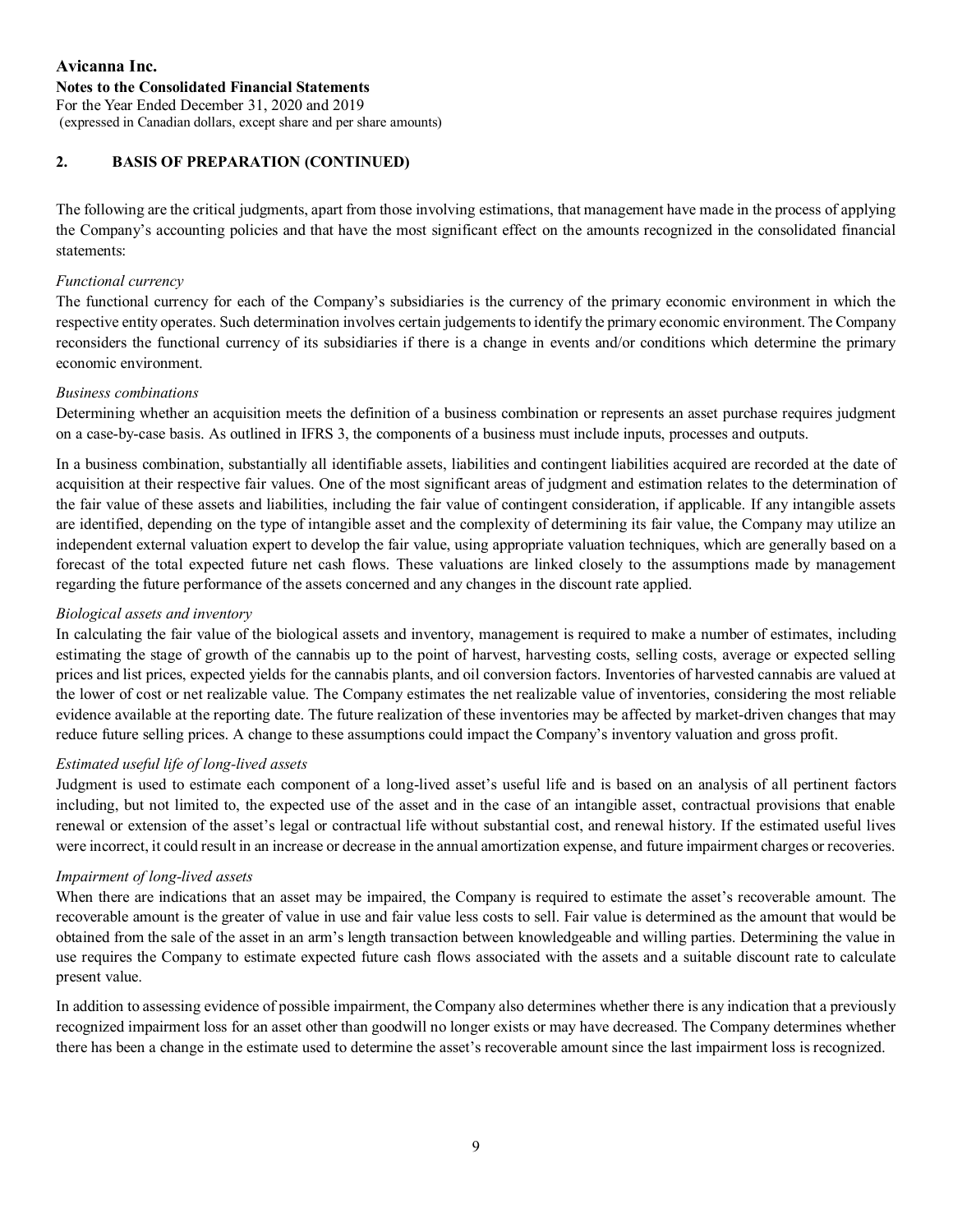# **Avicanna Inc.**

## **Notes to the Consolidated Financial Statements**

For the Year Ended December 31, 2020 and 2019 (expressed in Canadian dollars, except share and per share amounts)

## **2. BASIS OF PREPARATION (CONTINUED)**

#### *Long-term investment*

The fair value of the Company's long-term investments are subject to limitation as the financial information for private companies in which the Company holds investments may not be readily available. Adjustment to the fair value of a long-term investment is based on management's judgement and may be a result of subsequent equity financing provided by third-party investors resulting in a valuation different than the current value of the investee company, significant events and restructuring of the investment company that may result in a material impact on the company's fair value, and financial information received from the investor company.

## *Leases*

The Company exercises judgment when contracts are entered into that may give rise to a right-of-use asset that would be accounted for as a lease. Judgment is required in determining the appropriate lease term on a lease by lease basis. The Company considers all facts and circumstances that create an economic incentive to exercise a renewal option or to not exercise a termination option at inception and over the term of the lease, including investments in major leaseholds, operating performance, and changed circumstances. The periods covered by renewal or termination options are only included in the lease term if the Company is reasonably certain to exercise that option.

#### *Determination of share-based payments*

The estimation of share-based payments (including warrants and stock options) requires the selection of an appropriate valuation model and consideration as to the inputs necessary for the valuation model chosen. The model used by the Company is the Black-Scholes valuation model at the date of the grant. The Company makes estimates as to the volatility, the expected life, dividend yield and the time of exercise, as applicable. The expected volatility is based on the average volatility of share prices of similar companies over the period of the expected life of the applicable warrants and stock options. The expected life is based on historical data. These estimates may not necessarily be indicative of future actual patterns.

## *Provisions*

Provisions are accrued for liabilities with uncertain timing or amounts, if, in the opinion of management, it is both likely that a future event will confirm that a liability had been incurred at the date of the consolidated financial statements and the amount can be reasonably estimated. In cases where it is not possible to determine whether such a liability has occurred, or to reasonably estimate the amount of loss until the performance of some future event, no accrual is made until that time. In the ordinary course of business, the Company may be party to legal proceedings which include claims for monetary damages asserted against the Company. The adequacy of provisions is regularly assessed as new information becomes available.

## *Income tax Provisions*

Provisions for taxes are made using the best estimate of the amount expected to be paid based on a qualitative assessment of all relevant factors. Judgment is required in determining whether deferred income tax assets and liabilities are recognized on the consolidated statement of financial position. Deferred income tax assets, including those arising from unutilized tax losses, require management to assess the likelihood that the Company will generate future taxable income in order to utilize the deferred income tax assets. Estimates of future taxable income are based on forecasted cash flows from operations or other activities. To the extent that future cash flows and taxable income differ significantly from estimates, the ability of the Company to realize the net deferred income tax assets recorded on the reporting date could be impacted.

The Company reviews the adequacy of these provisions at the end of the reporting period. However, it is possible that at some future date an additional liability could result from audits by taxing authorities. Where the final outcome of these tax-related matters is different from the amounts that were initially recorded, such differences will affect the tax provisions in the period in which such determination is made.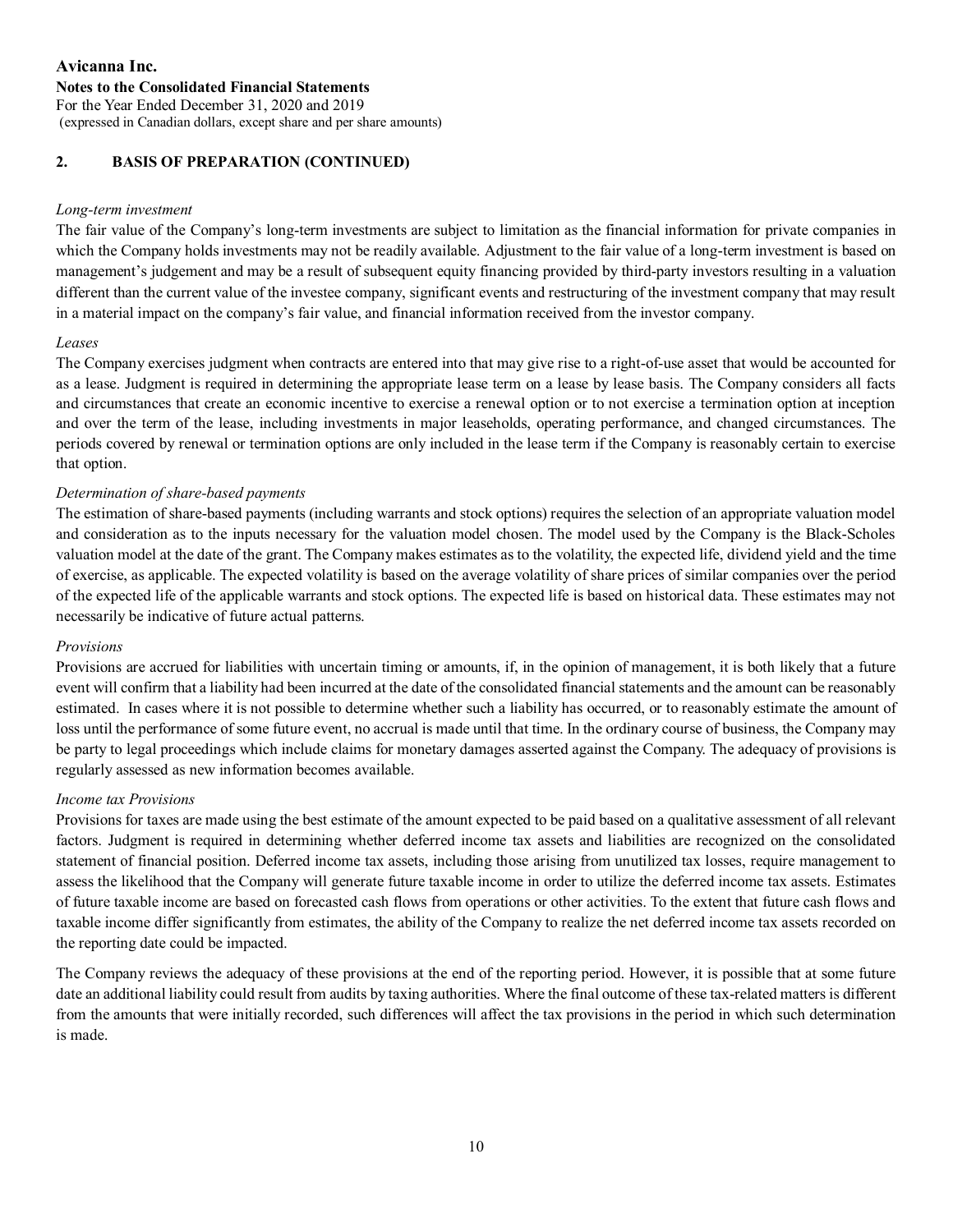### **Avicanna Inc. Notes to the Consolidated Financial Statements** For the Year Ended December 31, 2020 and 2019 (expressed in Canadian dollars, except share and per share amounts)

# **2. BASIS OF PREPARATION (CONTINUED)**

### *Fair value measurements*

Fair value is the price that would be received to sell an asset or paid to transfer a liability in an orderly transaction between market participants at the measurement date, regardless of whether that price is directly observable or estimated using another valuation technique. In estimating the fair value of an asset or a liability, the Company takes into account the characteristics of the asset or liability if market participants would take those characteristics into account when pricing the asset or liability at the measurement date.

## **3. SIGNIFICANT ACCOUNTING POLICIES**

#### **Leases**

At the inception of a contract, the Company assesses if the agreement is or contains a lease arrangement. A lease arrangement exists if the contract conveys the right to control the use of an identified asset for a period of time in exchange for consideration. The Company recognizes a right-of-use asset and lease obligation with respect to all lease arrangements with a lease term greater than twelve months. Leases with a term of twelve months, less and variable rent expenses, or leases of low-value assets are recognized on a straight-line basis as an expense in the consolidated statements of net earnings when performance relating to those expenses has occurred. Low-value assets comprise primarily small equipment.

## *Right-of-use Asset*

A right-of-use asset is measured at the amount of the initial lease obligation and adjusted for any lease payments made at or before the commencement date of the lease less any incentives, initial direct costs, or the estimate of costs to restore the right-of-use asset at the conclusion of the lease term. They are subsequently measured at cost less accumulated depreciation and impairment losses. Right-ofuse assets are depreciated on a straight-line basis over the shorter of the useful life of the underlying asset or the lease term. If it is reasonably certain at the commencement of the lease arrangement that the Company will exercise its purchase option or otherwise obtain ownership of the underlying asset at the end of the lease term, the right-of-use asset is depreciated over the useful life of the underlying asset.

## *Lease liability*

The Company measures its lease obligation as the present value of the outstanding lease payments, discounted using the interest rate implicit in the lease and the term of the contract adjusted for reasonably certain renewal or termination options. If the interest rate implicit in the lease is not readily available, the payments are discounted using the Company's incremental borrowing rate. The lease obligation is subsequently measured by increasing the carrying amount for interest using the effective interest method. Lease payments are recognized as reductions to the carrying amount of the lease obligation.

Lease obligations are initially measured at the net present value of the following lease payments:

- fixed payments (including in-substance fixed payments), less any lease incentives receivable;
- variable lease payment that are based on an index or a rate;
- amounts expected to be payable under residual value guarantees;
- · the exercise price of a purchase option if the Company is reasonably certain to exercise that option; and
- payments of penalties for terminating the lease, if the lease term reflects the Company exercising that option.

The Company remeasures the lease obligation and right-of-use asset as a result of material modifications to a lease arrangement.

Payments associated with short-term leases and leases of low-value assets are recognized on a straight-line basis as an expense in the consolidated statements of operations and comprehensive loss. Short-term leases are leases with a lease term of 12 months or less. Low-value assets comprise primarily small equipment..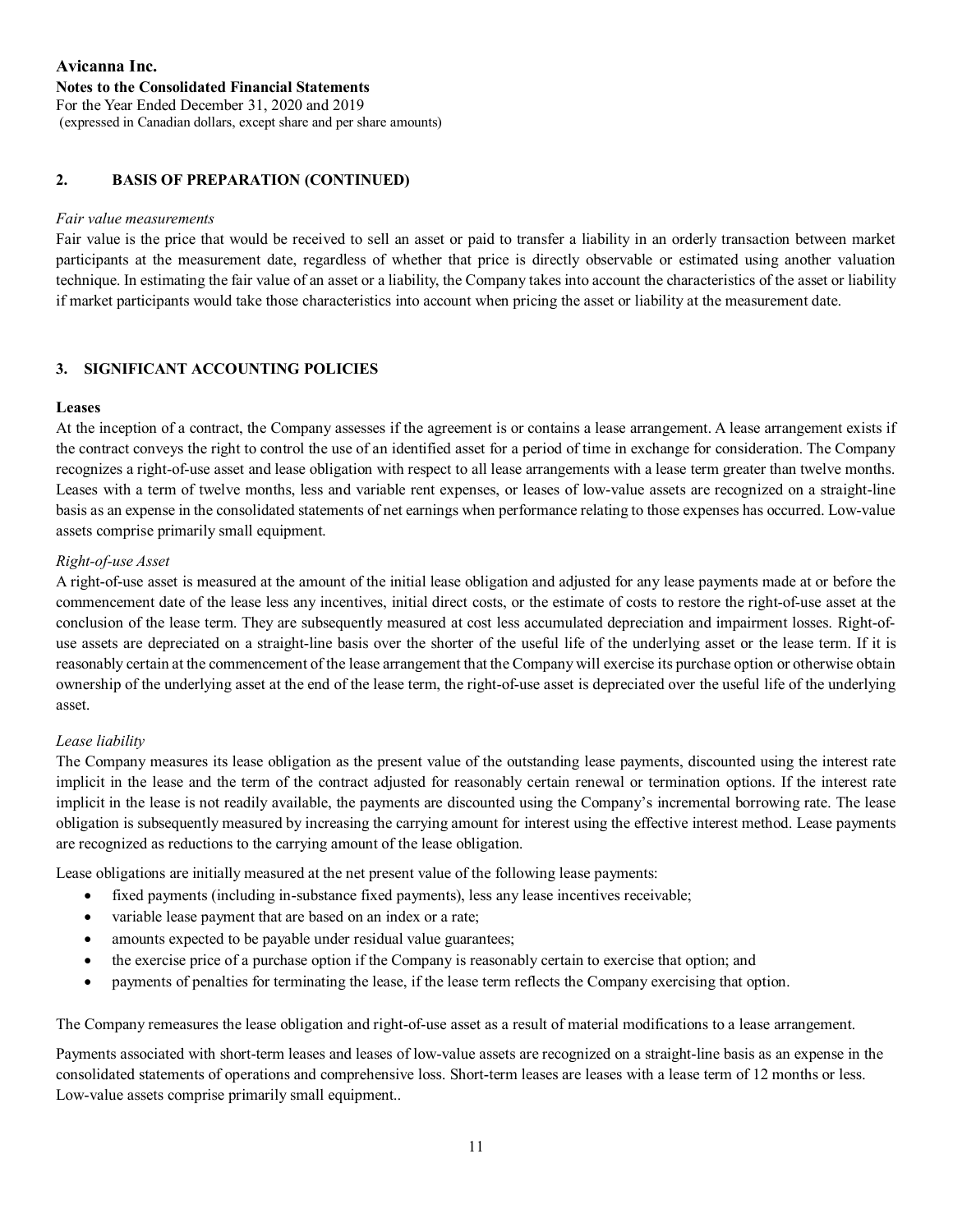## **Revenue recognition**

The Company recognizes revenue in accordance with IFRS 15. IFRS 15 specifies how and when revenue should be recognized based on a five-step model, which is applied to all contracts with customers. The Company's accounting policy for revenue recognition under IFRS 15 is to follow a five-step model to determine the amount and timing of revenue to be recognized:

- 1. Identifying the contract with a customer
- 2. Identifying the performance obligations within the contract
- 3. Determining the transaction price
- 4. Allocating the transaction price to the performance obligations
- 5. Recognizing revenue when/as performance obligation(s) are satisfied.

The Company currently generates revenue from patient referral services, sale of its cannabis-based products and license, development, and royalties from its intellectual property. Consulting and patient referral services are provided through the Company's wholly owned subsidiary My Cannabis. The Company recognizes revenue at the time when the consulting service is provided to the patient and consideration has been received in full. For its referral services, the Company recognizes revenue at the time when the customer acknowledges the referral and the consideration has been transferred in full.

Revenue from the sale of the Company's cannabis-based products is recognized when the Company transfers control of the goods to the customers. Control of the product transfers at a point in time either upon shipment to, or receipt by, the customer, depending on the contractual terms. The Company recognizes revenue in an amount that reflects the consideration that the Company expects to receive considering any variation that may result from rights of return.

Revenue from license and royalties is recognized when the Company has fulfilled its duties under the terms of the specific license and royalty contracts, or when a related sale is completed by the licensees to their end customers.

Revenue from development projects is recognized when the Company has fulfilled its obligations under the specific agreements with customers. Consideration for development projects is collected at the commencement of the project and recorded into deferred revenue. Revenue is transferred to the consolidated statement of operations and comprehensive loss on a reasonable basis based on the terms of the agreement with the customer.

## **Property and equipment**

Property and equipment is stated at cost, net of accumulated depreciation and accumulated impairment losses, if any. Such cost includes the cost of replacing part of the property and equipment. All other repair and maintenance costs are recognized in the consolidated statements of operations and comprehensive loss.

The initial cost of property and equipment comprises its purchase price or construction cost and any costs directly attributable to bringing it to a working condition for its intended use. The purchase price or construction cost is the aggregate amount of cash consideration paid and the fair value of any other consideration given to acquire the asset. Where an item of property and equipment is comprised of significant components with different useful lives, the components are accounted for as separate items of property and equipment.

Construction-in-progress includes property and equipment not ready for use and is carried at cost less any recognized impairment charge. These assets are reclassified to the appropriate category of property and equipment and depreciation of these assets commences when they are completed and ready for their intended use.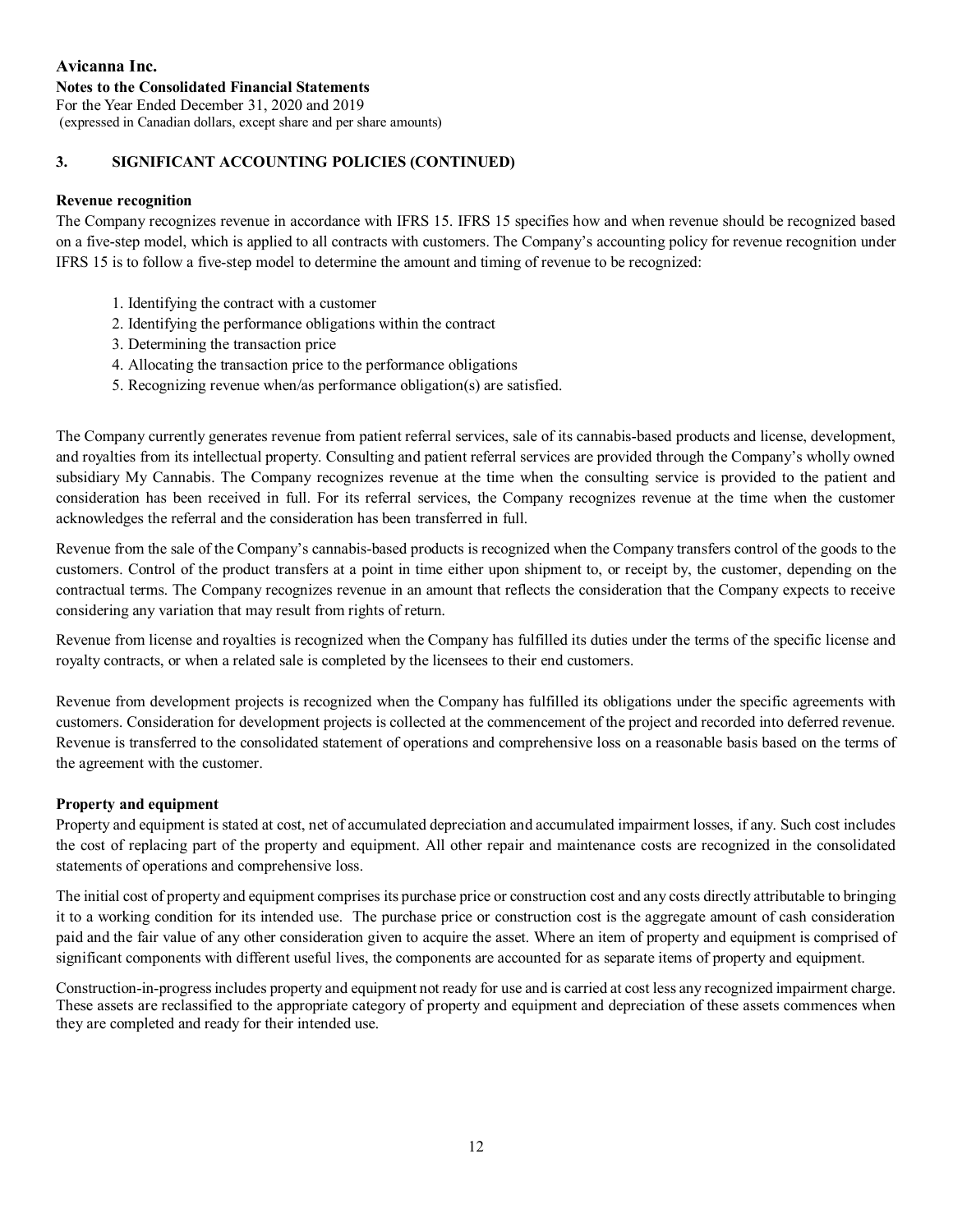For all property and equipment, depreciation is calculated over the depreciable amount, which is the cost of an asset less its residual value. Depreciation is calculated starting on the date that property and equipment is available for its intended use. For all other property and equipment, depreciation is calculated using a declining balance method based on the asset's useful life as presented below:

|                                     | <b>Estimated useful life (years)</b> |
|-------------------------------------|--------------------------------------|
| Equipment                           |                                      |
| Computer                            | $2 - 5$                              |
| Machinery and Equipment             | $5 - 35$                             |
| Vehicles                            | $5 - 15$                             |
| <b>Infrastructure and Buildings</b> | 20-25                                |

#### **Intangible assets**

Intangible assets acquired separately are measured upon initial recognition at cost, which comprises the purchase price plus any costs directly attributable to the preparation of the asset for its intended use. Intangible assets acquired through business combinations or asset acquisitions are initially recognized at fair value as at the date of acquisition. After initial recognition, intangible assets are carried at cost less accumulated amortization and any accumulated impairment charges.

All intangible assets are amortized on a straight-line basis over their estimated useful lives as follows:

|                        | <b>Estimated useful life (years)</b> |
|------------------------|--------------------------------------|
| Licenses and permits   | $20 - 25$                            |
| E-commerce platform    |                                      |
| Software licenses      |                                      |
| Intellectual property  |                                      |
| Customer relationships |                                      |

Changes in the expected useful life or the expected pattern of consumption of future economic benefits embodied in the intangible assets require the use of estimates and assumptions and are accounted for by changing the amortization period or method, as appropriate, and are treated as changes in accounting estimates. The amortization expense attributable to an intangible asset is recognized in the consolidated statements of operations and comprehensive loss in the expense category consistent with the function of the intangible asset**.**

#### **Impairment of long-lived assets**

Property and equipment are tested for impairment when events or changes in circumstances arise that indicate the carrying value may not be recoverable. Definite-lived intangible assets are assessed annually for indicators of impairment. If indicators exist, the asset will be tested for impairment by comparing the recoverable amount to the carrying value. Goodwill and indefinite-lived intangible assets are tested for impairment annually.

For the purposes of measuring recoverable amounts, assets are grouped together into the smallest group of assets that generate cash flows from continuing use that are largely independent of cash inflows of other assets or groups of assets, referred to as a cash generating unit ("CGU"). The recoverable value of a CGU is the greater of its fair value less costs of disposal or value in use. In assessing the value in use, the estimated future cash flows are discounted to their present value using a pre-tax discount rate that reflects current market assessments of the time value of money and risk specific to the CGU. An impairment loss is recognized if the carrying amount of the CGU exceeds its recoverable amount. For asset impairments other than goodwill, the impairment loss reduces the carrying amounts of the non-financial assets in the CGU on a pro-rata basis, up to an asset's individual recoverable amount.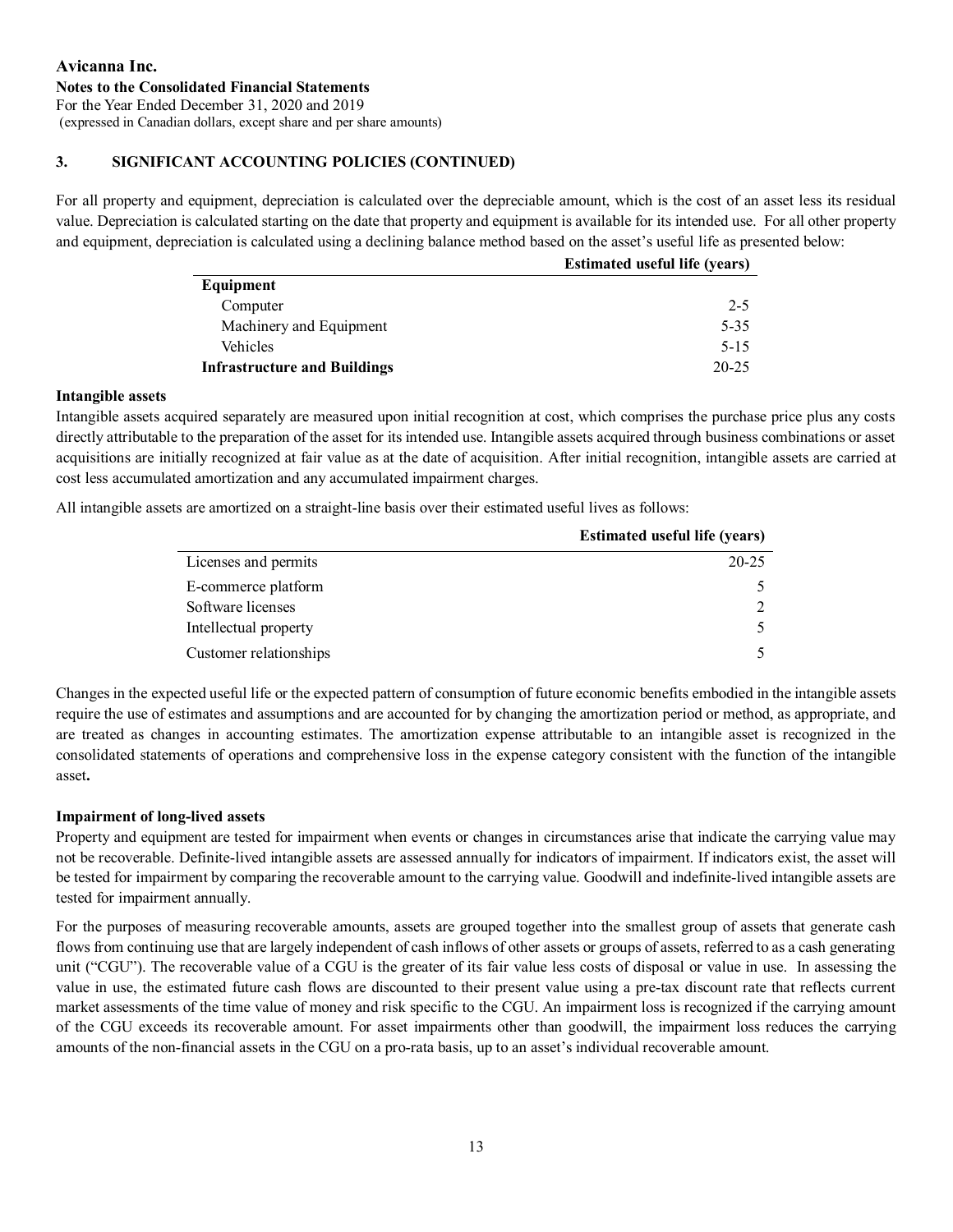### **Business Combinations**

Acquisitions of businesses are accounted for using the acquisition method. The total consideration paid for the acquisition is the aggregate of the fair values of assets acquired, liabilities assumed, and equity instruments issued in exchange for control of the acquiree at the acquisition date. The acquisition date is the date when the Company obtains control of the acquiree. The identifiable assets acquired and liabilities assumed are recognized at their acquisition date fair values, except for deferred taxes and share-based payment awards which are accounted for in accordance with IAS 12 and IFRS 2, respectively. Acquisition costs are recognized in the consolidated statement of operations and comprehensive loss as incurred.

Goodwill is measured as the excess of the sum of the consideration transferred, the amount of any non-controlling interests in the acquiree, and the fair value of the acquirer's previously held equity interest in the acquiree (if any) over the net of the acquisition-date amounts of the identifiable assets acquired and liabilities assumed.

Contingent consideration is measured at its acquisition date fair value and is included as part of the consideration transferred in a business combination, subject to the applicable terms and conditions. Contingent consideration that is classified as equity is not remeasured at subsequent reporting dates and its subsequent settlement is accounted for within equity. Contingent consideration that is classified as an asset or a liability is remeasured at subsequent reporting dates in accordance with IFRS 9 Financial Instruments with the corresponding gain or loss recognized in profit or loss. Based on the facts and circumstances that existed at the acquisition date, management will perform a valuation analysis to allocate the purchase price based on the fair values of the identifiable assets acquired and liabilities assumed on the acquisition date. Management has one year from the acquisition date to confirm and finalize the facts and circumstances that support the finalized fair value analysis and related purchase price allocation. Until such time, these values are provisionally reported and are subject to change. Changes to fair values and allocations are retrospectively adjusted in subsequent periods.

#### **Biological assets**

The Company's biological assets consist of cannabis plants which are not yet harvested. The Company capitalizes all the direct and indirect costs as incurred related to the biological transformation of the biological assets between the point of initial recognition and the point of harvest including labour related costs, grow consumables, materials, utilities, facilities costs, quality and testing costs. The Company then measures the biological assets at fair value less cost to sell up to the point of harvest, which becomes the basis for the cost of finished goods inventories after harvest. Cost to sell includes post-harvest production, which include Active Pharmaceutical Ingredient ("API") extraction, shipping and fulfillment costs. The net unrealized gains or losses arising from changes in fair value less cost to sell during the year are included in the consolidated statements of operations of the related reporting year.

#### **Inventories**

Inventories consisting of work-in-process and finished goods are valued at the lower of cost or net realizable value. Inventories of harvested cannabis are transferred from biological assets at their fair value less cost to sell up to the point of harvest, which becomes the initial deemed cost of inventories. All subsequent direct and indirect postharvest costs are capitalized to inventory as incurred, including labour related costs, consumables, materials, packaging supplies, utilities, facilities costs, quality costs and testing costs. Net realizable value is determined as the estimated selling price in the ordinary course of business less the estimated costs of completion and the estimated costs necessary to make the sale. Inventories for resale, raw materials and supplies and consumables are valued at the lower of costs and net realizable value, with cost determined using the weighted average cost basis.

The line item "Inventory production costs expensed to cost of sales" in the consolidated statements of operations and comprehensive loss is comprised of the cost of inventories expensed in the year and the direct and indirect costs of shipping and fulfillment including labour related costs, materials, shipping costs and facilities costs.

Realized fair value amounts from biological assets included in the cost of inventory sold are separately presented for cost of sales as fair value changes in biological assets included in inventory sold.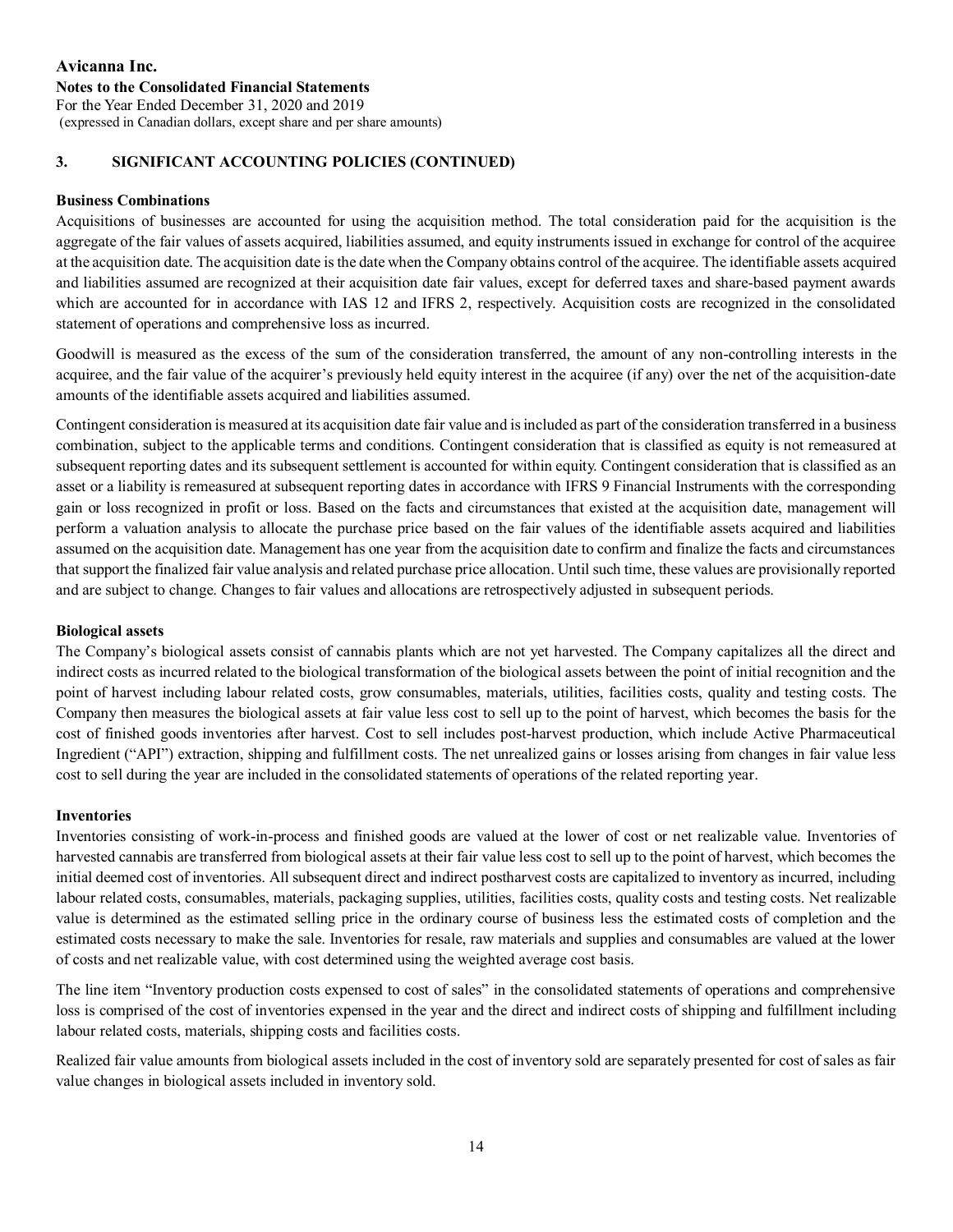### **Income Taxes**

Income tax comprises current and deferred tax. Income tax is recognized in profit or loss except to the extent that it relates to items recognized directly in equity or other comprehensive income, in which case the income tax is also recognized directly in equity or other comprehensive income.

Current tax is the expected tax payable on the taxable income for the year, using tax rates enacted at the end of the reporting period, and any adjustment to tax payable in respect of previous years. Current tax assets and current tax liabilities are only offset if a legally enforceable right exists to offset the amounts and the Company intends to settle on a net basis, or to realize the asset and settle the liability simultaneously.

Deferred tax is recognized in respect of all qualifying temporary differences arising between the tax basis of assets and liabilities and their carrying amounts in the financial statements. Deferred income tax is determined on a non-discounted basis using tax rates an laws that have been enacted or substantively enacted at the end of the reporting period and are expected to apply when the deferred tax asset or liability is settled. Deferred tax assets are recognized to the extent that it is probable that the assets can be recovered. Deferred tax assets and liabilities are offset when there is a legally enforceable right to offset tax assets and liabilities and when the deferred tax balances relate to the same taxation authority.

Deferred tax assets are recognized to the extent future recovery is probable. At each reporting period end, deferred tax assets are reduced to the extent that it is no longer probable that sufficient taxable earnings will be available to allow all or part of the asset to be recovered.

#### **Earnings per share**

Basic earnings per share is calculated using the weighted average number of common shares outstanding during the year. The dilutive effect on earnings per share is calculated presuming exercise of outstanding options, warrants, convertible debentures and similar instruments.

## **Share-based compensation**

The Company has an omnibus long-term incentive plan which includes issuances of stock options and restricted share units in place. The Company measures equity settled share-based payments based on their fair value at the grant date and recognizes compensation expense over the vesting period based on the Company's estimate of equity instruments that will eventually vest. Fair value is measured using the Black-Scholes option pricing model. Expected forfeitures are estimated at the date of grant and subsequently adjusted if further information indicates actual forfeitures may vary from the original estimate. Any revisions are recognized in the consolidated statements of loss and comprehensive loss such that the cumulative reflects the revised estimate.

#### **Research and Development**

Research costs are expensed as incurred. Development expenditures are capitalized only if development costs can be measured reliably, the product or process is technically and commercially feasible, future economic benefits are probable, and the Company intends to and has sufficient resources to complete development to use or sell the asset. Other development expenditures that do not meet the above criteria are recognized in the consolidated statements of operations and comprehensive loss as incurred.

#### **Financial Instruments**

The Company classifies its financial assets and financial liabilities into the following measurement categories;

- (i) measured at amortized cost
- (ii) subsequently measured at fair value through other comprehensive income ("FVOCI")
- (iii) subsequently measured at fair value through profit or loss ("FVPTL").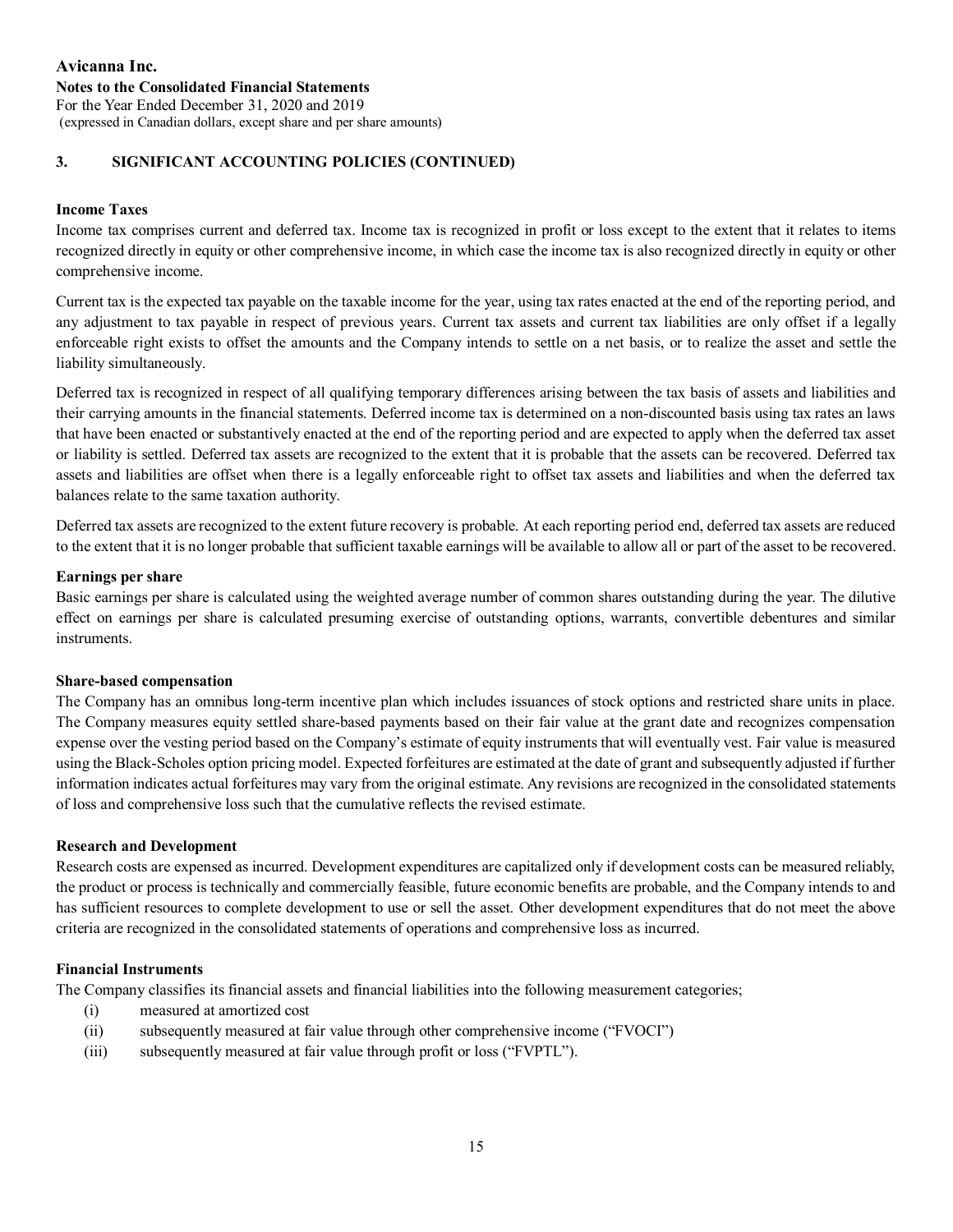The classifications for each class of the Company's financial assets and financial liabilities are summarized in the following table:

|                                        | <b>Classification</b> |  |
|----------------------------------------|-----------------------|--|
| <b>Financial Assets</b>                |                       |  |
| Cash                                   | Amortized cost        |  |
| Short-term investments                 | <b>FVTPL</b>          |  |
| Amounts receivable                     | Amortized cost        |  |
| Derivative asset                       | <b>FVTPL</b>          |  |
| Investments                            | <b>FVTPL</b>          |  |
| <b>Financial Liabilities</b>           |                       |  |
| Trade payables and accrued liabilities | Amortized cost        |  |
| Lease liability                        | Amortized cost        |  |
| Due to related party                   | Amortized cost        |  |
| Convertible debentures                 | Amortized cost        |  |
| Derivative liability                   | <b>FVTPL</b>          |  |
|                                        |                       |  |

#### *(i) Financial assets*

Financial assets are initially measured at fair value. On initial recognition, the Company classifies its financial assets at either amortized cost, FVOCI or FVTPL, depending on its business model for managing the financial assets and the contractual cash flow characteristics of the financial assets. Financial assets are not reclassified subsequent to their initial recognition, unless the Company changes its business model for managing financial assets.

A financial asset is measured at amortized cost if it meets both of the following conditions: a) the asset is held within a business model whose objective is to hold assets to collect contractual cash flows and b) the contractual terms of the financial asset give rise on specified dates to cash flows that are solely payments of principal and interest on the principal amount outstanding.

## *(ii) FVTPL financial assets*

Financial assets are classified as FVTPL when the financial asset is held for trading, or it is designed as FVTPL. Financial assets classified as FVTPL are stated at fair value with any resulting gain or loss recognized in the consolidated statements of operations and comprehensive loss. Transaction costs are expensed as incurred.

Where the fair values of financial assets recorded on the consolidated statement of financial position cannot be derived from active markets, they are determined using a variety of valuation techniques. The inputs to this model are derived from observable market date where possible, but where observable market data is not available, judgement is required to establish fair values.

## *(iii) Impairment of financial assets*

For amounts receivable, the Company applies the simplified approach to providing for expected credit losses prescribed by IFRS 9, which requires the use of the lifetime expected credit loss provision for all amounts receivable. Expected credit losses are measured as the difference in the present value of the contractual cash flows that are due under the contract and the cash flows that the Company expects to receive. The expected cash flows reflect all available information, including the Company's historical experience, the past due status, the existence of third-party insurance and forward-looking macroeconomic factors.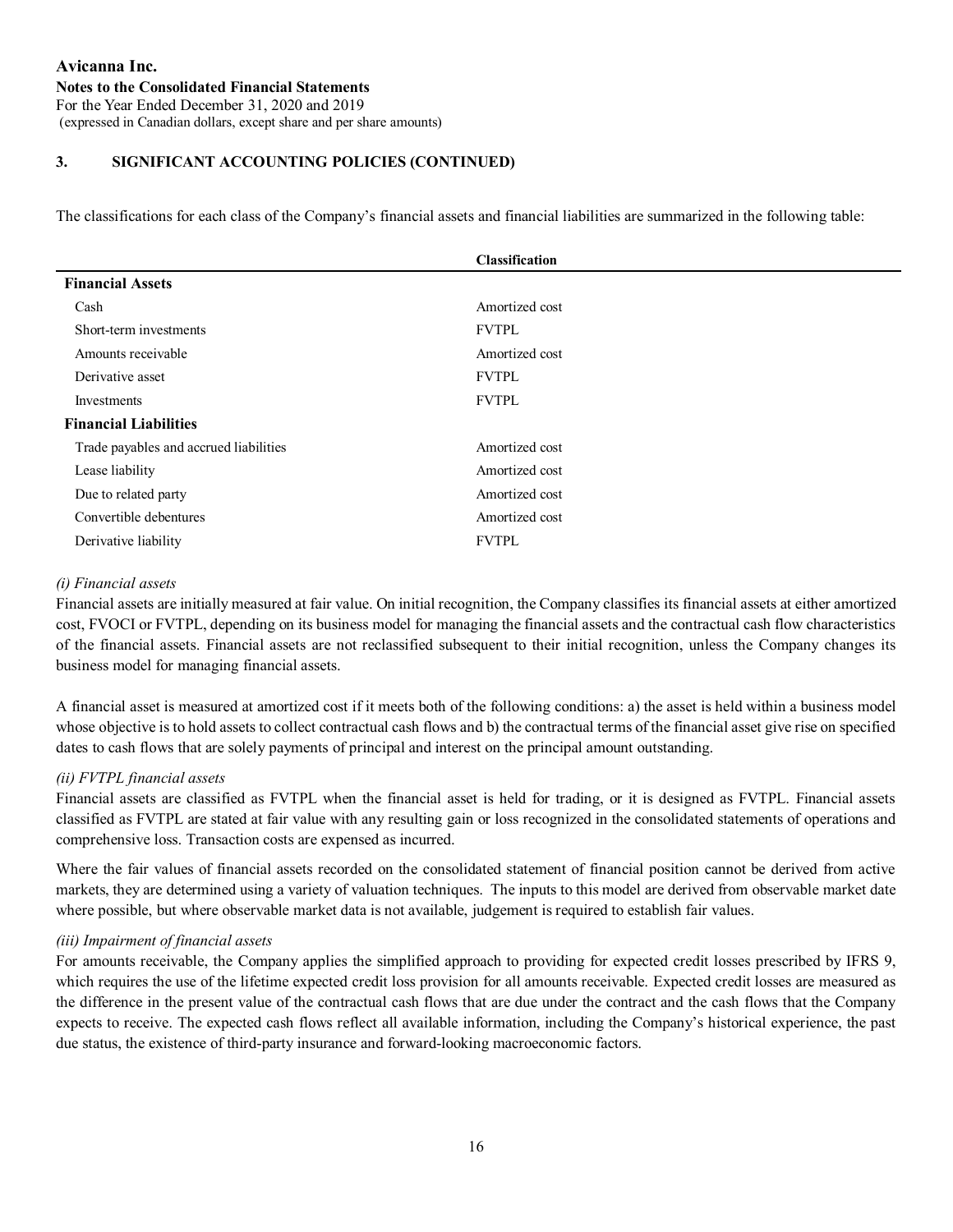### *(iv) Financial liabilities*

Non-derivative financial liabilities are measured at amortized cost, unless they are required to be measured at FVTPL as is the case for held for trading or derivative instruments, or the Company has opted to measure the financial liability at FVTPL. The Company's financial liabilities include amounts payable and debt which are each measured at amortized cost.

All financial liabilities are recognized initially at fair value and in the case of loans and borrowings, net of directly attributable transaction costs.

After initial recognition, financial liabilities measured at amortized cost are subsequently measured at the end of each reporting period at amortized cost using the Effective Interest Rate ("EIR") method. Amortized cost is calculated by considering any discount or premium on acquisition and any fees or costs that are an integral part of the EIR. The EIR amortization is included in finance cost in the consolidated statements of operations and comprehensive loss.

#### **Convertible debentures**

Convertible debentures are recorded on the consolidated statement of financial position at amortized cost. The convertible debentures are separated out into their liability and derivative liability components. The fair value of the liability component at the time of issue was determined based on an estimated interest rate of the debentures without the conversion feature-less the value associated to derivative liability as mentioned below. The fair value of the derivative liability was determined as the difference between the total proceeds on issuance of the convertible note less the value of the convertible debenture. Subsequent to initial recognition, the company will accrete the debenture over its contractual term using the effective interest rate method.

#### **Derivative liability**

The Derivative liability is recorded on the consolidated statement of financial position at fair value. The conversion features of the convertible debentures, whereby the holder of the notes can convert any accrued interest payments to common shares (note 19) is determined to be an embedded derivative liability and is separately valued and accounted for on the consolidated statement of financial position with changes in fair value recognized through profit and loss. The pricing model the Company uses for determining the fair value of the derivative liability is the Black Scholes Model. The model uses market sourced inputs such as interest rates and stock price volatilities. Selection of these inputs involves management's judgment and may impact net income.

## **Derivative asset**

The Derivative asset is recorded on the consolidated statement of financial position at fair value. The asset relates to the call option which was granted to the company as part of Avicanna's transaction with LC2019 Inc (note 12). The fair value of the option is determined by using a discounted cash flow which involves calculating the net present value of cash flows that are expected to be derived from future activities. The forecast cash flows are discounted by a rate that reflects the time value of money and the risk inherent in the cash flows. The Company will revalue the Call Option each reporting period and will recognize any changes in the fair value through profit and loss.

## **Long-term investments**

Long-term investments (other than Level 3 warrants) are initially recorded at cost, being the fair value at the time of acquisition. The investment is subsequently recorded at fair value with any unrealized gain or loss recognized on the consolidated statement of operations and comprehensive loss.

#### **Share capital**

Common shares are classified as equity. Transaction costs directly attributable to the issuance of common shares are recognized as a reduction in equity. Proceeds received on the issuance of Equity Units, comprised of common shares and warrants, are allocated to common shares and warrants based on the residual method.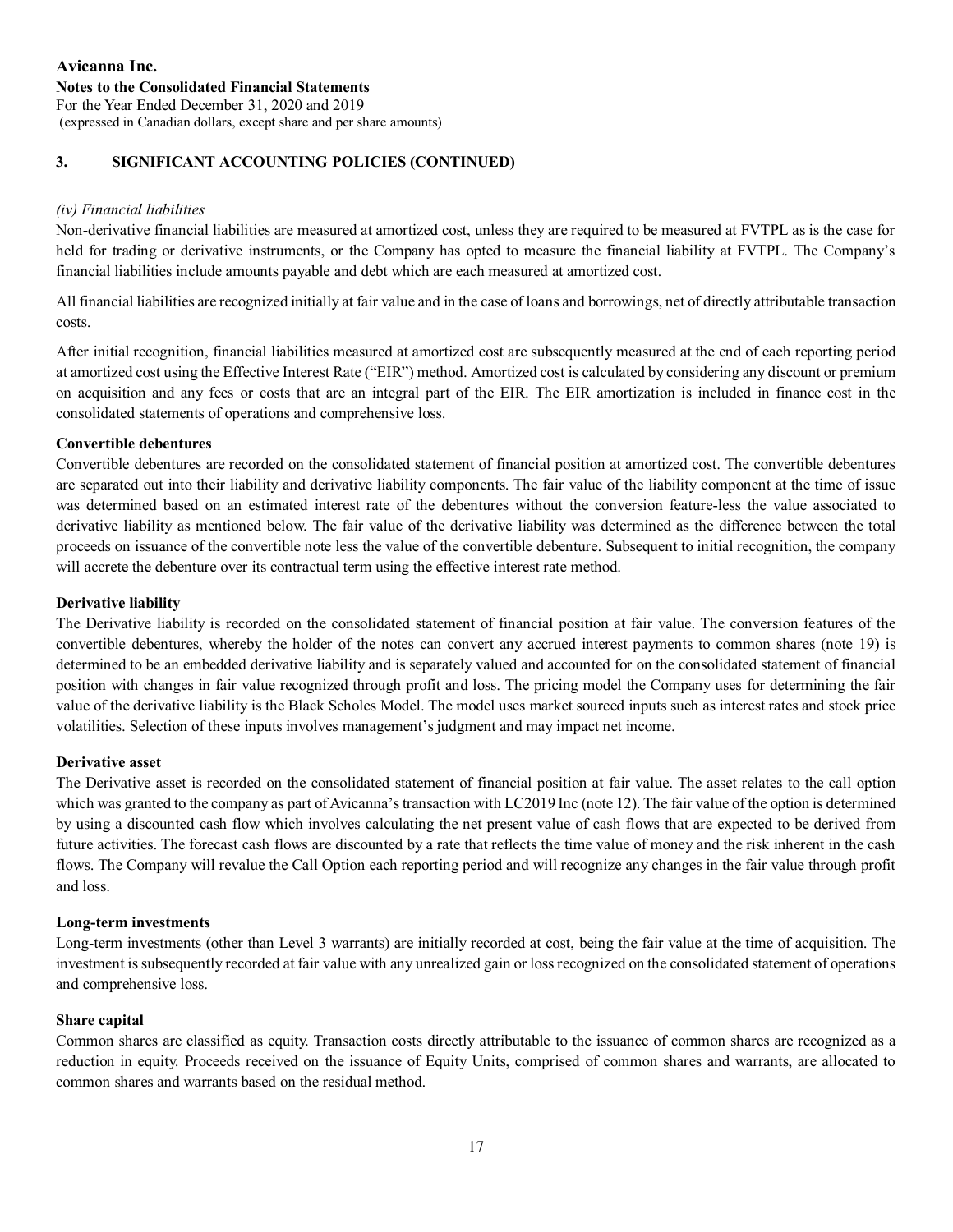## **Comparative figures**

The presentation of certain comparative figures on the consolidated statements of changes in equity, has been modified on the consolidated financial statements to conform to current year presentation. All modifications are on the presentation only and have not resulted in changes to either the nature or quantity of any balance reported on the consolidated financial statements for the year ended December 31, 2019.

#### **Non-controlling interests**

Non-controlling interests in the net assets of consolidated subsidiaries are identified separately from the Corporation's equity therein. The interest of non-controlling shareholders may be initially measured either at fair value of the consideration received or receivable, or at the non-controlling interest's proportionate share in the recognized amounts of the acquiree's identifiable net assets. The choice of measurement basis is made on an acquisition-by-acquisition basis. Subsequent to acquisition, non-controlling interests consist of the amount attributed to such interests at initial recognition and the non-controlling interest's share of changes in equity since the date of the acquisition

#### **Comprehensive income**

Comprehensive income is the change in the equity of the Company during a reporting period from transactions and other events and circumstances from non-shareholder sources. It includes all changes to equity during a period except those resulting from investments and distributions to shareholders. Comprehensive income is comprised of net income for the period and other comprehensive income. This standard requires certain gains and losses that would otherwise be recorded as part of net income to be presented in "other comprehensive income" until it is considered appropriate to recognize in net income.

The Company's comprehensive income transactions include foreign currency translations recognized due to the consolidation of subsidiaries with a functional currency that differs from the presentation currency. This foreign exchange difference is recognized on the consolidated statements of operations and comprehensive loss, and balance recorded in prior periods is accumulated on the consolidated statements of financial position.

#### **Related party transactions**

Parties are considered to be related if one party has the ability, directly or indirectly, to control the other party or exercise significant influence over the other party in making financial and operating decisions. Related parties may be individuals or corporate entities. A transaction is considered to be a related party transaction when there is a transfer of resources or obligations between related parties.

#### **Government Grants**

Government grants and assistance are recognized as other income, or as a deduction to a specific expense depending on the nature of the assistance. Grants are recognized in the period where there is reasonable assurance that the grant or assistance has become receivable and all conditions, if any, have been or will be satisfied.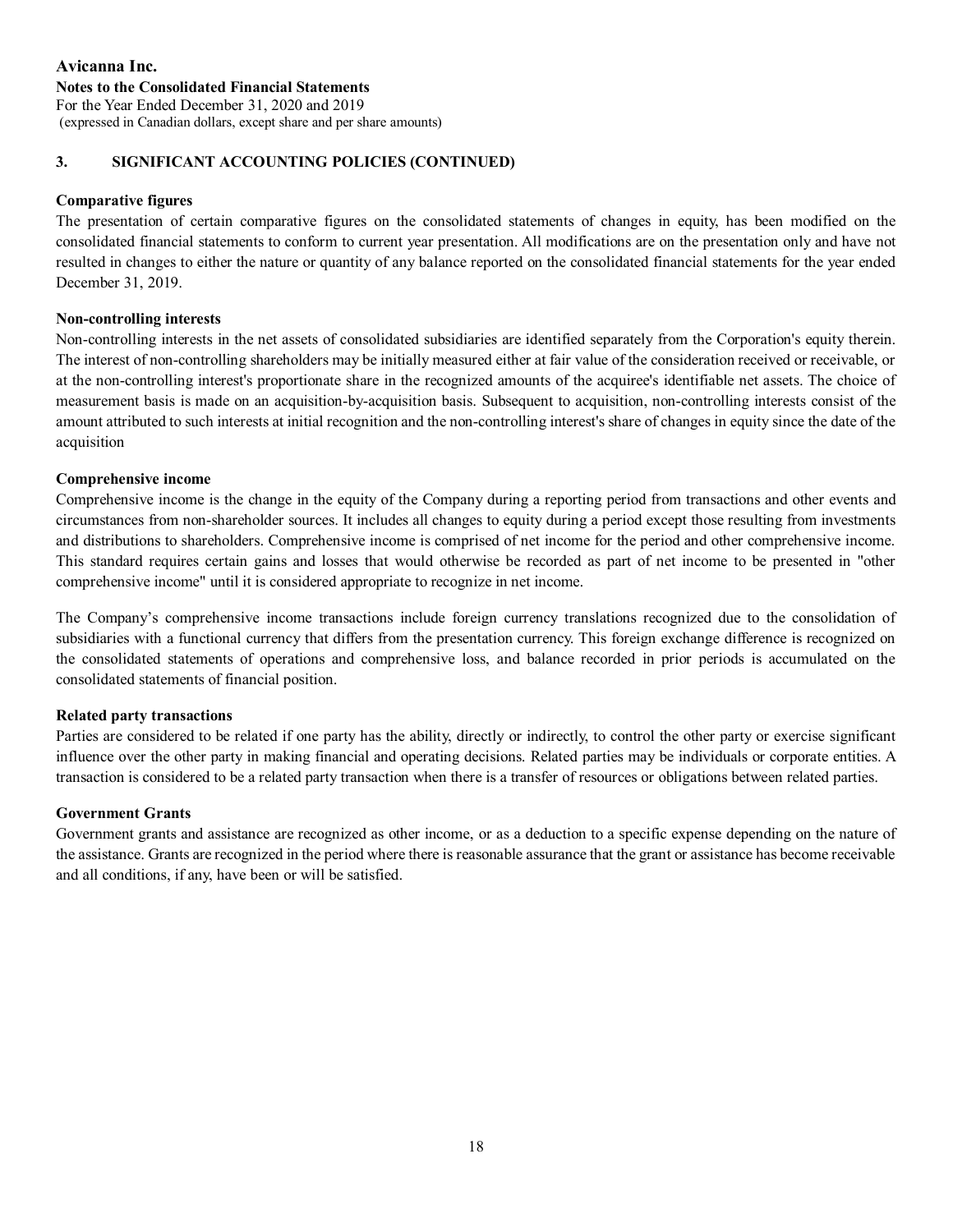### **Avicanna Inc. Notes to the Consolidated Financial Statements** For the Year Ended December 31, 2020 and 2019 (expressed in Canadian dollars, except share and per share amounts)

# **4. NEW ACCOUNTING POLICIES**

## *Accounting standards adopted in the current period*

## Amendments to IAS 1 *"Presentation of Financial Statements"* ("IAS 1")

IAS 1 sets out the overall requirements for financial statements, including how they should be structured, the minimum requirements for their content and overriding concepts such as going concern, the accrual basis of accounting and the current/non-current distinction. The standard requires a complete set of financial statements to comprise a statement of financial position, a statement of profit or loss and other comprehensive income, a statement of changes in equity and a statement of cash flows. IAS 1 has been revised to incorporate a new definition of "material" and IAS 8 has been revised to refer to this new definition in IAS 1. The amendments are effective for annual reporting periods beginning on or after January 1, 2020. Earlier application is permitted.

On January 1, 2020, the Company adopted the amendments to IAS 1 and has concluded that, based on its current operations, the adoption of IAS 1 had no significant impact on the Company's financial statements.

## Amendments to IAS 8 *"Accounting Policies, Changes in Accounting Estimates and Errors"* ("IAS 8")

IAS 8 is applied in selecting and applying accounting policies, accounting for changes in estimates and reflecting corrections of prior period errors. The standard requires compliance with any specific IFRS applying to a transaction, event or condition, and provides guidance on developing accounting policies for other items that result in relevant and reliable information. Changes in accounting policies and corrections of errors are generally retrospectively accounted for, whereas changes in accounting estimates are generally accounted for on a prospective basis. The amendment is effective for annual reporting periods beginning on or after January 1, 2020. Earlier application is permitted.

On January 1, 2020, the Company adopted the amendments to IAS 8 and has concluded that, based on its current operations, the adoption of IAS 8 had no significant impact on the Company's financial statements.

## Amendments to IFRS 3*, "Business Combinations – Definition of a Business"* ("IFRS 3")

In October 2018, the IASB issued amendments to the definition of a business in IFRS 3 to help entities determine whether an acquired set of activities and assets is a business or not. The amendments clarify the minimum requirements for a business, removed the assessment of whether market participants are capable of replacing any missing elements, added guidance to help entities assess whether an acquired process is substantive, narrowed the definitions of a business and of outputs, and introduced an optional fair value concentration test. The amendments are effective January 1, 2020, with early adoption permitted. The amendments are applied prospectively to transactions or other events that occur on or after the date of first application and are not expected to have a significant impact on the Company's consolidated financial statements.

## **5. SHORT-TERM INVESTMENTS**

Short-term investments of \$1,250,000 held at December 31, 2020 (2019 - \$nil) included guaranteed investment certificates maturing in one year, bearing an annual interest of 0.25%.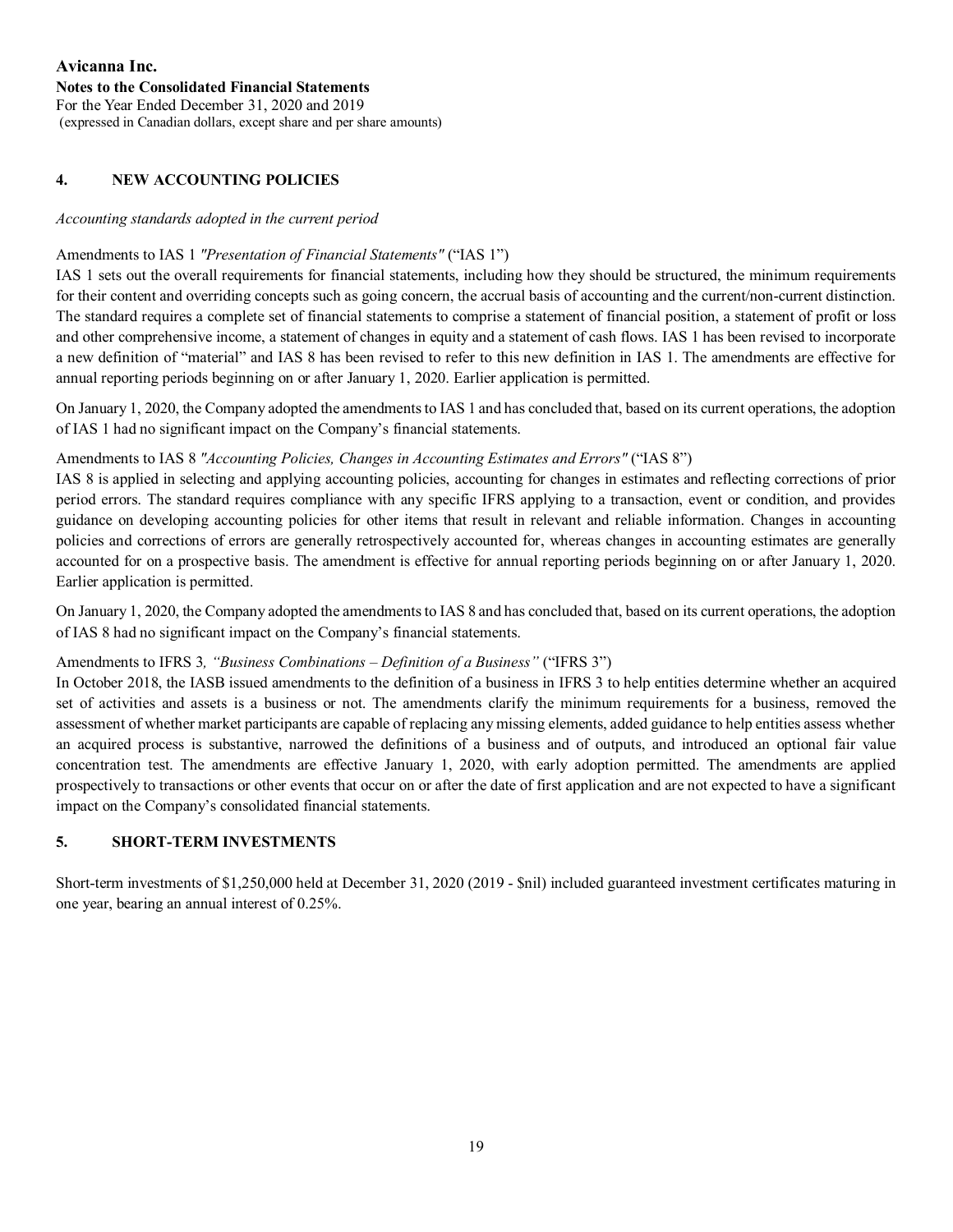# **Avicanna Inc. Notes to the Consolidated Financial Statements** For the Year Ended December 31, 2020 and 2019

(expressed in Canadian dollars, except share and per share amounts)

## **6. AMOUNTS RECEIVABLE**

|                                 | <b>December 31, 2020</b> | <b>December 31, 2019</b> |           |
|---------------------------------|--------------------------|--------------------------|-----------|
| Trade and other receivables     | 708,673                  |                          | 384,846   |
| Sales tax receivable            | 1,010,199                |                          | 818,078   |
| Expected credit loss provision  | (713, 582)               |                          |           |
| <b>Total amounts receivable</b> | 1,005,290                | \$                       | 1,202,924 |

All amounts are short-term. The net carrying value of trade receivables is considered a reasonable approximation of fair value.

## **7. BIOLOGICAL ASSETS**

Biological assets consist of cannabis plants and active pharmaceutical ingredients. The changes in the carrying value of biological assets are as follows:

|                                                                        | <b>December 31, 2020</b> | <b>December 31, 2019</b> |
|------------------------------------------------------------------------|--------------------------|--------------------------|
| Balance at the beginning of the year                                   | $117,367$ \$             |                          |
| Foreign exchange adjustment                                            | (8,372)                  |                          |
| Production costs capitalized                                           | \$848,931                | 858,698                  |
| Gain in fair value less costs to sell due to biological transformation | \$1,340,996              | 103,887                  |
| Transferred to inventory upon harvest                                  | (\$1,648,142)            | (845,218)                |
| Balance at end of the year                                             | \$650,780                | \$117,367                |

The Company measures its biological assets at their fair value less costs to sell. The fair value is calculated based on the expected use, which is determined on a strain-by-strain basis. The Company uses an income approach which estimates the expected harvest yield in grams for plants and seeds currently being cultivated, and then adjusts that amount for the expected selling price less costs to sell per gram. During the year, the Company also cultivated seeds which have been transferred into inventory.

The fair value measurements for biological assets have been categorized as Level 3 fair values based on the inputs to the valuation technique used. The Company's method of accounting for biological assets attributes value accretion on a straight-line basis throughout the life of the biological asset from initial cloning to the point of harvest.

The following table quantifies each significant unobservable input and provides the impact that a 10% increase/decrease in each input would have on the fair value of biological assets.

|       |                                                                                                               |        | As of December 31, 2020        |       | As of December 31, 2019        |
|-------|---------------------------------------------------------------------------------------------------------------|--------|--------------------------------|-------|--------------------------------|
|       | <b>Assumptions: THC Resin</b>                                                                                 | Input  | <b>Effect on Fair</b><br>Value | Input | <b>Effect on Fair</b><br>Value |
| $[$   | THC Resin Yield                                                                                               | 12.0%  | \$65,324                       |       |                                |
| [11]  | THC Resin Price (USD/KG)                                                                                      | 4,400  | \$65,306                       |       |                                |
| [iii] | Weighted average of expected loss of plants until<br>harvest                                                  | 28.9%  | \$173                          |       |                                |
| [iv]  | Expected yields for cannabis plants (average grams per<br>plant)                                              | 134    | \$53,173                       |       |                                |
| [v]   | Weighted average number of growing weeks completed<br>as a percentage of total growing weeks as at period end | 88%    | \$53,173                       |       |                                |
| [vi]  | Estimated fair value less costs to complete and sell (per<br>gram)                                            | \$0.63 | \$63,271                       |       |                                |
| [vii] | After harvest cost to complete and sell (per gram)                                                            | \$0.10 | \$10,097                       |       | $\overline{\phantom{0}}$       |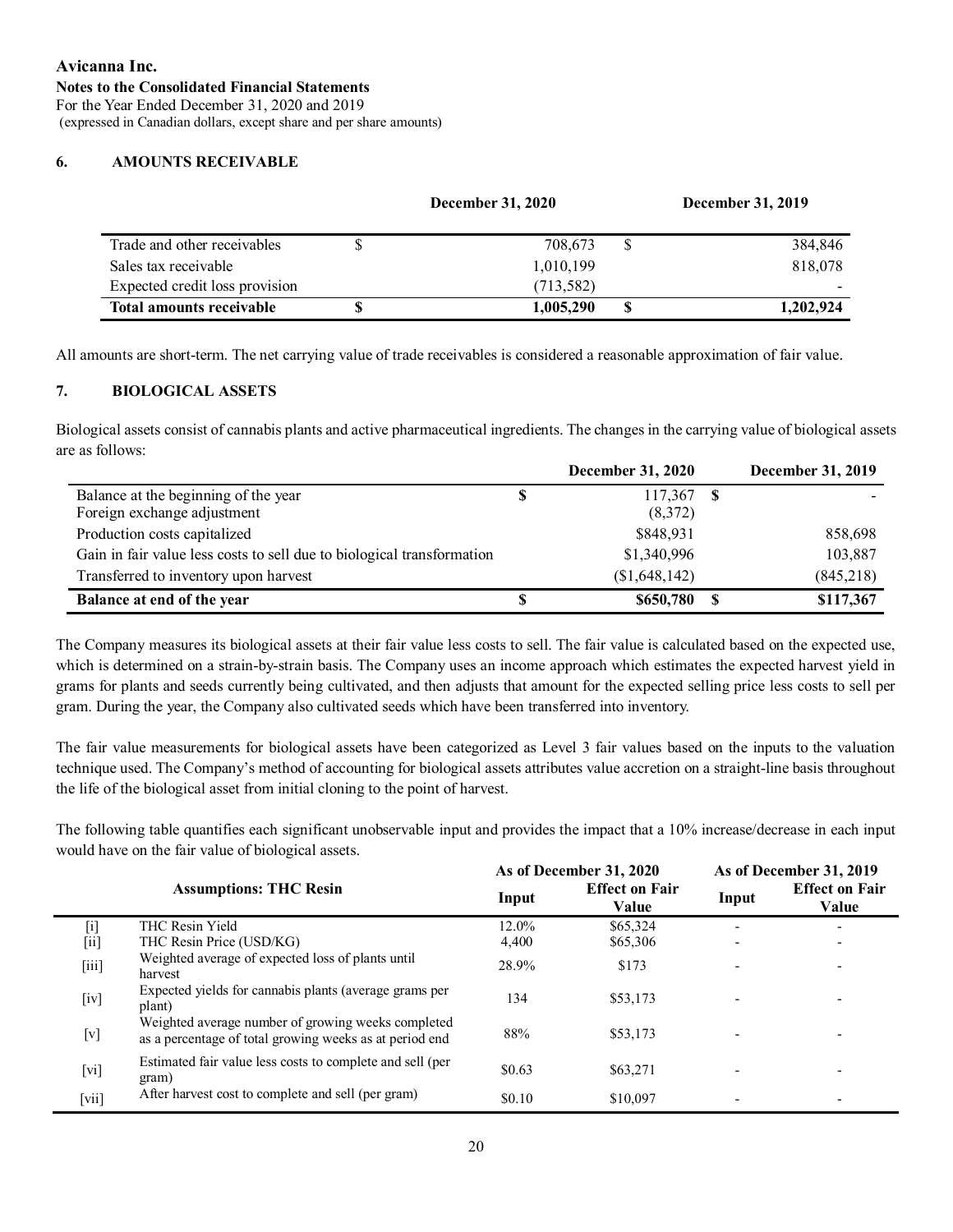## **Avicanna Inc.**

Ĭ.

**Notes to the Consolidated Financial Statements**

For the Year Ended December 31, 2020 and 2019

(expressed in Canadian dollars, except share and per share amounts)

# **7. BIOLOGICAL ASSETS (CONTINUED)**

|         |                                                                                                               |       | As of December 31, 2020        |        | As of December 31, 2019        |
|---------|---------------------------------------------------------------------------------------------------------------|-------|--------------------------------|--------|--------------------------------|
|         | <b>Assumptions: CBD Resin</b>                                                                                 | Input | <b>Effect on Fair</b><br>Value | Input  | <b>Effect on Fair</b><br>Value |
| [i]     | CBD Resin Yield                                                                                               |       |                                |        | $\overline{\phantom{0}}$       |
| [1]     | CBD Resin Price (USD/KG)                                                                                      |       |                                |        |                                |
| [iii]   | Weighted average of expected loss of plants until<br>harvest                                                  |       |                                | 8.8%   | \$21,173                       |
| [iv]    | Expected yields for cannabis plants (average grams per<br>plant)                                              |       |                                | 60     | \$29,995                       |
| [v]     | Weighted average number of growing weeks completed<br>as a percentage of total growing weeks as at period end |       |                                | 29%    | \$24,772                       |
| $[v_i]$ | Estimated fair value less costs to complete and sell (per<br>gram)                                            |       |                                | \$0.23 | \$41,753                       |
| [vii]   | After harvest cost to complete and sell (per gram)                                                            |       |                                | \$0.23 | \$37,517                       |

|       |                                                                                                                  |         | As of December 31, 2020        |        | As of December 31, 2019        |
|-------|------------------------------------------------------------------------------------------------------------------|---------|--------------------------------|--------|--------------------------------|
|       | <b>Assumptions: CBD Isolate</b>                                                                                  | Input   | <b>Effect on Fair</b><br>Value | Input  | <b>Effect on Fair</b><br>Value |
| $[$   | CBD Isolate Yield                                                                                                | 6%      | \$2,465                        | 6%     | \$45,928                       |
| [ii]  | CBD Isolate Price (USD/KG)                                                                                       | 1,100   | \$2,462                        | 3,000  | 45,928                         |
| [iii] | Weighted average of expected loss of plants<br>until harvest                                                     | $3.0\%$ | \$58                           | 8.8%   | \$21,173                       |
| [iv]  | Expected yields for cannabis plants (average)<br>grams per plant)                                                | 112     | \$1,893                        | 60     | \$29,995                       |
| [v]   | Weighted average number of growing weeks<br>completed as a percentage of total growing<br>weeks as at period end | 56%     | \$1,893                        | 29%    | \$24,772                       |
| [vi]  | Estimated fair value less costs to complete and<br>sell (per gram)                                               | \$0.04  | \$1,165                        | \$0.23 | \$41,753                       |
| [vii] | After harvest cost to complete and sell (per<br>gram)                                                            | \$0.10  | \$3,057                        | \$0.23 | \$37,517                       |

|        |                                                                                                                  |        | As of December 31, 2020        |       | As of December 31, 2019        |
|--------|------------------------------------------------------------------------------------------------------------------|--------|--------------------------------|-------|--------------------------------|
|        | <b>Assumptions: CBD Seeds</b>                                                                                    | Input  | <b>Effect on Fair</b><br>Value | Input | <b>Effect on Fair</b><br>Value |
| $[$    | CBD Seeds Price (USD/UN)                                                                                         | \$0.50 | \$2,506                        |       | $\overline{\phantom{a}}$       |
| $[11]$ | Weighted average of expected loss of plants<br>until harvest                                                     | 11.1%  | \$311                          |       | $\overline{\phantom{0}}$       |
| [iii]  | Expected yields for cannabis plants (average)<br>units per plant)                                                | 2,500  | \$2,491                        |       |                                |
| [iv]   | Weighted average number of growing weeks<br>completed as a percentage of total growing<br>weeks as at period end | 26%    | \$2,491                        |       | $\overline{\phantom{a}}$       |
| [v]    | Estimated fair value less costs to complete and<br>sell (per gram)                                               | \$0.62 | \$2,504                        |       |                                |
| [vi]   | After harvest cost to complete and sell (per<br>gram)                                                            | \$0.00 | \$13                           |       | $\overline{\phantom{a}}$       |

Weighted average of expected loss of plants until harvest represents loss via plants that do not survive to the point of harvest. It does not include any financial loss on a surviving plant.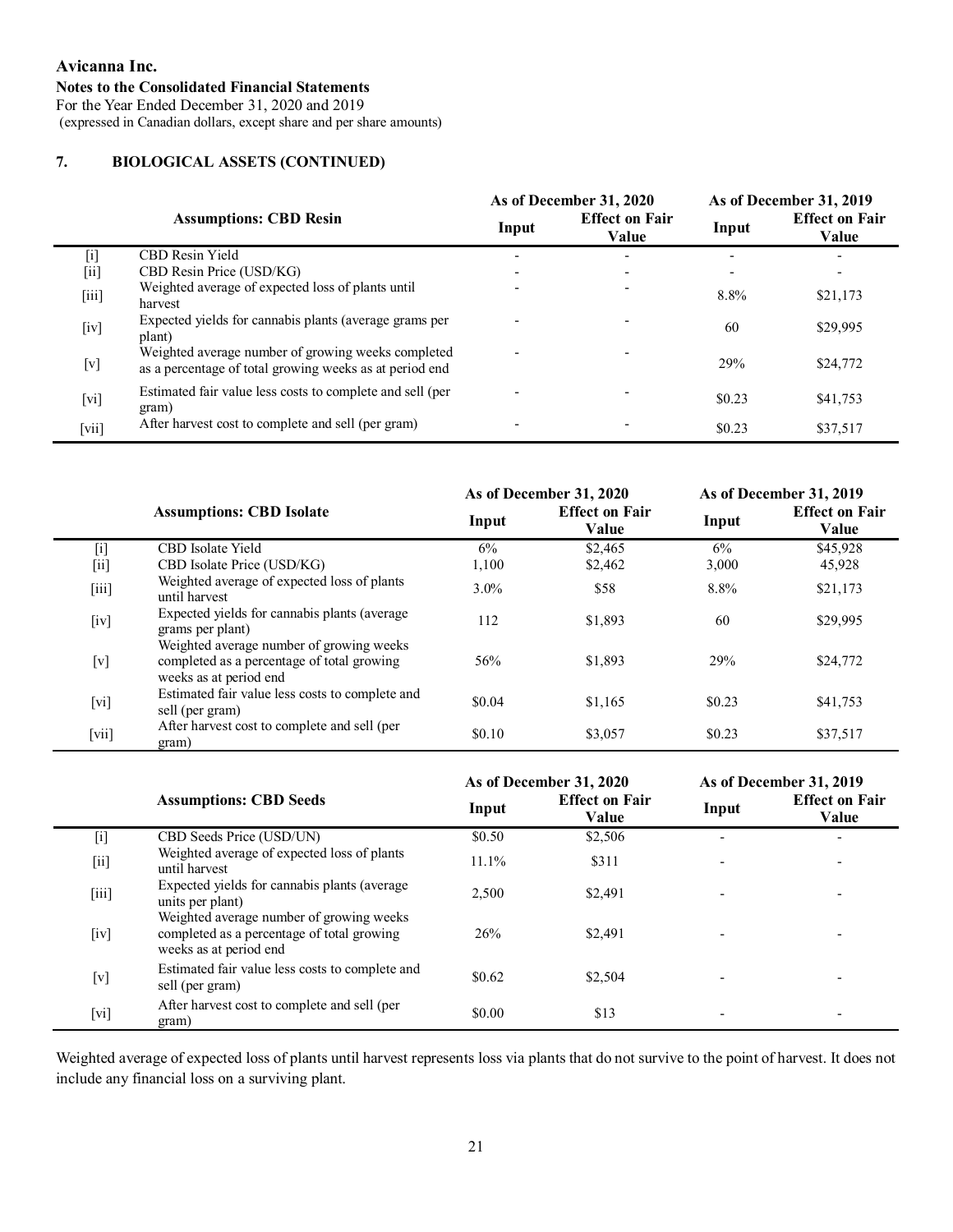**Avicanna Inc. Notes to the Consolidated Financial Statements** For the Year Ended December 31, 2020 and 2019 (expressed in Canadian dollars, except share and per share amounts)

## **7. BIOLOGICAL ASSETS (CONTINUED)**

The estimated fair value less costs to complete and sell (per gram) represents the expected sales price for the Company's active ingredients including isolate and resins less the remaining costs to complete and sell that product as finished product which is inclusive of all production activities.

These estimates are subject to volatility in market prices and several uncontrollable factors, which could significantly affect the fair value of biological assets in future periods.

The Company estimates the harvest yields for cannabis at various stages of growth. As of December 31, 2020, it is expected that the Company's cannabis plants biological assets will yield approximately 1,704,055 grams of dry cannabis and 1,653,333 seeds in Santa Marta Golden Hemp and 6,385,393 seeds in Sativa Nativa when harvested in 2021.

The Company has decided not to value at fair value certain seeds batches given the novelty of the market it will trade once harvested. Therefore, the Company has decided to reclassify as an expense the \$16,350 capitalized cost as of December  $31<sup>st</sup>$ , 2020.

The Company's estimates are, by their nature, subject to change and differences from the anticipated yield will be reflected in the gain or loss on biological assets in future periods.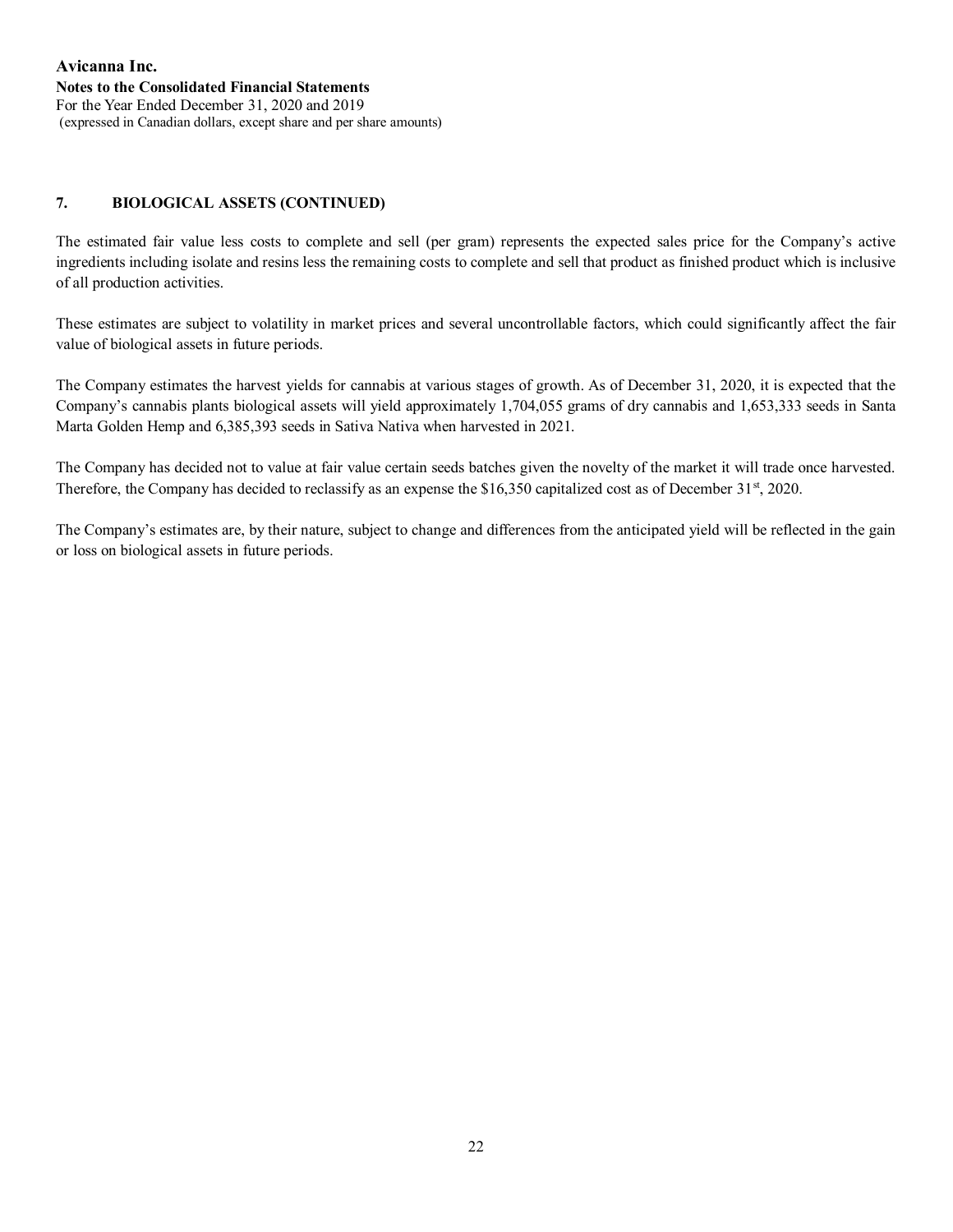## **Avicanna Inc.**

## **Notes to the Consolidated Financial Statements**

For the Year Ended December 31, 2020 and 2019

(expressed in Canadian dollars, except share and per share amounts)

## **8. INVENTORY**

|                              |    | <b>Capitalized Cost</b> | <b>Biological assets fair</b><br>value adjustment |           |          | Impairment  |    | <b>Carrying Value</b> |
|------------------------------|----|-------------------------|---------------------------------------------------|-----------|----------|-------------|----|-----------------------|
| <b>Harvested Cannabis</b>    |    |                         |                                                   |           |          |             |    |                       |
| Seeds                        | \$ | 440.950                 | S                                                 | (3,266)   | <b>S</b> | (437,598)   | S  | 86                    |
| Wet Flower                   |    | 72,550                  |                                                   | 103,751   |          | (12,651)    |    | 163,650               |
| Dried Flower                 |    | 153.997                 |                                                   | 188,943   |          | (276, 501)  |    | 66,439                |
|                              |    | 667,497                 |                                                   | 289,428   |          | (726, 750)  |    | 230,175               |
| <b>Active Pharmaceutical</b> |    |                         |                                                   |           |          |             |    |                       |
| <b>Ingredients</b>           |    |                         |                                                   |           |          |             |    |                       |
| Work in process              |    | 891,575                 |                                                   | (92, 736) |          | (793, 801)  |    | 5,038                 |
| Finished goods               |    | 870,622                 |                                                   | 50,347    |          | (179, 810)  |    | 741,158               |
|                              |    | 1,762,197               |                                                   | (42, 389) |          | (973, 611)  |    | 746,196               |
|                              |    |                         |                                                   |           |          |             |    |                       |
| Supplies and consumables     |    | 816,803                 |                                                   |           |          | (596, 560)  |    | 220,243               |
| Finished goods               |    | 180,468                 |                                                   |           |          | (101,004)   |    | 79,464                |
| At December 31, 2020         | S  | 3,426,965               | S                                                 | 247,039   | S        | (2,397,925) | \$ | 1,276,078             |

|                              | <b>Capitalized Cost</b>        |   | <b>Biological assets fair</b><br>value adjustment |          | Impairment               | <b>Carrying Value</b> |
|------------------------------|--------------------------------|---|---------------------------------------------------|----------|--------------------------|-----------------------|
| <b>Harvested Cannabis</b>    |                                |   |                                                   |          |                          |                       |
| Seeds                        | \$<br>$\overline{\phantom{0}}$ | S |                                                   | S        | -S<br>$\sim$             |                       |
| Wet Flower                   | 259,098                        |   | (120, 492)                                        |          |                          | 138,606               |
| Dried Flower                 |                                |   |                                                   |          |                          |                       |
|                              | 259,098                        |   | (120, 492)                                        |          | $\overline{\phantom{a}}$ | 138,606               |
| <b>Active Pharmaceutical</b> |                                |   |                                                   |          |                          |                       |
| <b>Ingredients</b>           |                                |   |                                                   |          |                          |                       |
| Work in process              | 448,825                        |   | 122,874                                           |          |                          | 571,699               |
| Finished goods               | 110,131                        |   | 112,593                                           |          | $\overline{\phantom{a}}$ | 222,724               |
|                              | 558,956                        |   | 235,467                                           |          |                          | 794,423               |
|                              |                                |   |                                                   |          |                          |                       |
| Supplies and consumables     | 243,243                        |   |                                                   |          |                          | 243,243               |
| Finished goods               | 308,099                        |   |                                                   |          |                          | 308,099               |
| <b>At December 31, 2019</b>  | \$<br>1,369,396                | S | 114,975                                           | <b>S</b> | S<br>٠                   | 1,484,371             |

As of December 31, 2020, the Company recorded inventory impairment of \$2,397,925 (December 31, 2019 - \$nil) due to the costs capitalized exceeding the net realizable value of the inventory. The impairment loss has been included in the cost of goods sold in the consolidated statement of operations and comprehensive loss.

The Company recorded unrealized gain on biological assets of \$1,317,247 (December 31, 2019 - \$103,887) during the year ended December 31, 2020 and \$505,545 in cost of sales (December 31, 2019 - \$103,734).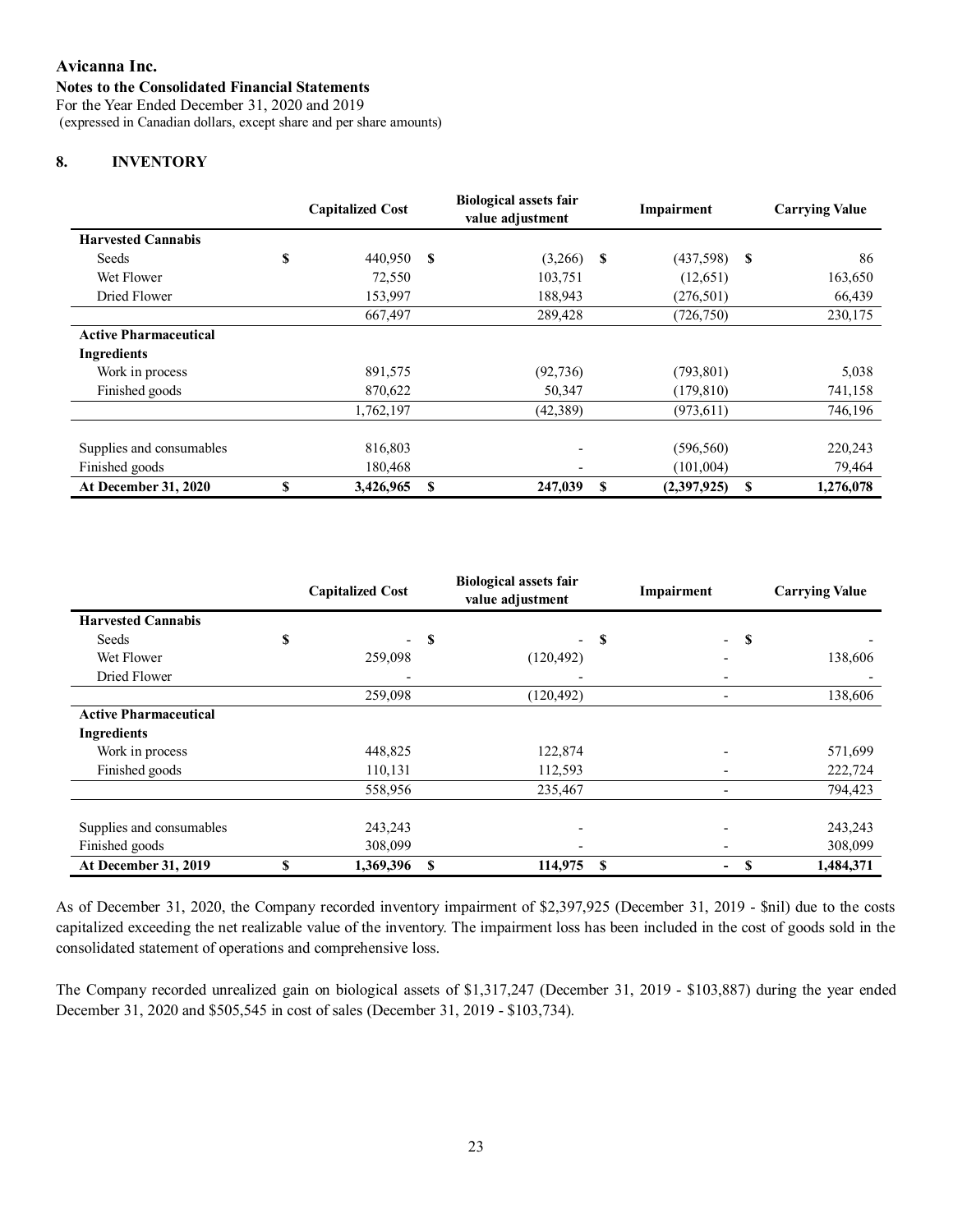# **Avicanna Inc.**

**Notes to the Consolidated Financial Statements**

For the Year Ended December 31, 2020 and 2019

(expressed in Canadian dollars, except share and per share amounts)

# **9. PROPERTY AND EQUIPMENT**

|                                 | Equipment  | Land                    | <b>Construction in</b><br><b>Progress</b> | <b>Infrastructure and</b><br><b>Buildings</b> | <b>Total</b>            |
|---------------------------------|------------|-------------------------|-------------------------------------------|-----------------------------------------------|-------------------------|
|                                 | \$         | \$                      | \$                                        | \$                                            | \$                      |
| Cost                            |            |                         |                                           |                                               |                         |
| December 31, 2019               | 2,747,358  | 10,361,920              | 4,411,987                                 | 5,724,943                                     | 23,246,208              |
| Additions                       | 203,439    |                         | 1,416,686                                 |                                               | 1,620,125               |
| Disposals                       | (39)       |                         | (232,957)                                 |                                               | (232,996)               |
| Transfers                       |            |                         | 16,616                                    |                                               | 16,616                  |
| Foreign exchange translation    | 65,694     | (1,273,501)             | (639, 115)                                | (120, 867)                                    | (1,967,789)             |
| At December 31, 2020            | 3,016,452  | 9,088,419               | 4,973,217                                 | 5,604,076                                     | 22,682,164              |
|                                 |            |                         |                                           |                                               |                         |
| <b>Accumulated Depreciation</b> |            |                         |                                           |                                               |                         |
| December 31, 2019               | 532,771    | L,                      | $\overline{\phantom{a}}$                  | 91,115                                        | 623,886                 |
| Depreciation                    | 543,626    |                         |                                           | 135,401                                       | 679,027                 |
| Foreign exchange translation    | (83, 762)  |                         |                                           | (2,186)                                       | (85,948)                |
| At December 31, 2020            | 992,635    | $\overline{a}$          | $\overline{a}$                            | 224,330                                       | 1,216,965               |
|                                 |            |                         |                                           |                                               |                         |
| <b>Net Book Value</b>           |            |                         |                                           |                                               |                         |
| December 31, 2019               | 2,214,587  | 10,361,920              | 4,411,987                                 | 5,633,828                                     | 22,622,322              |
| December 31, 2020               | 2,023,817  | 9,088,419               | 4,973,217                                 | 5,379,746                                     | 21,465,199              |
|                                 |            |                         |                                           |                                               |                         |
|                                 |            |                         |                                           |                                               |                         |
|                                 | Equipment  | Land                    | <b>Construction in</b><br><b>Progress</b> | <b>Infrastructure and</b><br><b>Buildings</b> | <b>Total</b>            |
|                                 | \$         | $\overline{\mathbb{S}}$ | \$                                        | \$                                            | $\overline{\mathbb{S}}$ |
| Cost                            |            |                         |                                           |                                               |                         |
| December 31, 2018               | 1,077,894  | 10,361,920              | 5,012,228                                 | $\overline{\phantom{0}}$                      | 16,452,042              |
| Additions                       | 400,839    |                         | 6,393,327                                 |                                               | 6,794,166               |
| Transfers                       | 1,511,173  |                         | (6,604,059)                               | 6,230,365                                     |                         |
| Foreign exchange translation    | (242, 548) |                         | (389, 509)                                | (505, 422)                                    | (1,137,480)             |
| At December 31, 2019            | 2,747,358  | 10,361,920              | 4,411,987                                 | 5,724,943                                     | 23,246,208              |
|                                 |            |                         |                                           |                                               |                         |
| <b>Accumulated Depreciation</b> |            |                         |                                           |                                               |                         |
| December 31, 2018               |            |                         | L,                                        | $\blacksquare$                                |                         |
| Depreciation                    | 195,906    |                         |                                           | 91,115                                        | 195,906                 |
| Disposals                       | 336,865    |                         |                                           |                                               | 427,980                 |
| At December 31, 2019            |            |                         | $\overline{a}$                            | 91,115                                        |                         |
|                                 | 532,771    |                         |                                           |                                               | 623,886                 |
| <b>Net Book Value</b>           |            |                         |                                           |                                               |                         |
| December 31, 2018               | 881,988    | 10,361,920              | 5,012,228                                 |                                               | 16,256,136              |

During the year ended December 31, 2020, the Company recognized depreciation expense on its property and equipment of \$679,027 (December 31, 2019 - \$427,980) on the consolidated statement of operations and comprehensive loss.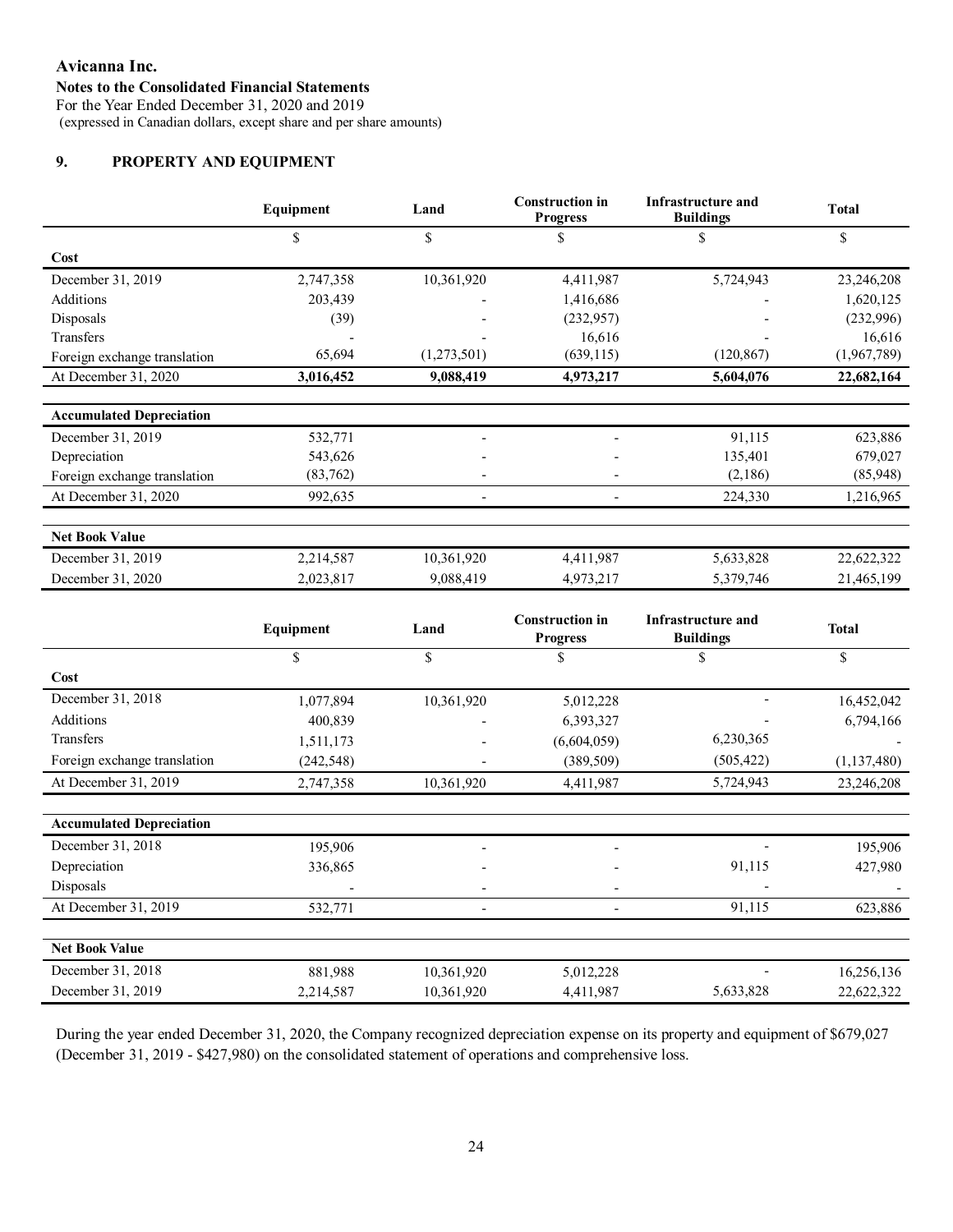## **Avicanna Inc. Notes to the Consolidated Financial Statements**

For the Year Ended December 31, 2020 and 2019

(expressed in Canadian dollars, except share and per share amounts)

# **10. INTANGIBLE ASSETS**

|                                 | <b>Customer</b><br><b>Relationships</b> | <b>Ecommerce</b><br>Platform | <b>Licenses</b> and<br><b>Permits</b> | <b>Software</b><br><b>Licenses</b> | <b>Intellectual</b><br><b>Property</b> | <b>Total</b>   |
|---------------------------------|-----------------------------------------|------------------------------|---------------------------------------|------------------------------------|----------------------------------------|----------------|
|                                 | \$                                      | \$                           | \$                                    | \$                                 | S                                      | \$             |
| Cost                            |                                         |                              |                                       |                                    |                                        |                |
| At December 31, 2019            | 141,327                                 | 386,010                      | 10,737,198                            | 92,488                             | 111,614                                | 11,468,637     |
| Additions                       |                                         | 69,984                       |                                       |                                    |                                        | 69,984         |
| Impairment (Note 10)            |                                         |                              | (10, 568, 947)                        |                                    |                                        | (10, 568, 947) |
| Foreign exchange                |                                         |                              | (118,074)                             | (9,167)                            | (11,063)                               | (138, 304)     |
| At December 31, 2020            | 141,327                                 | 455,994                      | 50,177                                | 83,321                             | 100,551                                | 831,370        |
|                                 |                                         |                              |                                       |                                    |                                        |                |
| <b>Accumulated Amortization</b> |                                         |                              |                                       |                                    |                                        |                |
| At December 31, 2019            | 68,307                                  | 19,301                       | 311,415                               | 3,854                              | 1,860                                  | 404,737        |
| Additions                       | 28,306                                  | 84,200                       | 15,617                                | 25,932                             | 57,650                                 | 211,706        |
| Impairment (Note 11)            |                                         |                              | (313, 275)                            |                                    |                                        | (313,275)      |
| Foreign exchange                |                                         |                              | 4,103                                 | 8,883                              | 17,748                                 | 30,734         |
| At December 31, 2020            | 96,613                                  | 103,501                      | 17,860                                | 38,669                             | 77,259                                 | 333,902        |
| <b>Net Book Value</b>           |                                         |                              |                                       |                                    |                                        |                |
| December 31, 2019               | 73,020                                  | 366,709                      | 10,425,783                            | 88,634                             | 109,754                                | 11,063,900     |
| December 31, 2020               | 44,714                                  | 352,493                      | 32,317                                | 44,652                             | 23,292                                 | 497,468        |
|                                 |                                         |                              |                                       |                                    |                                        |                |
|                                 | <b>Customer</b>                         | E-commerce                   | <b>Licenses</b> and                   | <b>Software</b>                    | <b>Intellectual</b>                    |                |
|                                 | <b>Relationships</b>                    | Platform                     | <b>Permits</b>                        | <b>Licenses</b>                    | <b>Property</b>                        | <b>Total</b>   |
|                                 | \$                                      | \$                           | \$                                    | \$                                 | \$                                     | \$             |
| Cost                            |                                         |                              |                                       |                                    |                                        |                |
| At December 31, 2018            | 141,327                                 | $\overline{\phantom{a}}$     | 10,631,981                            |                                    |                                        | 10,773,308     |
| Additions                       |                                         | 386,010                      | 162,635                               | 92,983                             | 112,211                                | 753,839        |
| Disposals                       |                                         |                              |                                       |                                    |                                        |                |
| Foreign exchange translation    |                                         |                              | (57, 418)                             | (495)                              | (597)                                  | (58, 510)      |
| At December 31, 2019            | 141,327                                 | 386,010                      | 10,737,198                            | 92,488                             | 111,614                                | 11,468,637     |
|                                 |                                         |                              |                                       |                                    |                                        |                |
| <b>Accumulated Amortization</b> |                                         |                              |                                       |                                    |                                        |                |
| At December 31, 2018            | 40,042                                  |                              |                                       |                                    |                                        | 40,042         |
| Additions                       | 28,265                                  | 19,301                       | 311,415                               | 3,854                              | 1,860                                  | 364,695        |
| Disposals                       |                                         |                              |                                       |                                    |                                        |                |
| At December 31, 2019            | 68,307                                  | 19,301                       | 311,415                               | 3,854                              | 1,860                                  | 404,737        |
| <b>Net Book Value</b>           |                                         |                              |                                       |                                    |                                        |                |
| December 31, 2018               | 101,285                                 |                              | 10,631,981                            |                                    |                                        | 10,733,266     |
| December 31, 2019               | 73,020                                  | 366,709                      | 10,425,783                            | 88,634                             | 109,754                                | 11,063,900     |

During the year ended December 31, 2020, the Company recognized amortization on its intangible assets of \$211,706 (December 31, 2019 - \$364,694) on consolidated statement of operations and comprehensive loss.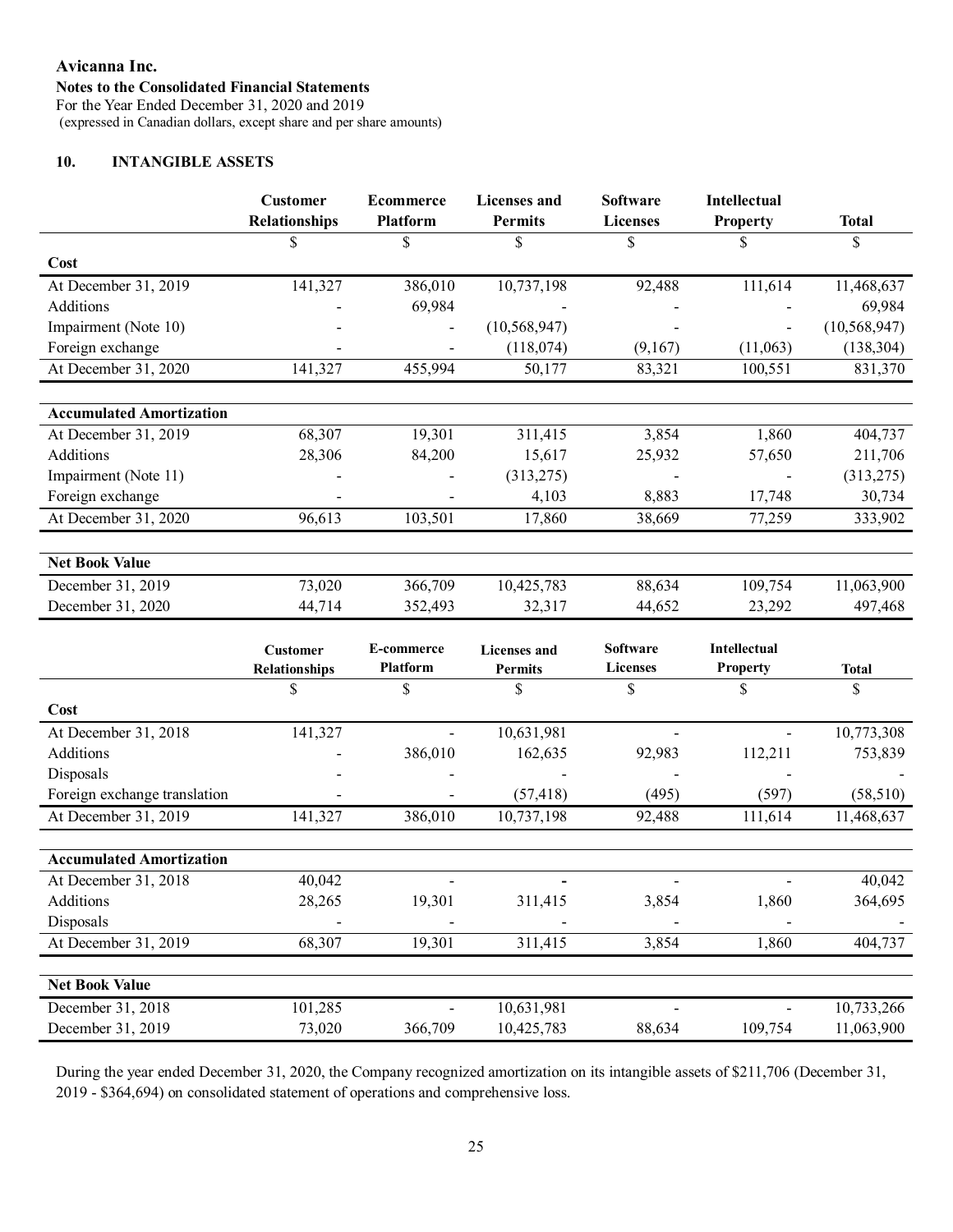## **Avicanna Inc. Notes to the Consolidated Financial Statements** For the Year Ended December 31, 2020 and 2019

(expressed in Canadian dollars, except share and per share amounts)

## **11. IMPAIRMENT**

### *Goodwill and Intangible Assets*

The Company conducts an impairment assessment annually or sooner in the event of changes in circumstances that may indicate that the carrying value of goodwill or intangible assets may be impaired. Potential impairment is identified by comparing the recoverable amounts of a CGU to its carrying value. During the year ended December 31, 2020, the Company conducted an impairment assessment on the goodwill and intangible assets.

The recoverable amount was calculated using a five-year discounted cash flow using a 3% terminal growth rate and a Weighted Average Cost of Capital ("WACC") ranging from 19.59% - 40.74%. The growth rate reflects the long-term average growth rate for Santa Marta Golden Hemp and Sativa Nativa, and the long-term inflation in Colombia. The WACC reflects appropriate adjustments relating to market risk and other relevant risk factors. Management's expected sales forecast is based on available inputs from the Company's most recent sales and profit margins and expenditures are based on the Company's past experience. Management's key assumptions include steadily improving profit margins. The estimate of the recoverable amount of the CGU is sensitive to changes in the discount rate used. If the discount rate used is increased by 1%, a further impairment loss of \$293,000 would be recognized, which would be written off against goodwill, intangible assets, and property, plant and equipment.

|                  | <b>December 31, 2020</b> |           |                          | <b>December 31, 2019</b> |           |  |
|------------------|--------------------------|-----------|--------------------------|--------------------------|-----------|--|
|                  | SMGH                     | <b>SN</b> |                          | <b>SMGH</b>              | <b>SN</b> |  |
| Intangible Asset | -                        |           | $\overline{\phantom{0}}$ | 8,090,219                | 2,478,728 |  |
| Goodwill         | $\overline{\phantom{0}}$ |           | $\overline{\phantom{a}}$ | 2.520.382                | 686,845   |  |
| Total            | $\overline{\phantom{0}}$ |           | $\overline{\phantom{a}}$ | 10.610.601               | 3,165,573 |  |

For the year ended December 31, 2020, the Company recorded impairment of \$10,610,601 and \$3,165,573 on the SMGH and SN CGUs, respectively, consisting of \$3,207,227 goodwill and \$10,568,947 of intangible assets. Amortization recognized on the intangible assets totalled \$313,275 and was recognized as a reduction in the impairment.

## **12. DERIVATIVE ASSET**

|                                      | <b>December 31, 2020</b> | <b>December 31, 2019</b> |
|--------------------------------------|--------------------------|--------------------------|
| Balance at the beginning of the year | 3,780,000                |                          |
| <b>Additions</b>                     |                          | 3,780,000                |
| Change in fair value                 | (3,253,688)              |                          |
| <b>Balance at end of period</b>      | 526,312                  | 3,780,000                |

On November 26, 2019, the Company entered into a license agreement (the "License Agreement") with LC2019, Inc. ("LC2019") pursuant to which the Company has agreed to license certain proprietary formulations and brand elements to LC2019 for commercialization in the United States. As consideration for entering into the License Agreement, LC2019 and its shareholders have entered into a definitive option agreement (the "Option Agreement") that grants Avicanna the option (the "Option") to acquire 100 percent of the issued and outstanding shares of LC2019, with such Option to be exercisable in the event that cannabis cultivation, processing, distribution and possession becomes federally legal in the United States (the "Triggering Event"). Avicanna may elect to waive the Triggering Event and exercise the Option at any time. As of December 31, 2020, the Company has not exercised the Option, and therefore does not have control of the entity.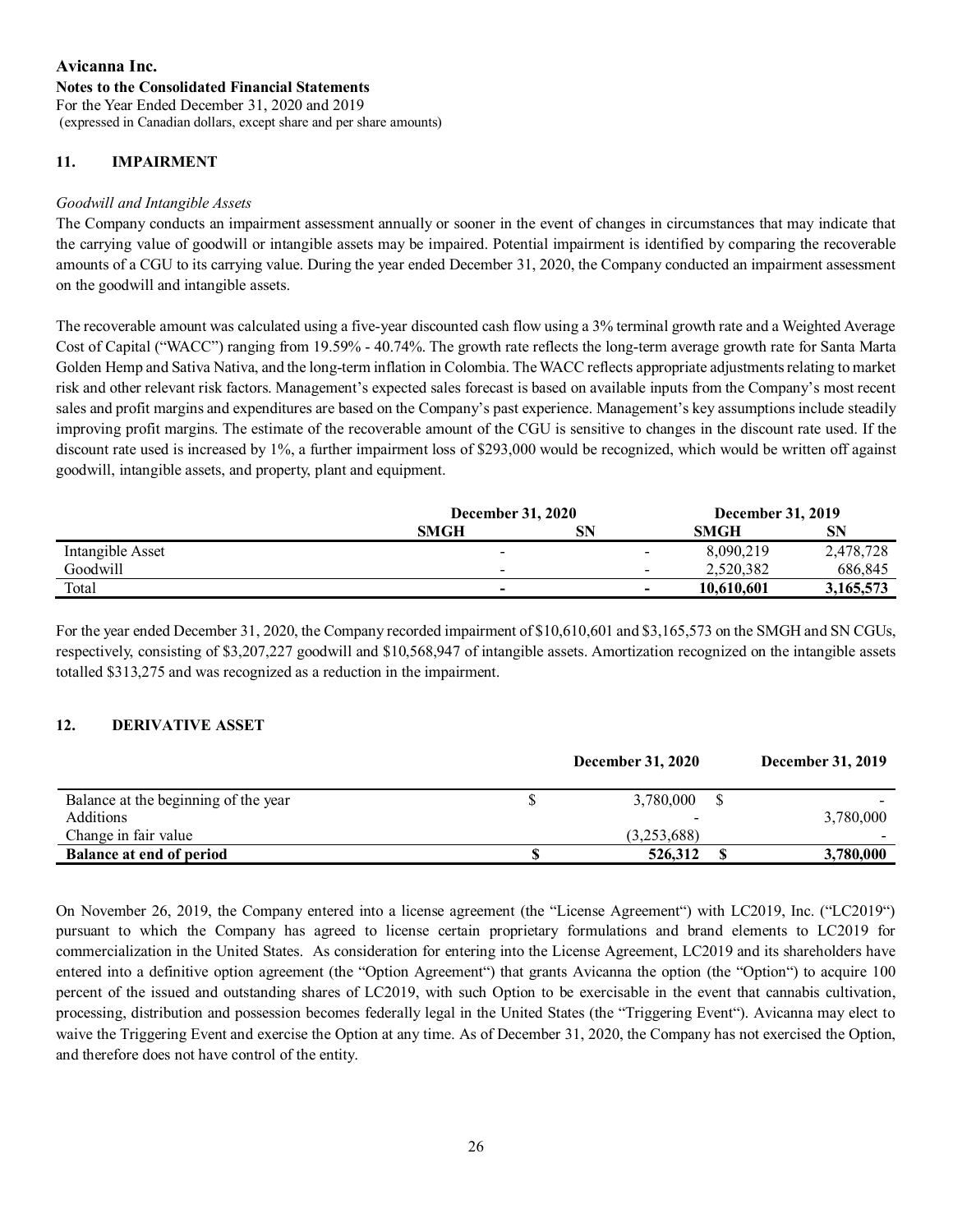## **12. DERIVATIVE ASSET (CONTINUED)**

Pursuant to the terms of the Option Agreement, upon the occurrence of the Triggering Event, Avicanna will exercise the Option and purchase all of the issued and outstanding shares of LC2019, as follows: (i) all of the issued and outstanding Class A shares at a nominal amount; (ii) all of the issued and outstanding Class B shares at the applicable subscription price; and (iii) all of the issued and outstanding Class C shares for up to 10% of the increase in the fair market value of LC2019 between the date of the Option Agreement and the date that Avicanna provides notice of exercise to LC2019, up to a maximum aggregate amount of CDN\$10,000,000. Avicanna is entitled to elect to satisfy the purchase price in cash or through the issuance of common shares of Avicanna, in its sole discretion, subject to the approval of the Toronto Stock Exchange ("TSX") and in accordance with the policies of the Toronto Stock Exchange at such time. Additionally, Avicanna may elect to exercise the Option prior to the occurrence of the Triggering Event in its sole discretion or to assign the Option at any time.

The Option is exercisable for 10 years from the date of grant. The Option Agreement contains standard negative covenants, representations and warranties.

The Option was classified as a derivative financial instrument and was initially recorded at its fair value of \$3,780,000 in the consolidated statements of financial position. During the year ended December 31, 2020, the Company determined the fair value of the Option to be \$526,312. As a result, a loss from changes in fair value of (\$3,253,688) was recorded in the consolidated statement of operations and comprehensive loss (December 31, 2019 - \$nil). The Company valued the Option using a five-year discounted cash flow valuation model with a weighted average cost of capital between 23.91% - 28.91% and a probability of triggering event of 60%.

#### **13. DEFERRED REVENUE**

|                                      | <b>December 31, 2020</b> | <b>December 31, 2019</b> |
|--------------------------------------|--------------------------|--------------------------|
| Balance at the beginning of the year | 3,323,518                |                          |
| Additions                            | 400,000                  | 3,323,518                |
| Revenue recognized                   | (463, 417)               |                          |
| <b>Balance at end of year</b>        | 3,260,101                | 3,323,518                |

[i] Pursuant to the terms of the License Agreement with LC2019 (note 12), the Company transfers brand/ trademark as well as intellectual property related to product development. For LC2019 to benefit from the brand, there are activities that the Company would need to perform in order to support and maintain the value of the brand/ trademark. As ongoing activities are required to maintain the brand, the license to the brand/ trademark would be considered a right to access and therefore would be recognized over time. In addition, given the license is for cannabis related to product development, the company meets the criteria for right of use of intellectual property and recognize at a point time. However, IFRS 15 states that revenue cannot be recognized for a license that provides a right to use intellectual property before the period during which the customer is able to use and benefit from the license. As at December 31, 2019, cannabis is federally illegal in the US, therefore there exists restrictions in the benefits that the Company can derive from this license. Consequently, the revenue derived from the above license has been recognized as deferred revenue to be recognized into revenue evenly over a period of ten years. For the year ended December 31, 2020, the Company recognized \$378,000 into License Revenue in relation to this contract (December 31, 2019 - \$nil).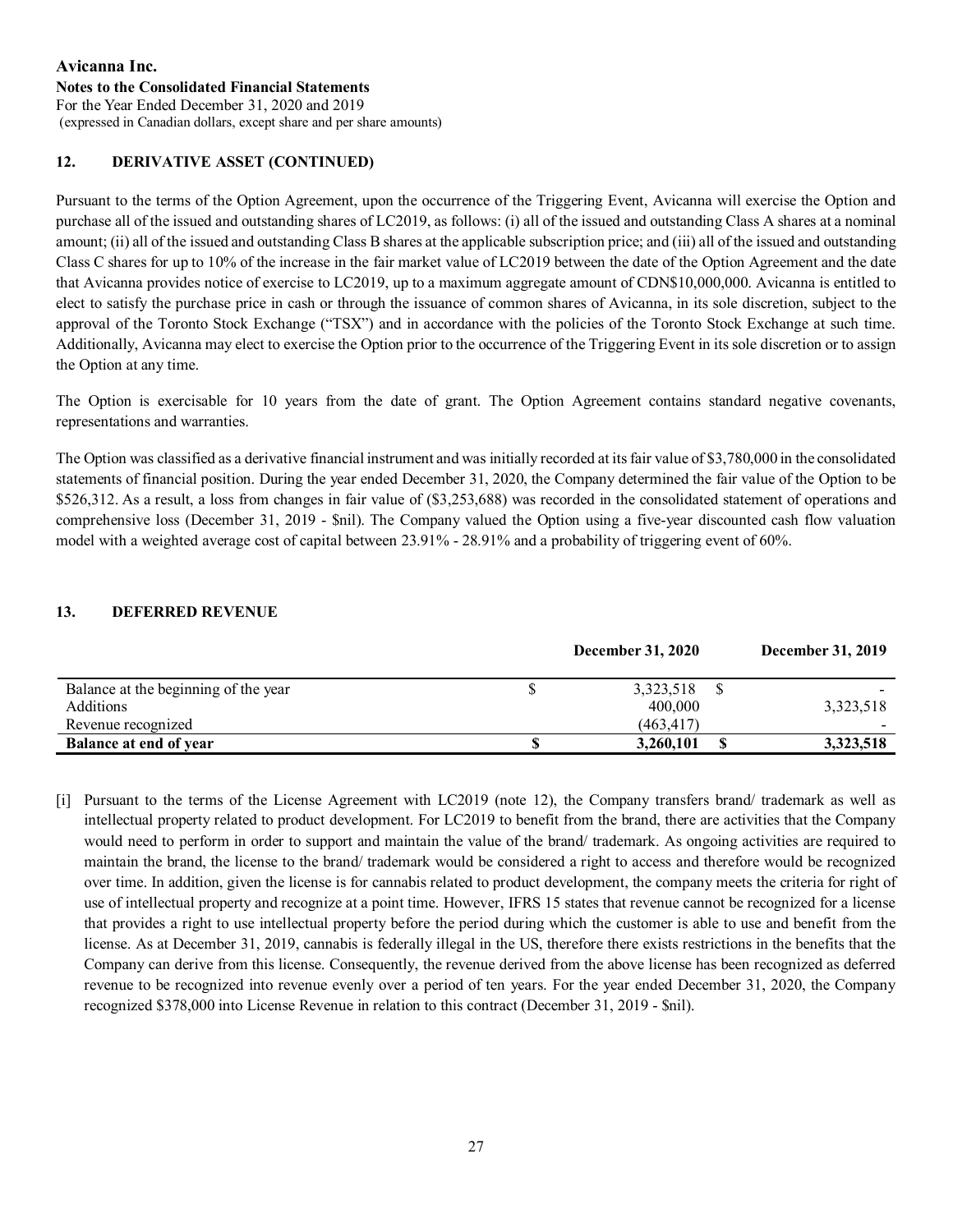## **13. DEFERRED REVENUE (CONTINUED)**

- [ii] On August 11, 2020, the Company entered into an exclusive Distribution Agreement with a third-party, granting them the exclusive right to promote, market and sell the Company's products. The Company received \$250,000 as consideration of the exclusivity partnership for a period of five years plus an automatic renewal period of five years (the "Exclusivity Fee"). The Company determined that its performance obligation with regards to the contract occurs over a period of time and therefore, revenue is to be recognized straight-line over a ten year period based on the term of the contract and the automatic term renewal. For the year ended December 31, 2020, the Company recognized \$10,417 into License Revenue in relation to this contract.
- [iii] On January 7, 2020, the Company entered into a Development Project whereby the Company received \$150,000 as consideration for formulation development. As of December 31, 2020, the Company had fulfilled 50% of its performance obligation with regards to the formulation development. As such, the Company recognized \$75,000 into license revenue with the remainder included as deferred revenue.

# **14. LONG-TERM INVESTMENT**

|                                         | <b>December 31, 2020</b> | <b>December 31, 2019</b> |
|-----------------------------------------|--------------------------|--------------------------|
| Balance at the beginning of the year    |                          |                          |
| Unrealized gain on change in fair value | 518,141                  |                          |
| <b>Balance at end of year</b>           | 518,213                  |                          |

Long-term investment consists of 720,000 shares in Southern Sun Pharma ("Southern Sun") purchased for a total cost of \$72. During the year ended December 31, 2020, Southern Sun completed a financing through the sale of units at \$1.25 per unit. Each unit was comprised of one common share and one-half common share purchase warrant. Each whole warrant entitled the holder to purchase an additional share at \$1.50 at any time up to 18 months following the closing date. Due to this financing, the Company recognized an unrealized gain from the change in fair value of \$518,141 (December 31, 2019 - \$nil). The Company used an iterative calculation based on the Black-Scholes options pricing model to allocate the subscription price between the half-warrant and the common share. The residual value of each common share was valued at \$1.08, the Company further applied a discount of 7.5 % for the lack of marketability of this investment.

# **15. LEASE LIABILITY**

As of December 31, 2020, the lease liability consisted of the following:

|                                      |   | <b>December 31, 2020</b> | <b>December 31, 2019</b> |
|--------------------------------------|---|--------------------------|--------------------------|
| Balance at the beginning of the year | J | 555,339                  |                          |
| Additions                            |   |                          | 670,549                  |
| Interest incurred on lease liability |   | 37,552                   | 33,157                   |
| Lease payments                       |   | (228, 675)               | (148, 367)               |
| <b>Balance at end of year</b>        |   | 364,216                  | 555,339                  |
| Lease liability – current portion    |   | 203,155                  | 224,950                  |
| Lease liability – noncurrent portion |   | 161,061                  | 330,389                  |

The Company has lease liabilities for leases related to its corporate offices. The weighted average discount rate for the year ended December 31, 2020 and 2019 was 8% percent.

During the year ended, December 31, 2020, the Company incurred expenses of \$300,290 (December 31, 2019 - \$438,691) related to short-term and low value leases.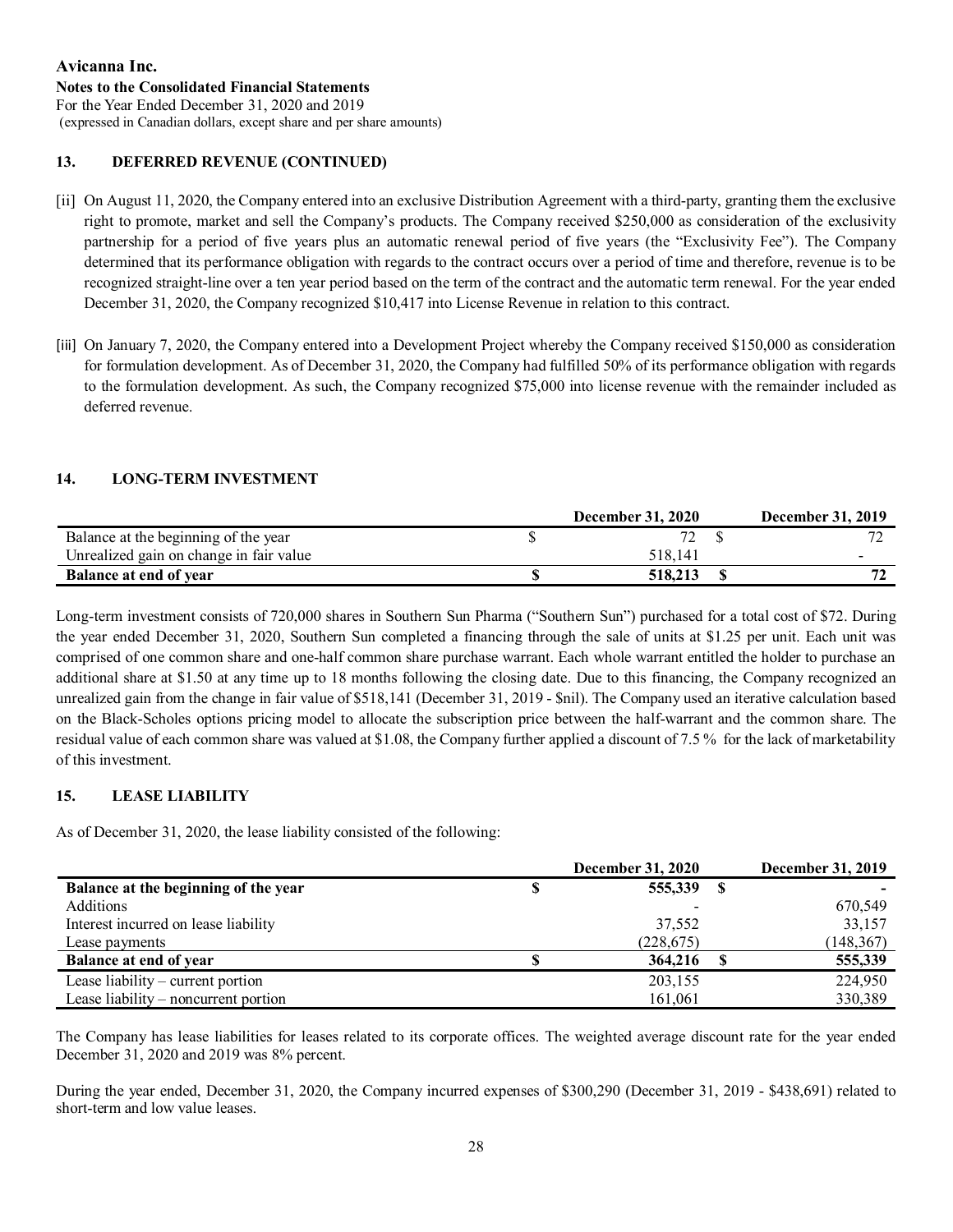## **15. LEASE LIABILITY (CONTINUED)**

The total future minimum rent payable under the Company's lease at December 31, 2020 was as follows:

| Due in less than 1 year                                  | 224,950 |
|----------------------------------------------------------|---------|
| Due between 1 and 2 years                                | 168,713 |
| Total lease payments                                     | 393,663 |
| Amounts representing interest over the term of the lease | 29,446  |
| <b>Present value of minimum lease payments</b>           | 364,216 |

#### **16. RIGHT OF USE ASSET**

As of December 31, 2020, the Company's right of use asset consisted of a single leased property. The following table reflects the cost and accumulated depreciation of the Company's right of use asset:

| Cost                            | \$      |
|---------------------------------|---------|
| At December 31, 2019            | 670,549 |
| Additions                       |         |
| At December 31, 2020            | 670,549 |
|                                 |         |
| <b>Accumulated Amortization</b> |         |
| At December 31, 2019            | 130,839 |
| Additions                       | 196,258 |
| At December 31, 2020            | 327,097 |
|                                 |         |
| <b>Net Book Value</b>           |         |
| December 31, 2019               | 539,710 |
| December 31, 2020               | 343,452 |
|                                 |         |
|                                 |         |
| Cost                            | \$      |
| At December 31, 2018            |         |
| Additions                       | 670,549 |
| At December 31, 2019            | 670,549 |
|                                 |         |
| <b>Accumulated Amortization</b> |         |
| At December 31, 2018            |         |
| Additions                       | 130,839 |
| At December 31, 2019            | 130,839 |
|                                 |         |
| <b>Net Book Value</b>           |         |
| December 31, 2018               |         |
| December 31, 2019               | 539,710 |

Depreciation expense of \$196,258 was incurred during the year ended December 31, 2020 (December 31, 2019 - \$130,839).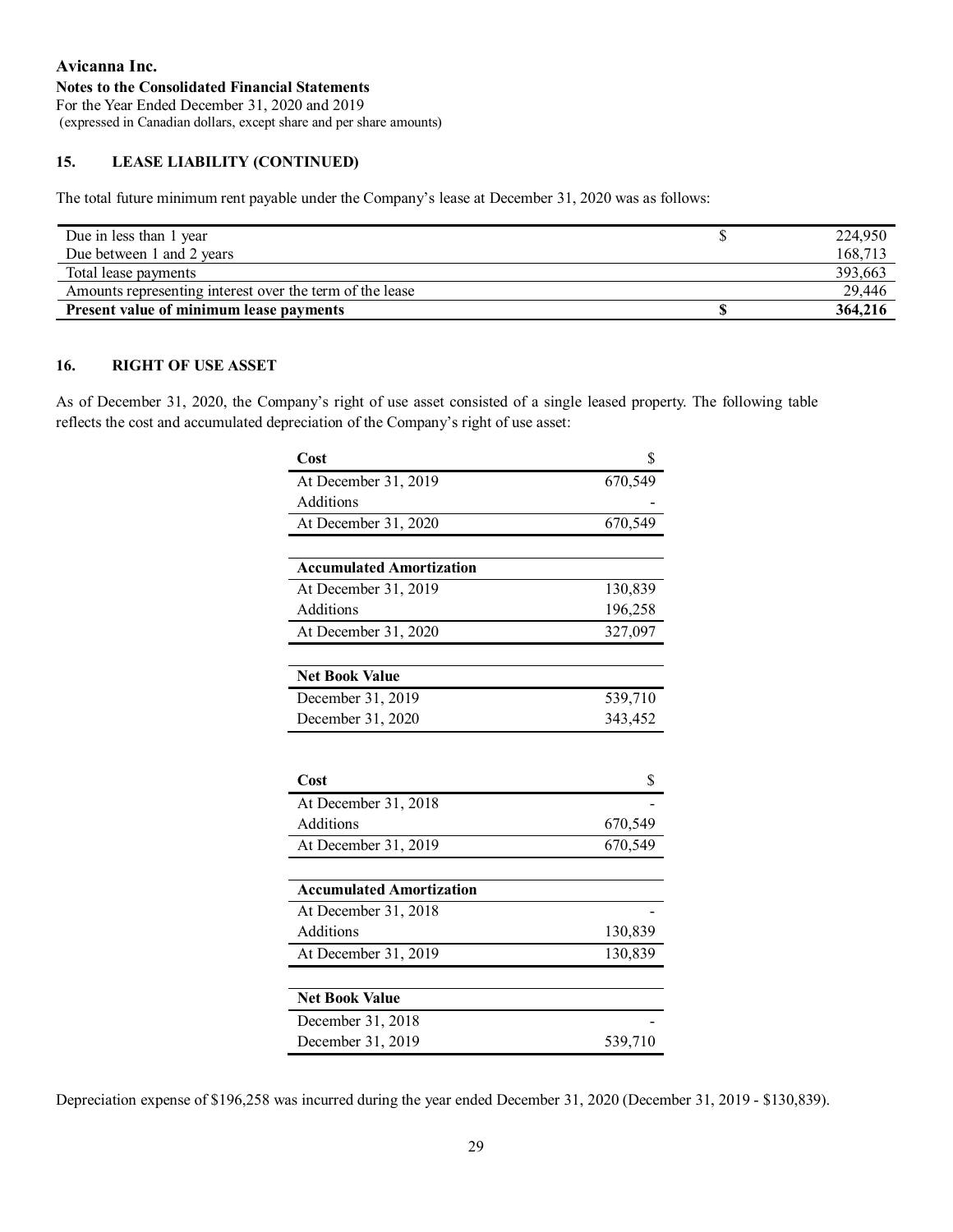## **17. RELATED PARTY TRANSACTIONS**

The following outlines amounts that were paid to officers of the Company.

|                          | <b>December 31, 2020</b> | <b>December 31, 2019</b> |
|--------------------------|--------------------------|--------------------------|
| <b>Salaries</b>          | 798.333                  | ,292,089                 |
| Share-based compensation | 671.150                  | 302,332                  |
|                          | 1.469.483                | 1,594,421                |

Salaries and shared based compensation include compensation paid to key management personnel. The Company defines key management personnel as the Chief Executive Officer, President and Chief Legal Officer, Chief Financial Officer, Chief Scientific Officer, Chief Agricultural Officer, Chief Technical Officer and Chief Medical Officer, and Directors of the Company.

Additionally, as at December 31, 2020 the Company received advances from certain related parties who represent the minority shareholders of SMGH and SN in the amount of \$4,319,545 (December 31, 2019- \$3,319,116). The advances relate to minority partners contributions towards the expansion of cultivation facilities. The balance owed to the related party is interest free and due on demand. As these amounts become due, the outstanding balances are converted into common shares of SMGH, consistent with current ownership splits. During the year, the Company converted \$2,859,440 into the equity of SMGH. Changes in the balances are disclosed in the following table:

|                                           | December 31, 2020 | December 31, 2019        |
|-------------------------------------------|-------------------|--------------------------|
| Balance at the beginning of the year      | 3.319.116         |                          |
| <b>Additions</b>                          | 3,859,869         | 3,319,116                |
| Balance recapitalized into shares in SMGH | (2.859.440)       | $\overline{\phantom{a}}$ |
| <b>Balance at end of year</b>             | 4.319.545         | 3,319,116                |

# **18. CONVERTIBLE DEBENTURES**

|                                      | December 31, 2020 | December 31, 2019        |
|--------------------------------------|-------------------|--------------------------|
| Balance at the beginning of the year | 715,626           | $\overline{\phantom{0}}$ |
| <b>Additions</b>                     | 754,923           | 675,466                  |
| Accretion expense                    | 103.146           | 40,160                   |
| <b>Balance at end of year</b>        | 1,573,695         | 715,626                  |

On March 1, 2019 ("Closing Date"), the Company completed a convertible debenture offering and raised gross proceeds of \$783,000. The debentures incur interest at 8.0% per annum and have a maturity date of March 1, 2021. Each debenture is convertible, at the option of the holder, at any time before the maturity date, into fully paid and non-assessable Common Shares at the conversion price (the "Conversion Price"), representing a conversion rate of 125 Common Shares per \$1,000 principal amount of debentures, subject to adjustment in accordance with the debenture certificates. Additionally, each holder received 62.5 common shares purchase warrants per debenture purchased. Each whole warrant entitles the holder to acquire one common share of the Company (a "Warrant Share") at a price of \$10.00 per Warrant Share for a period of 12 months following the Closing Date. Upon conversion of any Debentures, the holder thereof will also receive all accrued and unpaid interest thereon in Common Shares issued at the Conversion Price.

The conversion feature was recorded as a derivative liability (note 19). A portion of the proceeds is allocated to the derivative liability and the warrants based on the respective fair values of each instrument. The company used the Black-Scholes option pricing model to determine the fair value using the following assumptions: a discount rate of 16% - 22%, volatility of 19% - 31% and the maturity and exercise prices of the respective options. As a result, the Company allocated proceeds of \$101,003 to the derivative liability and \$6,351 to warrants.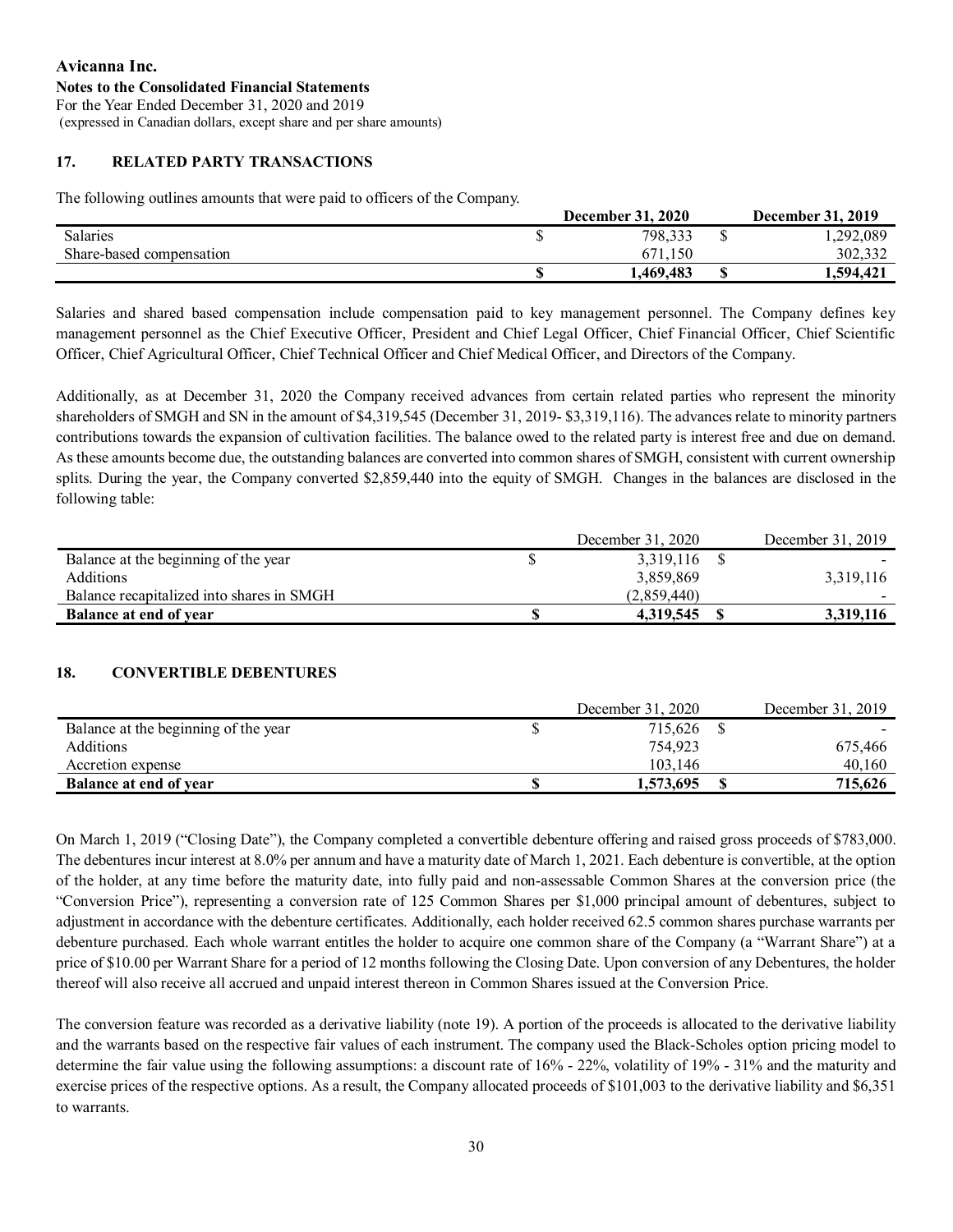# **18. CONVERTIBLE DEBENTURES (CONTINUED)**

On November 2, 2020, the Company completed a convertible debenture offering and raised gross proceeds of \$1,100,000. The debentures bear interest at 8.0% per annum and have a maturity date one year from the date of issuance. The first year of interest payable will be capitalized and added to the principal amount under the Debenture on the date of issuance. Each debenture is convertible in whole or in part, any time while any principal amount or interest remains outstanding, into common shares of the Corporation at \$1.00 per Share. Additionally, each subscriber received one half common share purchase warrant for each \$1.00 of principal purchased. Each whole warrant entitles the holder to acquire one common share of the Company at a price of \$1.50 per Common Share for a period of two years from the date of issuance of the warrants, subject to the Company's right to accelerate the expiry date of the Warrants in the event that the daily volume weighted average trading price is equal to or exceeds \$2.00 on the TSX for a minimum of 10 consecutive trading days. Between the date that is 60 days from issuance and maturity date if the Company issues common shares at a price or exercise price below \$1.00 then the conversion price would be reduced to match that price or exercise price. The debentures and warrants issued pursuant to the Offering is subject to a statutory hold period in Canada of four months and one day following the closing of the Offering. A commitment fee equal to 4% of the Principal Amount shall be payable to a subscriber on the date of issuance of the Debenture.

The conversion feature and warrants were both recorded as derivative liabilities. These value of \$145,151 was allocated to these liabilities. (note 19). Additionally, the Company incurred \$199,926 in issuance costs in connection with this offering of convertible debentures. These costs were capitalized with debt and will be accreted over the term of the debentures.

During the year ended December 31, 2020, the Company recognized accretion expense of \$103,146 (December 31, 2019 - \$40,160) and interest expense of \$76,392 (December 31, 2019 - \$52,343) in relation to these convertible debentures.

# **19. DERIVATIVE LIABILITIES**

|                                      | December 31, 2020 |    | December 31, 2019 |
|--------------------------------------|-------------------|----|-------------------|
| Balance at the beginning of the year | 23.434            |    |                   |
| <b>Additions</b>                     | 145.151           |    | 101,003           |
| Gain on change in fair value         | (23.434)          |    | (77, 569)         |
| <b>Balance at end of year</b>        | 145,151           | ۱D | 23,434            |

On March 1, 2019, the Company completed a convertible debenture offering (note 18). The Conversion Option related to the convertible debentures was determined to represent a derivative liability. A portion of the proceeds was allocated to this financial instrument based on its respective fair value. To determine the fair value of the derivative liability at inception, the Company used the Black-Scholes option pricing model to determine the fair value using the following assumptions: a risk-free rate of 2.13%, volatility of 19.45% and the maturity and exercise prices of the respective options. On the day of issuance, the conversion option was allocated a fair value of \$101,003. As of December 31, 2020, the conversion option was found to have a fair value of \$nil. A gain on the change in fair value of \$23,434 (December 31, 2019 – \$77,569) was recognized on the consolidated statement of operations and comprehensive loss.

On November 2, 2020, the Company completed a convertible debenture offering (note 18). The Conversion Option and the warrants issued in relation to the convertible debentures was determined to represent a derivative liability. A portion of the proceeds was allocated to this financial instrument based on its respective fair value. At inception, the Company used the Black-Scholes option pricing model to determine the fair value using the following assumptions: risk-free rate of 0.26%, volatility of 40% based on comparative companies, a discount for lack of marketability due to the four-month restriction period from the issuance date, and the maturity and exercise prices of the respective options. As a result, the Company recognized, a derivative liability of \$145,151, representing the conversion option of \$111,297 and warrants of \$33,854.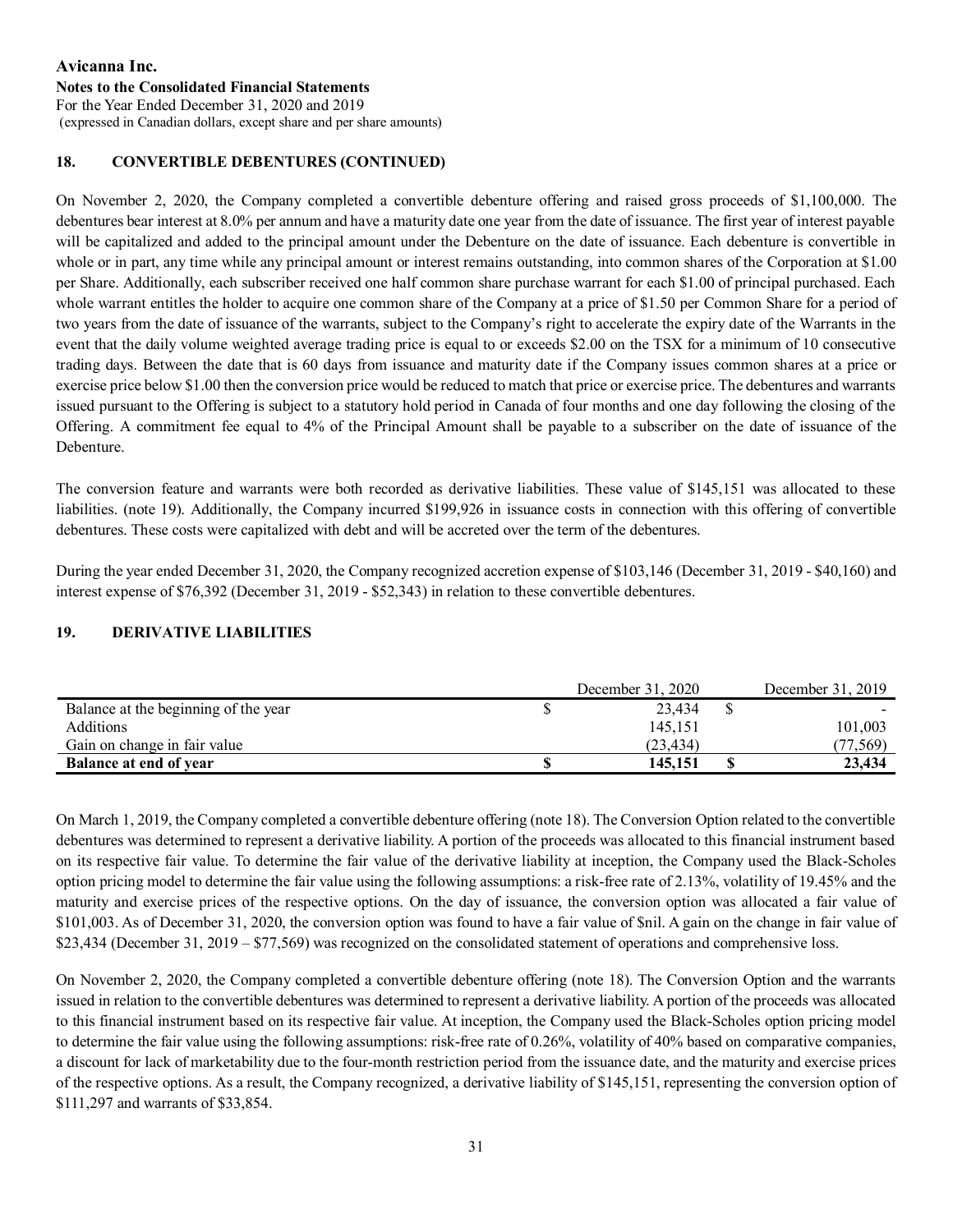#### **Avicanna Inc. Notes to the Consolidated Financial Statements** For the Year Ended December 31, 2020 and 2019 (expressed in Canadian dollars, except share and per share amounts)

## **20. SHARE CAPITAL**

#### **Authorized and outstanding share capital:**

The authorized share capital of the Company consists of an unlimited number of common shares and unlimited number of preferred shares. As at December 31, 2020, the Company had 35,871,941 common shares issued and outstanding (December 31, 2019 – 22,364,723).

#### **Transactions:**

- [i] On April 15, 2019 ("Second Tranche Closing Date") the Company issued 2,228,328 Special Warrants at \$8.00 each for gross proceeds of \$17,826,624 which was the second tranche ("Second Tranche") of the Company's Special Warrants offering. As part of this transaction the company incurred cash issuance cost of \$670,800 and compensation warrant cost of 517,782, resulting in net proceeds of \$16,638,042 Each Special Warrant holder is entitled to receive upon conversion one unit (each, a "Unit") of the corporation with each Unit consisting of one common share ("Common Share") in the capital of the corporation and one half of one Common Share purchase warrant (each whole warrant, "Whole Warrant" and together with the Common Shares, "Underlying Securities") with each Warrant entitling the holder thereof to purchase one Common Share in the capital of the corporation at a price of \$10.00 for a period of two years after the closing date. Additionally, 129,290 compensation warrants were issued to finders related to this sale of Special Warrants. The compensation warrants are exercisable into a Unit for a period of 2 years and an exercise price of \$8.00 per compensation warrant. Fair value of the compensation warrants was determined using the Black-Scholes option pricing model with a market price per common share of \$8.00, a risk-free interest rate of 1.89%, an expected annualized volatility of 90% and expected dividend yield of 0%. A fair value of \$517,782 has been allocated to the compensation warrants. The transaction costs were measured based on the fair value of the equity instruments granted as the fair value of services cannot be reliably measured. Each common share purchase warrant subject to acceleration such that, if the Common Shares are listed and posted for trading on a stock exchange and the volume weighted average price of the Common Shares on such stock exchange is equal to or greater than \$12.50 for a period of 10 consecutive trading days, the Corporation may at its option elect to accelerate the expiry of the common share purchase warrants by providing notice to the holders thereof, in which case the common share purchase warrants will expire on the 30th calendar day following delivery of such notice.
- [ii] During the year ended December 31, 2019, the Company issued 92,348 common shares for consulting services with a value of \$738,776. All common shares were issued at a value of \$8.00 per common share.
- [iii] During the year ended December 31, 2019, 2,228,328 common shares were issued on the exercise of 2,228,328 special warrants. The special warrants exercised were held at a fair value of \$16,638,042. Upon the conversion of each Unit, each unitholder received one half of one common share purchase warrant which provides the right to purchase one Common Share in the capital of the corporation at a price of \$10.00 for a period of two years after the closing date. As such 1,114,162 common share purchase warrants were issued at the time of conversion. Fair value of the warrants was determined using the Black-Scholes option pricing model with a market price per common share of \$8.00, a risk-free interest rate of 2.00%, an expected annualized volatility of 90% and expected dividend yield of 0%. A fair value of \$3,138,905 has been allocated to the warrants.
- [iv] During the year ended December 31, 2019, 1,155,000 common shares were issued on the exercise of 1,155,000 stock options. Of the total options exercised, 950,000 were exercised at a price of \$0.10 per common share, 195,000 were exercised at a price of \$1.00 per common share and 10,000 were exercised at a price of \$2.00 per common share for gross proceeds of \$310,000. The options exercised were held at a fair value of \$100,402.
- [v] During the year ended December 31, 2019, 48,937 common share purchase warrants were issued as part of the convertible debenture issuance (Note 18). Each warrant entitles the holder to acquire one common share of the Company (a "Warrant Share") at a price of \$10.00 per Warrant Share for a period of 12 months following the Closing Date. The warrants issued were allocated a fair value of \$6,531.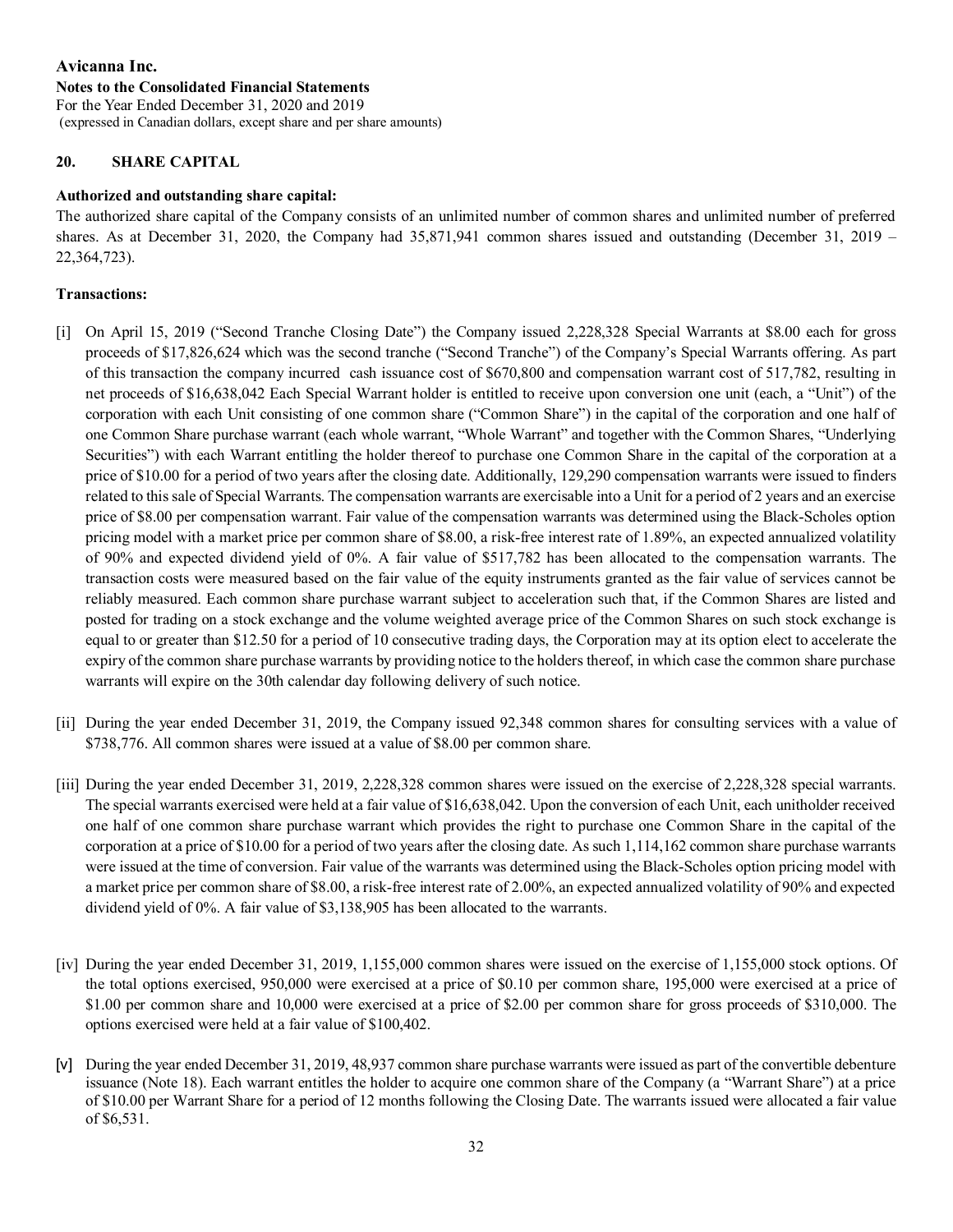## **20. SHARE CAPITAL (CONTINUED)**

- [vi] During the year ended December 31, 2019, 2,701,598 common shares were issued on the exercise of 2,701,598 common share purchase warrants. Of the total warrants exercised, 2,171,681 were exercised at a price of \$1.00 per common share, 85,000 were exercised at a price of \$2.00 per common share and 444,917 were exercised at a price of \$2.50 per common share for gross proceeds of \$3,453,974. The common share purchase warrants exercised were held at a fair value of \$696,223.
- [vii] During the year ended December 31, 2019, 540,484 common shares were issued on the exercise of 540,484 special warrants. The special warrants exercised were held at a fair value of \$4,108,875. Upon the conversion of each Unit, each unitholder received one half of one common share purchase warrant which provides the right to purchase one Common Share in the capital of the corporation at a price of \$10.00 for a period of two years after the closing date. As such 270,242 common share purchase warrants were issued at the time of conversion. Fair value of the warrants was determined using the Black-Scholes option pricing model with a market price per common share of \$8.00, a risk-free interest rate of 1.89%, an expected annualized volatility of 90% and expected dividend yield of 0%. A fair value of \$509,315 has been allocated to the warrants. Each common share purchase warrant subject to acceleration such that, if the Common Shares are listed and posted for trading on a stock exchange and the volume weighted average price of the Common Shares on such stock exchange is equal to or greater than \$12.50 for a period of 10 consecutive trading days, the Corporation may at its option elect to accelerate the expiry of the common share purchase warrants by providing notice to the holders thereof, in which case the common share purchase warrants will expire on the 30th calendar day following delivery of such notice.
- [viii] On January 24, 2020, the Company issued 822,721 units for gross proceeds of \$2,056,802. Each unit was comprised of one (1) common share in the capital of the Company and one-half of one (1/2) common share purchase warrant. Each warrant is exercisable into one common share in the capital of the Company (each, a "Warrant Share") at a price of CAD\$3.00 per Warrant Share until January 24, 2023, subject to the Company's right to accelerate the expiry date of the Warrants upon thirty (30) days' notice in the event that the ten (10) day volume weighted average trading price of the Common Shares (subject to the average trading volume per day being at least 30,000 Common Shares) is equal to or exceeds CAD\$4.00 on the Toronto Stock Exchange. Fair value of the common share purchase warrants was determined using the Black-Scholes option pricing model with a market price per common share of \$2.32, a risk-free interest rate of 1.62%, an expected annualized volatility of 90% and expected dividend yield of 0%. Gross proceeds of \$2,056,801 were allocated to common shares and common share purchase warrants in the amount of \$1,548,316 and \$508,485, respectively.
- [ix] On April 20, 2020, the Company issued an aggregate of 3,200,000 Units (the "Units") at a price of \$0.80 per Unit, for aggregate gross proceeds of approximately \$2.56 million. Each Unit was comprised of one (1) common share in the capital of the Company (each, a "Common Share") and one-quarter of one (1/4) common share purchase warrant (each whole warrant, a "Warrant"). Each Warrant is exercisable into one common share in the capital of the Company (each, a "Warrant Share") at a price of \$1.20 per Warrant Share until April 20, 2022, subject to the Company's right to accelerate the expiry date of the Warrants upon thirty (30) days' notice in the event that the ten (10) day volume weighted average trading price of the Common Shares is equal to or exceeds \$2.00 on the Toronto Stock Exchange. Gross proceeds of \$2,560,000 were allocated to common shares and common share purchase warrants in the amount of \$2,410,874 and \$149,126, respectively.
- [x] On August 18, 2020, the Company issued an aggregate of 1,952,410 Units (the "Units") at a price of \$1.40 per Unit, for aggregate gross proceeds of approximately \$2.7 million. Each Unit was comprised of one (1) common share in the capital of the Company (each, a "Common Share") and one-half of one (1/2) common share purchase warrant (each whole warrant, a "Warrant"). Each Warrant is exercisable into one common share in the capital of the Company (each, a "Warrant Share") at a price of \$2.00 per Warrant Share until August 18, 2022, subject to the Company's right to accelerate the expiry date of the Warrants upon thirty (30) days' notice in the event that the ten (10) day volume weighted average trading price of the Common Shares is equal to or exceeds \$3.00 on the Toronto Stock Exchange. Gross proceeds of \$2,733,374 were allocated to common shares and common share purchase warrants in the amount of \$2,182,117 and \$551,257, respectively.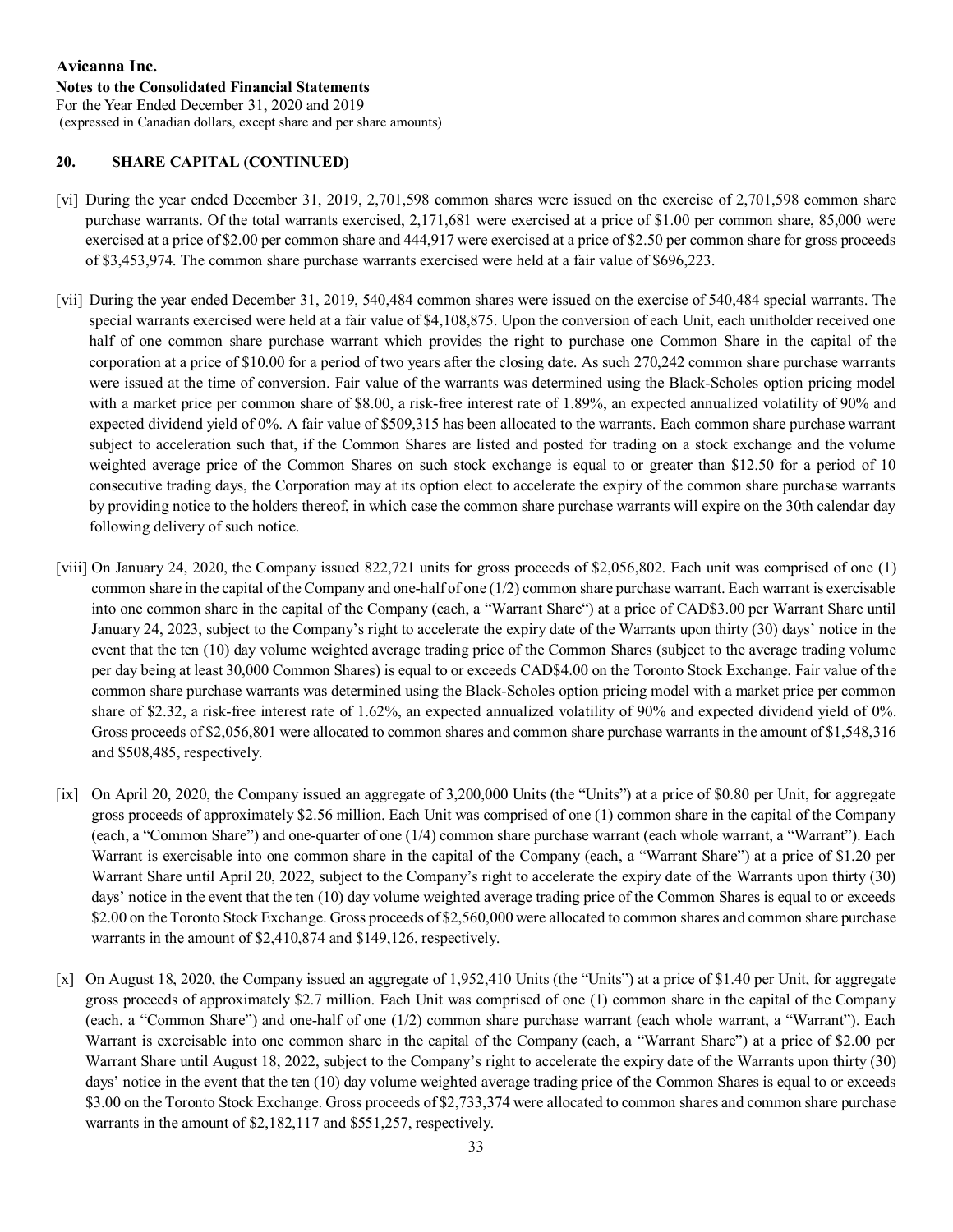## **20. SHARE CAPITAL (CONTINUED)**

[xi] On December 8, 2020, the Company issued an aggregate of 6,861,934 Units (the "Units") at a price of \$0.85 per Unit, for aggregate proceeds of approximately \$5.8 million. Each Unit was comprised of one (1) common share in the capital of the Company (each, a "Common Share") and one-half of one (1/2) Common share purchase warrant (each whole warrant, a "Warrant"). Each Warrant is exercisable into one common share in the capital of the Company (each, a "Warrant Share") at a price of \$1.20 per Warrants Share until December 8, 2022, subject to the Company's right to accelerate the expiry date of the Warrants upon thirty (30) days' notice in the event that the ten (10) day volume weighted average trading price of the Common Shares is equal to or exceeds \$3.00 on the Toronto Stock Exchange. Gross proceeds of \$5,832,644 were allocated to common shares and common share purchase warrants in the amount of \$4,677,065 and \$1,155,579, respectively. The Company incurred issuance costs of \$327,536 for this financing. As part of the financing, the Company issued 339,830 broker warrants, which were valued at \$154,125.

#### **Warrant Reserve**

As at December 31, 2020 the following warrants were outstanding and exercisable:

|                                     | <b>Warrants Issued /</b><br><b>Exercised</b> | Weighted average<br>exercise price |
|-------------------------------------|----------------------------------------------|------------------------------------|
|                                     | #                                            | S                                  |
| Outstanding as at December 31, 2018 | 3,936,134                                    | \$2.15                             |
| Warrants issued                     | 3,790,959                                    | 8.76                               |
| Special warrants exercised          | (2,768,812)                                  | 8.00                               |
| Warrants expired                    | (625, 812)                                   | 2.28                               |
| Warrants exercised                  | (2,701,598)                                  | 1.28                               |
| Outstanding as at December 31, 2019 | 1,630,721                                    | \$9.56                             |
| Warrants issued                     | 6,529,335                                    | 1.28                               |
| Warrants expired                    | (360,008)                                    | 9.91                               |
| Outstanding as at December 31, 2020 | 7,800,048                                    | \$2.62                             |

The following table is a summary of the Company's warrants outstanding as at December 31, 2020:

|                                  | <b>Warrants Outstanding</b> |                                       |                                    | <b>Warrants Exercisable</b>  |  |  |
|----------------------------------|-----------------------------|---------------------------------------|------------------------------------|------------------------------|--|--|
| <b>Exercise price range</b>      | Number outstanding          | Weighted<br>average<br>remaining life | Weighted average<br>exercise price | <b>Number</b><br>exercisable |  |  |
|                                  | #                           | (years)                               | S                                  | #                            |  |  |
| \$0.85                           | 339,830                     | 1.94                                  | \$0.04                             | 339,830                      |  |  |
| \$1.00                           | 25,000                      | 1.33                                  | \$0.00                             | 25,000                       |  |  |
| \$1.20                           | 4,492,325                   | 2.59                                  | \$0.69                             | 4,492,325                    |  |  |
| \$1.50                           | 550,000                     | 1.83                                  | \$0.11                             | 550,000                      |  |  |
| \$2.00                           | 997,180                     | 1.63                                  | \$0.26                             | 997,180                      |  |  |
| \$3.00                           | 150,000                     | 2.06                                  | \$0.06                             | 150,000                      |  |  |
| \$8.00                           | 131,551                     | 0.29                                  | \$0.13                             | 131,551                      |  |  |
| \$10.00                          | 1,114,162                   | 0.29                                  | \$1.43                             | 1,114,162                    |  |  |
| <b>Balance December 31, 2020</b> | 7,800,048                   | 2.00                                  | \$2.71                             | 7,800,048                    |  |  |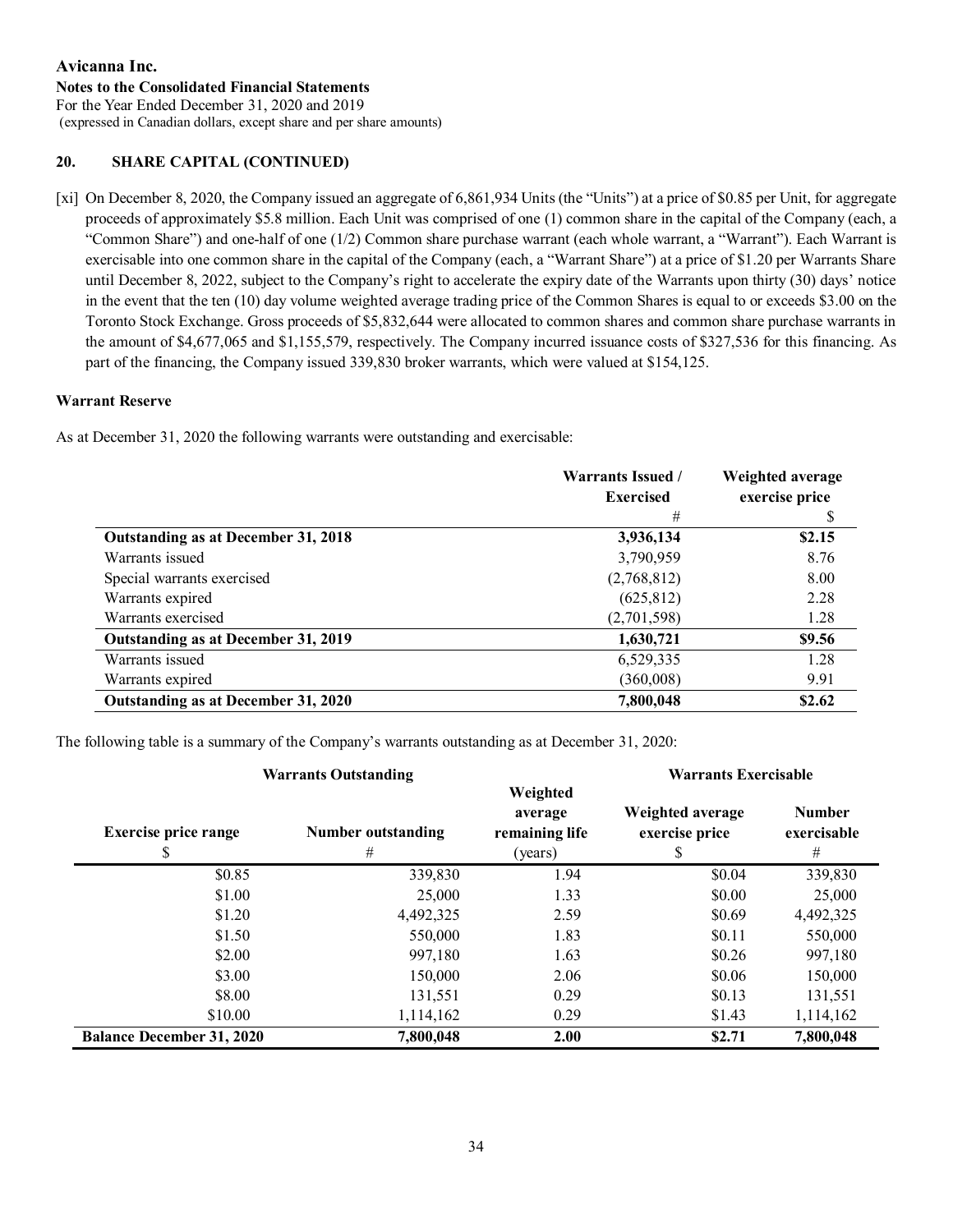## **21. SHARE BASED PAYMENT RESERVE AND STOCK OPTIONS**

The Company has established a stock option plan (the "Option Plan") for directors, officers, employees and consultants of the Company. The Company's Board of Directors determines, among other things, the eligibility of individuals to participate in the Option Plan and the term, vesting periods, and the exercise price of options granted to individuals under the Option Plan.

Each share option converts into one common share of the Company on exercise. No amounts are paid or payable by the individual on receipt of the option. The options carry neither the right to dividends nor voting rights. Options may be exercised at any time from the date of vesting to the date of their expiry.

The Company's Option Plan provides that the number of common shares reserved for issuance may not exceed 10% of the number of common shares outstanding. If any options terminate, expire, or are cancelled as contemplated by the Option Plan, the number of options so terminated, expired, or cancelled shall again be available under the Option Plan

## *[i] Measurement of fair values*

 The fair value of share options granted during the periods ended December 31, 2020, and December 31, 2019 was estimated at the date of grant using the Black Scholes option pricing model using the following inputs:

|                         | 2020              | 2019             |
|-------------------------|-------------------|------------------|
| Grant date share price  | $$0.85 - $2.55$   | \$8.00           |
| Exercise price          | $$1.00 - $5.00$   | \$8.00           |
| Expected dividend yield | $0\%$             | $0\%$            |
| Risk-free interest rate | $0.44\% - 1.62\%$ | $1.7\% - 2.06\%$ |
| Expected option life    | $6 - 10$ years    | $7 - 10$ years   |
| Expected volatility     | 90%               | 90%              |

## **Employee and non-employee options**

Expected volatility was estimated by using the historical volatility of other actively traded public companies that the Company considers comparable that have trading and volatility history. The expected option life represents the period of time that options granted are expected to be outstanding. The risk-free interest rate is based on Canada government bonds with a remaining term equal to the expected life of the options.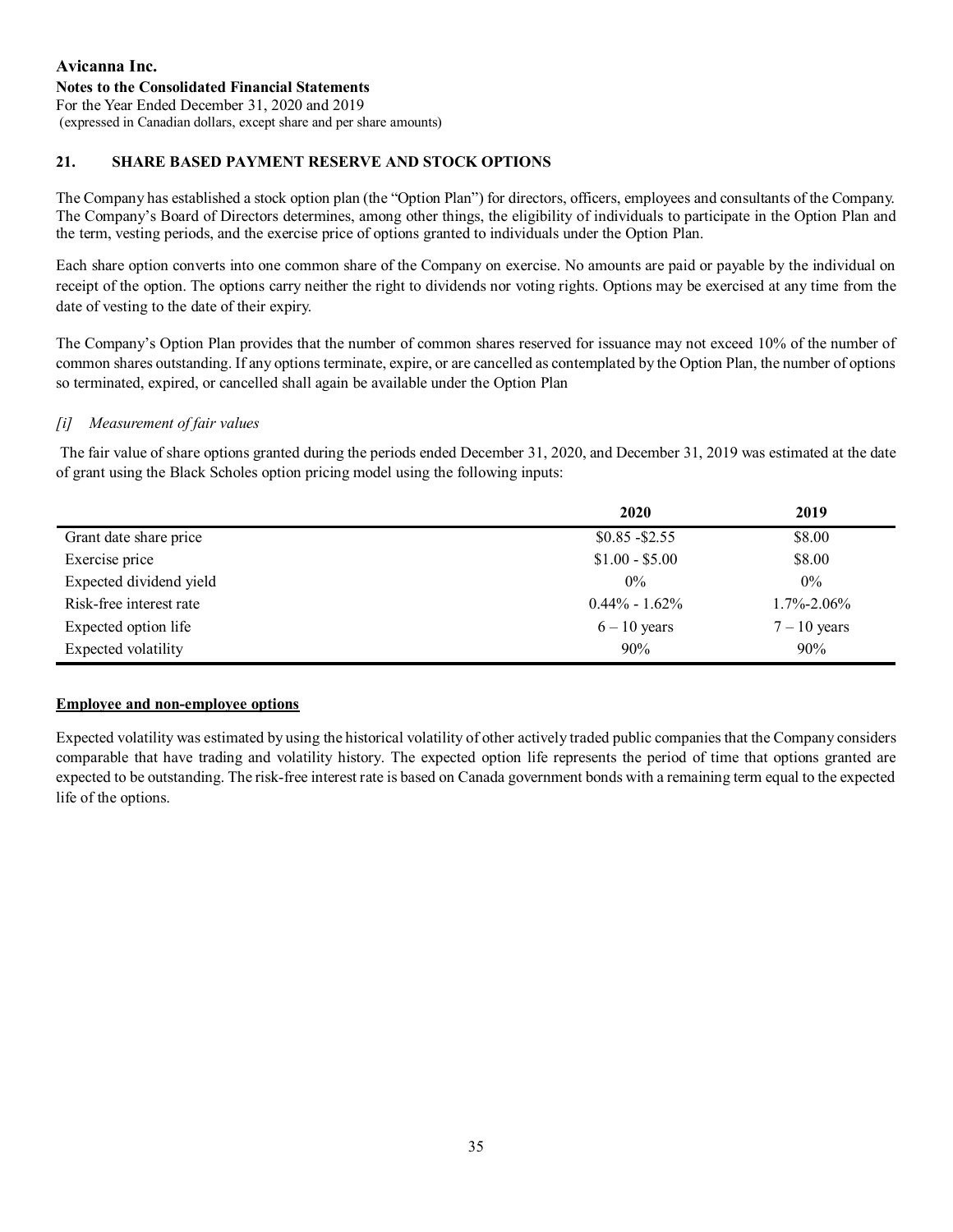## **21. SHARE BASED PAYMENT RESERVE AND STOCK OPTIONS (CONTINUED)**

#### *[ii] Reconciliation of outstanding equity-settled share options*

|                                          | Options issued/(exercised) | Weighted average exercise price |
|------------------------------------------|----------------------------|---------------------------------|
|                                          | / Exercised                | exercise price                  |
|                                          | #                          | S                               |
| Outstanding as at December 31, 2018      | 2,462,500                  | 1.82                            |
| Options issued                           | 509,915                    | 8.00                            |
| Options expired                          | (20,000)                   | 2.00                            |
| Options cancelled                        | (169,500)                  | 8.00                            |
| Options exercised                        | (1,155,000)                | 0.04                            |
| Outstanding as at December 31, 2019      | 1,627,915                  | 8.00                            |
| Options issued [i] [ii]                  | 1,030,251                  | 2.06                            |
| Options cancelled and forfeited [i][iii] | (605, 499)                 | 5.72                            |
| Options exercised [iv]                   | (100,000)                  | 0.10                            |
| Outstanding as at December 31, 2020      | 1,952,667                  | 2.94                            |

[i] On January 23, 2020, 218,755 options were cancelled and repriced and subsequently, 191,556 options were reissued with an exercise price of \$2.50. The vesting period remains the same and are fully vested in July 2022. Since fewer options were reissued, the Company accounted for the reduction as a cancellation and recognized an accelerated vesting totaling \$544,850 in relation to such reduction. In addition, since the total fair value of the share-based payment arrangement was reduced as a result of the modification (measured immediately before and after the modification), the Company continued to measure the remaining options based on their grant date fair values.

[ii] During the year ended December 31, 2020, 838,695 stock options were issued through eleven separate issuances.

[iii] During the year ended December 31, 2020, 329,327 options were forfeited and 57,417 options were cancelled. Accelerated vesting was applied to options that were cancelled or expired prior to their vesting date. The company recognized \$47,466 in accelerated share-based compensation expense during the quarter.

[iv] During the year ended December 31, 2020, 100,000 options were exercised with an exercise price of \$0.10.

During the year ended December 31, 2020, the Company recognized a total Shared Based Payment expense relating to Stock Options of \$1,736,557 (December 31, 2019 - \$2,685,629).

The following table is a summary of the Company's share options outstanding as at December 31, 2020:

| <b>Options Outstanding</b><br><b>Number</b><br>Weighted average |             | <b>Options Exercisable</b><br>Weighted average |                |                          |
|-----------------------------------------------------------------|-------------|------------------------------------------------|----------------|--------------------------|
| <b>Exercise price range</b>                                     | outstanding | remaining life                                 | exercise price | Number exercisable       |
|                                                                 | #           | (years)                                        |                | #                        |
| 1.00                                                            | 623,000     | 1.53                                           | 0.32           | 285,000                  |
| 1.24                                                            | 7,500       | 0.02                                           | 0.00           | $\overline{\phantom{0}}$ |
| 1.39                                                            | 38,000      | 0.10                                           | 0.03           | 28,500                   |
| 2.00                                                            | 377,500     | 0.81                                           | 0.39           | 377,500                  |
| 2.50                                                            | 174,372     | 0.76                                           | 0.22           | 59,624                   |
| 2.75                                                            | 362,450     | 0.94                                           | 0.51           |                          |
| 5.00                                                            | 17,595      | 0.01                                           | 0.05           | 16,562                   |
| 7.30                                                            | 67,000      | 0.16                                           | 0.25           | 67,000                   |
| 8.00                                                            | 285,250     | 0.74                                           | 1.17           | 278,083                  |
| <b>Balance December 31, 2020</b>                                |             |                                                |                |                          |
|                                                                 | 1,952,667   | 5.07                                           | 2.94           | 1,112,269                |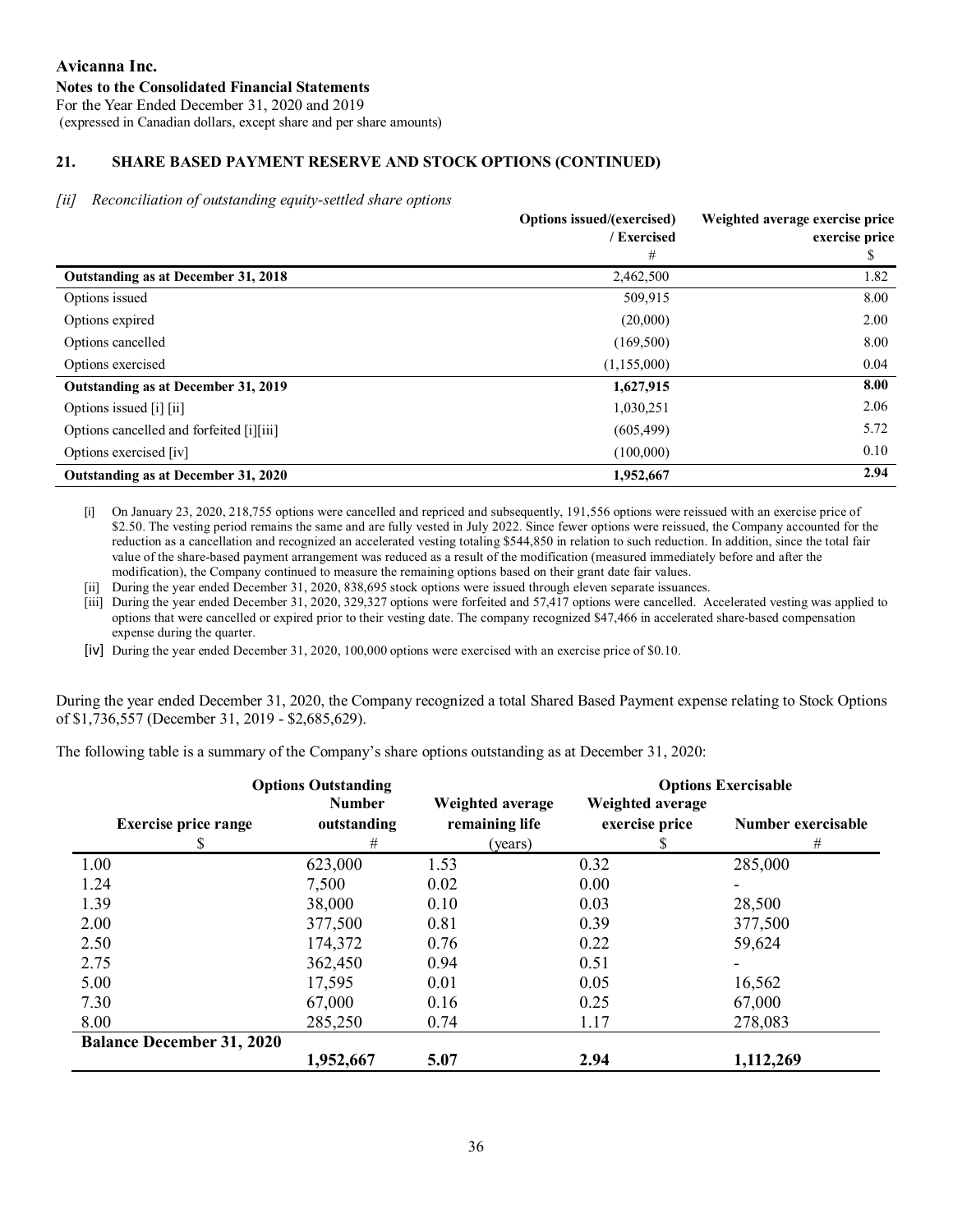## **21. SHARE BASED PAYMENT RESERVE AND STOCK OPTIONS (CONTINUED)**

### *[i] Restricted stock units*

The following table summarized the continuity of the Company's RSUs:

|                                     | <b>RSUs Issued</b> | Weighted average issue price |
|-------------------------------------|--------------------|------------------------------|
|                                     | #                  |                              |
| Outstanding as at December 31, 2018 |                    |                              |
| RSU <sub>s</sub> issued             | 108,658            | 8.00                         |
| RSU <sub>s</sub> forfeited          | (10, 500)          | 8.00                         |
| Outstanding as at December 31, 2019 | 98,158             | 8.00                         |
| RSUs issued [i][ii]                 | 946,797            | 1.33                         |
| RSUs exercised [iii]                | (570, 153)         | 1.73                         |
| RSUs forfeited [iv]                 | (34, 166)          | 2.86                         |
| Outstanding as at December 31, 2020 | 440,636            | 2.30                         |

[i] During the year ended December 31, 2020, Restricted Stock Units were issued to employees of the Company as compensation for a temporary salary reduction. In April 2020 534,428 units were issued with a grant price of \$1.46, vesting on October 27, 2020. In September 2020, another 258,913 restricted stock units were granted at a price of \$1.24, vesting on November 30, 2020.

[ii] On November 9, 2020, 121,065 Restricted Stock Units were issued to employees of the Company with a grant price of \$1.00 vesting on December 31, 2020. On December 9, 2020, 32,391 Restricted Stock Units were issued with a grant price of \$0.85 vesting on March 31, 2021.

[iii] The fair value of the share-based payment expense was determined using the market value of the share price on grant date. RSUs are settled by delivery of a notice of settlement by the RSU holder or, if no notice of settlement is delivered, on the last vesting date. As of December 31, 2020, 570,153 RSUs were vested (December 31, 2019- nil).

- [iv] During the year ended December 31, 2020, 34,166 restricted stock units were forfeited. All forfeited units were due to vest on or before December 31, 2020, as such, no accelerated vesting was applied.
- [v] As of December 31, 2020, 101,722 shares to be issued under the settlement of restricted stock were not issued to the shareholder at year end and therefore, are classified as shares to be issued.

During the year ended December 31, 2020, the Company recognized a total Share Based Payment expense relating to Restricted Stock Units of \$1,379,358 (December 31, 2019 - \$nil).

## **22. NON-CONTROLLING INTEREST**

The following table presents the summarized financial information about the Company's subsidiaries that have non-controlling interests. This information represents amounts before intercompany eliminations as at December 31, 2020 and 2019.

| Santa Marta Golden Hemp S.A.S | 2020 |             |     | 2019         |
|-------------------------------|------|-------------|-----|--------------|
| Current assets                | D    | 5,689,891   | S   | 1,575,581    |
| Non-current assets            |      | 16,665,267  |     | 29,503,952   |
| Current liabilities           |      | (3,581,022) |     | (4,224,490)  |
| Non-current liabilities       |      | (317.060)   |     | (10,806,923) |
| <b>Net assets</b>             |      | 18,457,076  | S   | 16,048,120   |
|                               |      |             |     |              |
| Sativa Nativa S.A.S           |      | 2020        |     | 2019         |
| Current assets                |      | 123,267     | \$. | 112,331      |
| Non-current assets            |      | 2,327,540   |     | 5,712,534    |
| Current liabilities           |      | (210, 856)  |     | (312, 551)   |
| Non-current liabilities       |      | (489, 973)  |     | (298, 171)   |
| <b>Net assets</b>             |      | 1,749,978   | S   | 5,214,143    |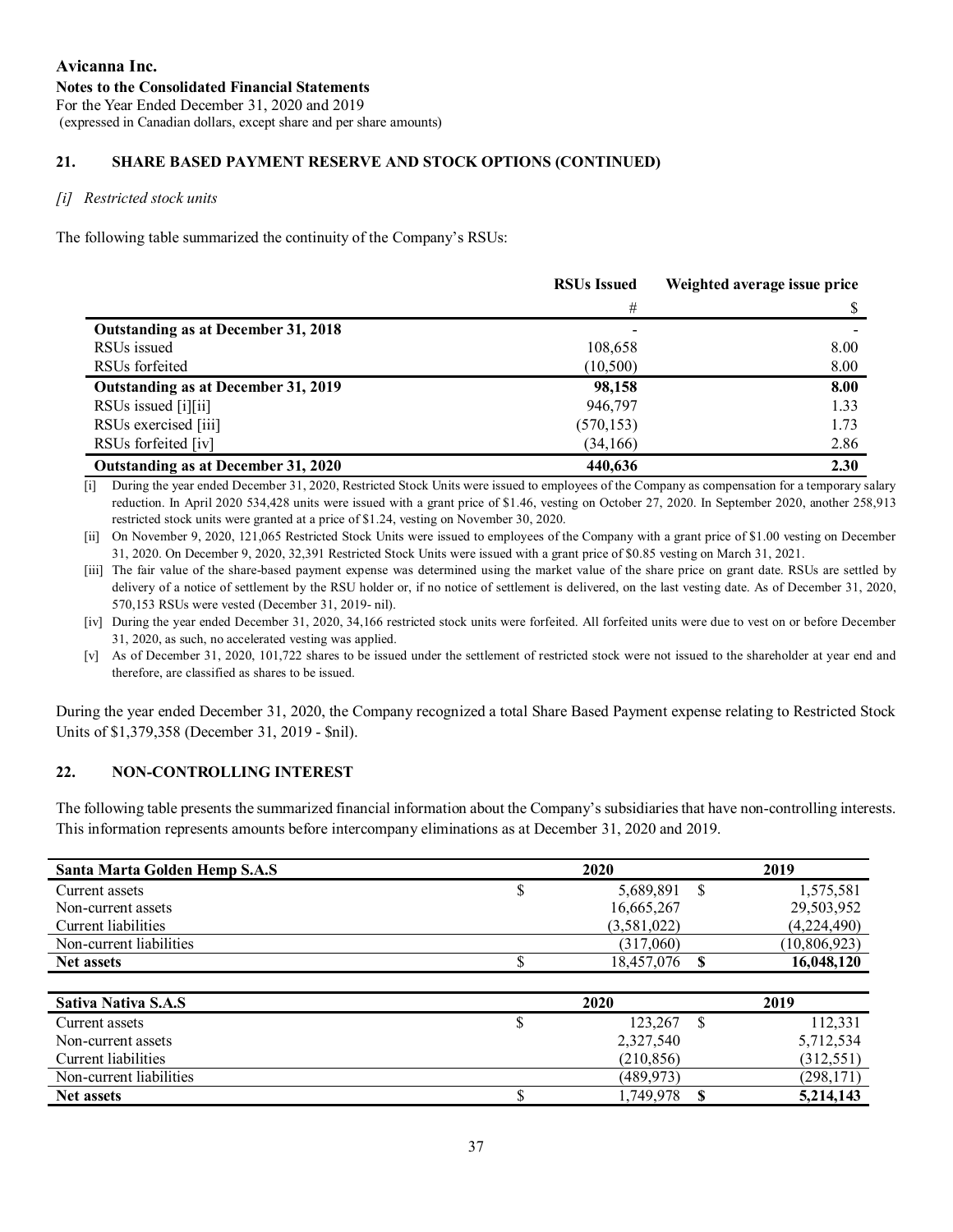## **22. NON-CONTROLLING INTEREST (CONTINUED)**

| Sigma Magdalena Canada Inc. | 2020       | 2019       |
|-----------------------------|------------|------------|
| Current assets              | 7.170      | 7.151      |
| Non-current assets          | 248,787    | 267,898    |
| Non-current liabilities     | (262, 422) | (281, 993) |
| <b>Net assets</b>           | (6, 465)   | (6,944)    |

The net change in non-controlling interest is as follows:

|                                                 | 2020        | 2019        |
|-------------------------------------------------|-------------|-------------|
| <b>Opening Balance</b>                          | 7,488,456   | 8,070,778   |
| Increase in NCI from MVMD transaction           |             | 1,048,366   |
| <b>SMGH</b> Recapitalization                    | 2,859,440   |             |
| Foreign translation                             | (946, 419)  | (489, 625)  |
| Net loss attributed to non-controlling interest | (1,507,765) | (1,141,063) |
| <b>Ending Balance</b>                           | 7,893,712   | 7,488,456   |

# **23. FINANCIAL RISK MANAGEMENT AND FINANCIAL INSTRUMENTS**

#### **Credit risk**

Credit risk is the risk of financial loss to the Company if a customer or counterparty to a financial instrument fails to meet its contractual obligations and arises principally from deposits with banks and outstanding receivables. The Company does not hold any collateral as security but mitigates this risk by dealing only with what management believes to be financially sound counterparties and, accordingly, does not anticipate significant loss for non-performance.

The Company believes that the trade and other receivables balance is fully collectable. As of December 31, 2020, \$708,673 in trade and other receivables remained outstanding (December 31, 2019 - \$384,846). The Company applies the simplified approach to providing for expected credit losses as prescribed by IFRS 9, which permits the use of lifetime expected loss provision for all trade receivables. The loss allowance is based on the Company's historical collection and loss experience and incorporates forward looking factors, where appropriate.

A summary of aged trade and other receivables is included below:

| ັ                           | Aurrent | 30           | - 60            | -90<br>O I | O٨<br>7V     | <b>Total</b>          |
|-----------------------------|---------|--------------|-----------------|------------|--------------|-----------------------|
|                             |         |              |                 |            |              |                       |
| Trade and other receivables | 84,452  | 57C<br>64.D. | 270<br><u>.</u> | 295,370    | 263,<br>-994 | 708,675<br>$\sqrt{2}$ |

The Company has recorded a loss provision of \$713,582 during the year-ended December 31, 2020 (December 31, 2019 - \$nil).

## **Liquidity risk**

Liquidity risk is the risk that the Company will not be able to meet its financial obligations as they become due. The Company's exposure to liquidity risk is dependent on the Company's ability to raise additional financing to meet its commitments and sustain operations. The Company mitigates liquidity risk by management of working capital, cash flows and the issuance of share capital.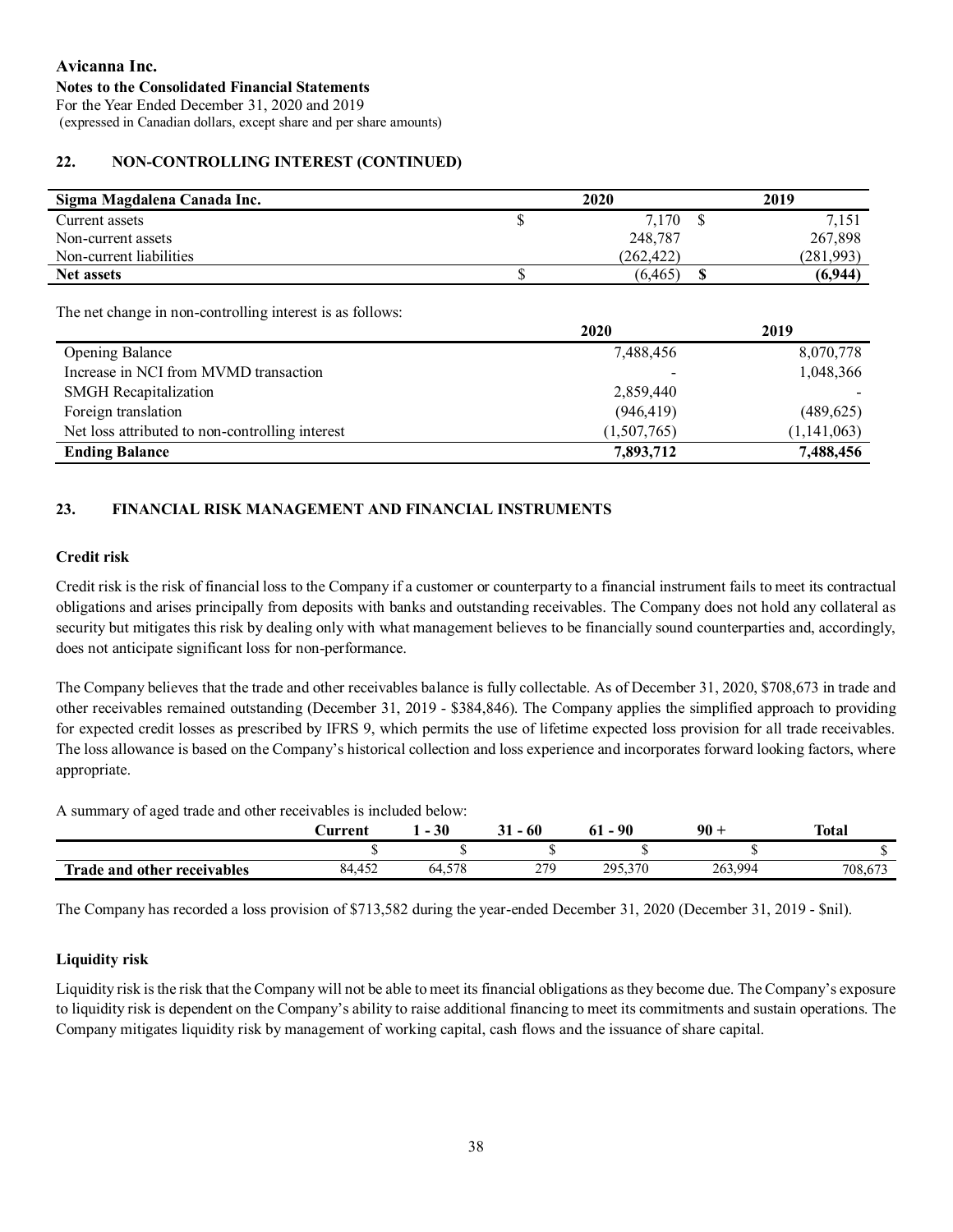### **23. FINANCIAL RISK MANAGEMENT AND FINANCIAL INSTRUMENTS (CONTINUED)**

In addition to the commitments disclosed, the Company is obligated to the following contractual maturities of undiscounted cash flows:

|                        |   | Carrying<br>amount | Contractual<br>cash flows | Year 1    | Year 2  | Year 3 |
|------------------------|---|--------------------|---------------------------|-----------|---------|--------|
| Amounts payable        |   | 6,562,339          | 6,562,339                 | 6,562,339 |         |        |
| Convertible Debentures |   | 1,573,695          | 1,657,114                 | 1,657,114 |         |        |
| Lease liability        |   | 364,216            | 364,216                   | 203,155   | 161.061 | $\sim$ |
|                        | S | 8,500,250          | 8,583,669                 | 8,422,608 | 161,061 |        |

The due to related party balance of \$4,319,545 is not intended to be repaid. As these amounts become due, the outstanding balances will convert into common shares of SMGH, consistent with current ownership splits.

#### **Market risk**

Market risk is the risk that the fair value or future cash flows of a financial instrument will fluctuate because of changes in market prices. Market risk comprises three types of risk: currency rate risk, interest rate risk and other price risk.

#### *Currency risk*

Currency risk is the risk to the Company's earnings that arise from fluctuations of foreign exchange rates. The Company is primarily exposed to foreign currency exchange risk associated with Colombian Pesos, as it has substantial operations based out of Colombia and record keeping is denominated in a foreign currency. To a lesser extent, the Company is also exposed to exchange risk from US dollars and British Pound Sterling due to operations in the United States and the United Kingdom, respectively.

#### *Interest risk*

Interest rate risk is the risk that the fair value or future cash flows of a financial instrument will fluctuate because of changes in market interest rates. The Company is not exposed to interest rate as it does not have any borrowings.

#### *Other price risk*

Other price risk is the risk that the fair value or future cash flows of a financial instrument will fluctuate because of changes in market prices of the Company's cannabis products (other than those arising from interest rate risk or currency risk), whether those changes are caused by factors specific to the individual financial instrument or its issuer, or factors affecting all similar financial instruments traded in the market.

#### **Fair value hierarchy**

The carrying values of cash, amounts receivable, prepaid assets, short -term investments and amounts payable approximate the fair values due to the short-term nature of these items. The risk of material change in fair value is not considered to be significant due to a relatively short-term nature. The Company does not use derivative financial instruments to manage this risk.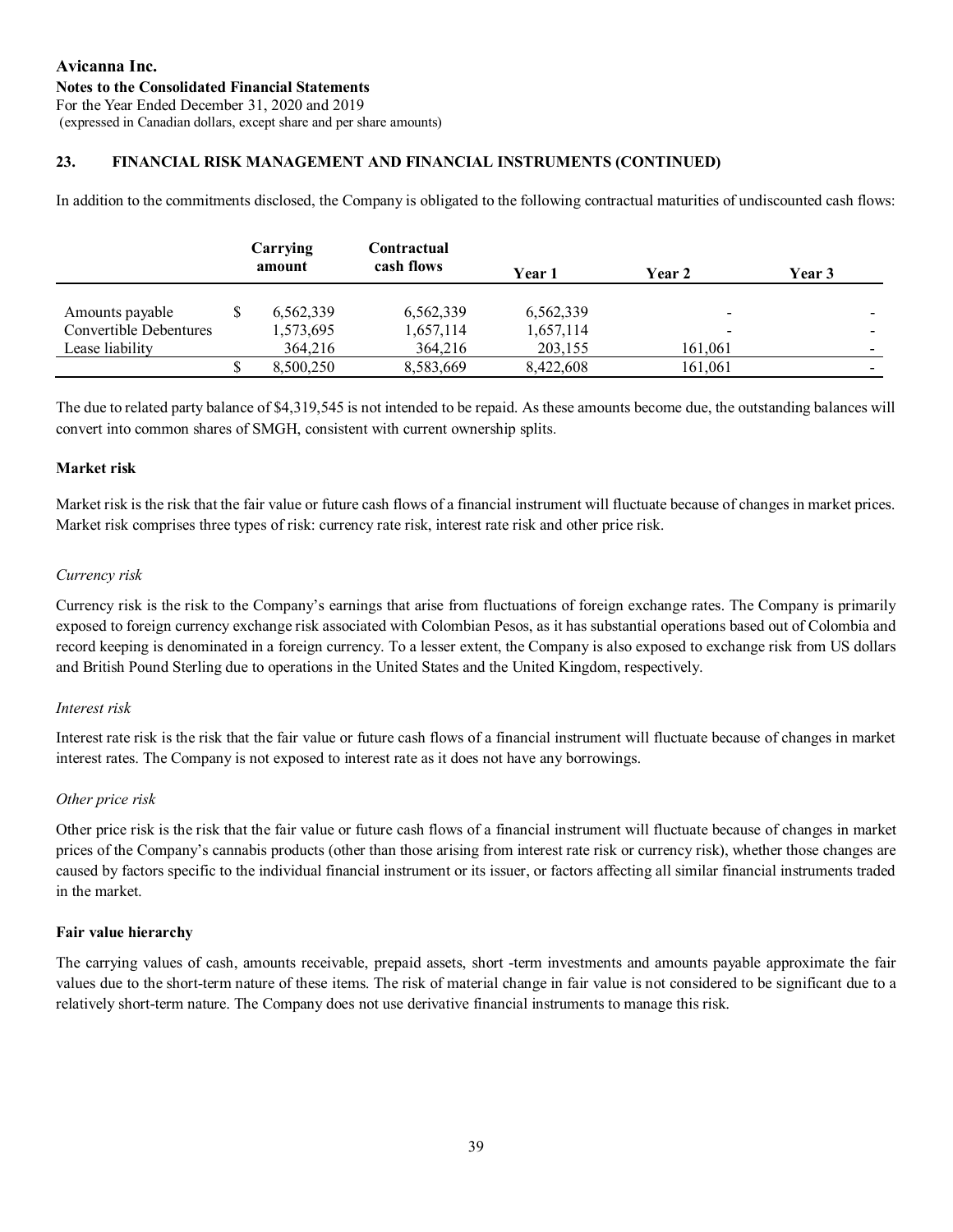## **23. FINANCIAL RISK MANAGEMENT AND FINANCIAL INSTRUMENTS (CONTINUED)**

Financial instruments recorded at fair value on the consolidated statement of financial position are classified using a fair value hierarchy that reflects the significance of the inputs used in making the measurements:

- Level 1 Valuation based on quoted prices (unadjusted) in active markets for identical assets or liabilities;
- Level 2 Valuation techniques based on inputs, other than quoted prices included in Level 1, that are observable for the asset or liability, either directly (i.e. as prices) or indirectly (i.e., derived from prices); and
- Level 3 Valuation techniques using inputs for the asset or liability that are not based on observable market data (unobservable inputs).

The hierarchy prioritizes the inputs used by the Company's valuation techniques. A level is assigned to each fair value measurement based on the lowest-level input significant to the fair value measurement in its entirety.

The Company's finance team performs valuations of financial items for financial reporting purposes, including level 3 fair values, in consultation with third party valuation specialists for complex valuations. Valuation techniques are selected based on the characteristics of each instrument, with the overall objective of maximizing the use of market – based information.

The fair value hierarchy requires the use of observable market inputs whenever such inputs exist. A financial instrument is classified to the lowest level of the hierarchy for which a significant input has been considered in measuring fair value. Cash is classified as a Level 1 financial instrument and the derivative asset is classified as a level 3 instrument. During the year, there were no transfers of amounts between Level 1, Level 2 and Level 3.

The following table provides information about the sensitivity of the fair value measurement to changes in the most significant inputs for the company's Level 3 financial assets and liabilities.

| <b>Financial asset/liability</b>        | Significant unobservable<br>input | <b>Estimate of the</b><br>input | Sensitivity of the fair value<br>measurement of the input                                               |
|-----------------------------------------|-----------------------------------|---------------------------------|---------------------------------------------------------------------------------------------------------|
| Long-term investments<br>(Southern Sun) | Liquidity discount                | $7.5\%$                         | An increase in the liquidity discount of 5%<br>changes the fair value of the investment by<br>\$28,012. |
| Derivative Liability<br>(LC 2019)       | Probability of triggering event   | 60%                             | An increase to 70% would increases fair<br>value by \$72,950.                                           |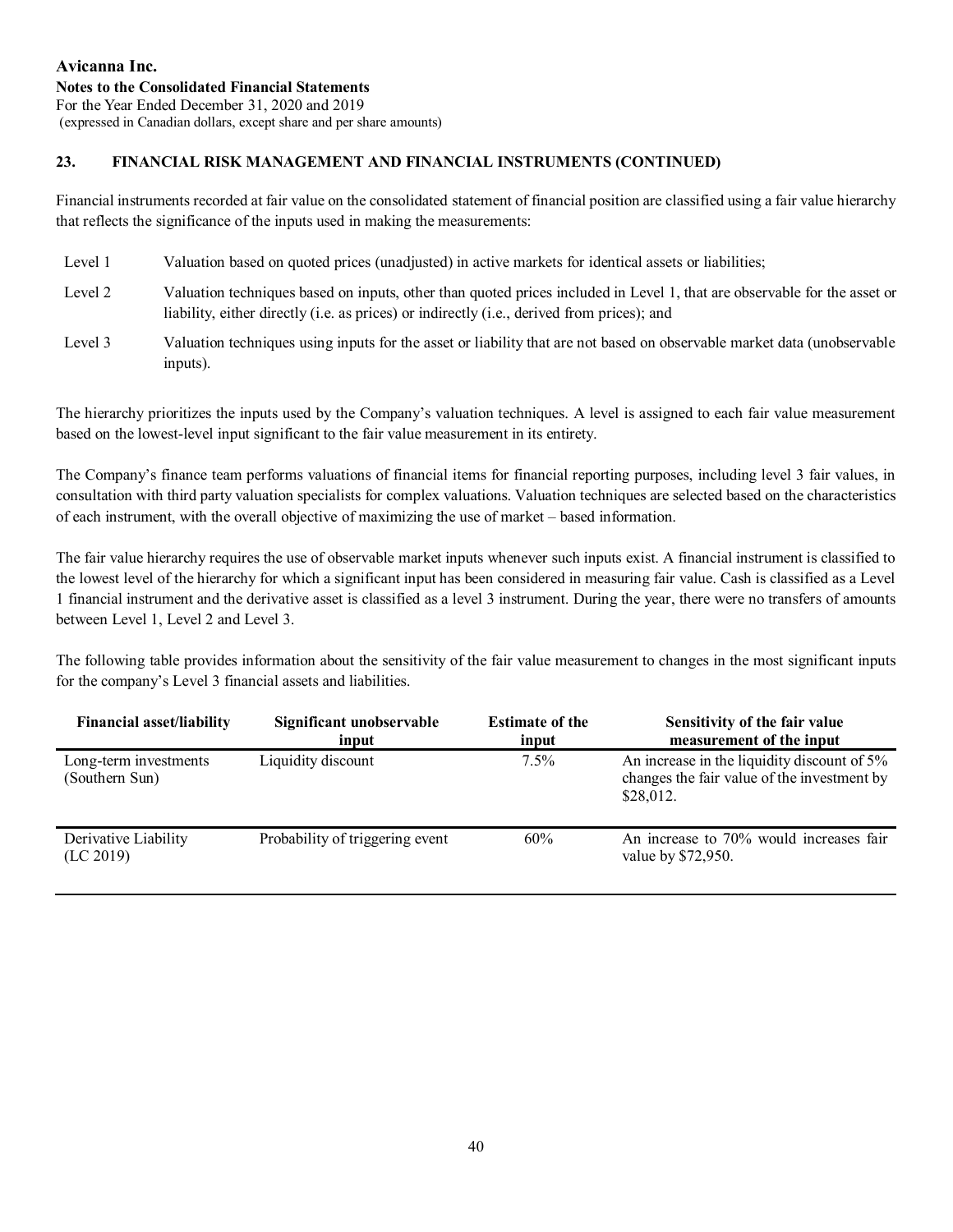# **23. FINANCIAL RISK MANAGEMENT AND FINANCIAL INSTRUMENTS (CONTINUED)**

|                                       | Level 1                  | Level 2                  | Level 3   | <b>December 31, 2020</b> |
|---------------------------------------|--------------------------|--------------------------|-----------|--------------------------|
| <b>Financial assets at FVTPL</b>      |                          |                          |           |                          |
| Short-term investments                | 1,250,000                | $\overline{a}$           |           | 1,250,000                |
| Long-term investments                 |                          | $\overline{\phantom{a}}$ | 518,213   | 518,213                  |
| Derivative Asset                      |                          | $\overline{a}$           | 526,312   | 526,312                  |
| <b>Financial liabilities at FVTPL</b> |                          |                          |           |                          |
| Convertible debentures                | $\overline{\phantom{a}}$ | $\overline{\phantom{a}}$ | 1,573,695 | 1,573,695                |
| Derivative Liability                  |                          |                          | 145,151   | 145,151                  |
|                                       | Level 1                  | Level 2                  | Level 3   | December 31, 2019        |
| <b>Financial assets at FVTPL</b>      |                          |                          |           |                          |
| Long-term investments                 | $\overline{\phantom{a}}$ | $\overline{a}$           | 72        | 72                       |
| Derivative Asset                      |                          |                          | 3,780,000 | 3,780,000                |
| <b>Financial liabilities at FVTPL</b> |                          |                          |           |                          |
| Convertible debentures                |                          |                          | 715,626   | 715,626                  |
| Derivative Liability                  |                          |                          | 23,434    | 23,434                   |

The following table presents the changes in Level 3 items for the year ended December 31, 2020:

| <b>2020</b> | 2019      | Change      |
|-------------|-----------|-------------|
|             |           |             |
| 518,213     | 72        | 518,141     |
| 526,312     | 3,780,000 | (3,253,688) |
|             |           |             |
| 1,573,695   | 715,626   | 858,069     |
| 145,151     | 23,434    | 121,717     |
|             |           |             |

## **24. GENERAL AND ADMINISTRATIVE EXPENSES**

|                                 |   | 2020       | 2019       |
|---------------------------------|---|------------|------------|
| General and administrative      | Φ | 3,725,797  | 6,331,984  |
| Selling marketing and promotion |   | 425,641    | 649,324    |
| Consulting fees                 |   | 1,515,156  | 2,519,005  |
| Professional fees               |   | 2,317,334  | 2,482,353  |
| Salaries and wages              |   | 5,115,859  | 6,411,611  |
| Research and development        |   | 376,271    | 1,216,626  |
| Board fees                      |   | 25,750     | 95,675     |
|                                 |   | 13,501,808 | 19,706,578 |

During the year as part of its inventory costing process, the Company capitalized \$467,706 of salaries to inventory (December 31, 2019 - \$473,133).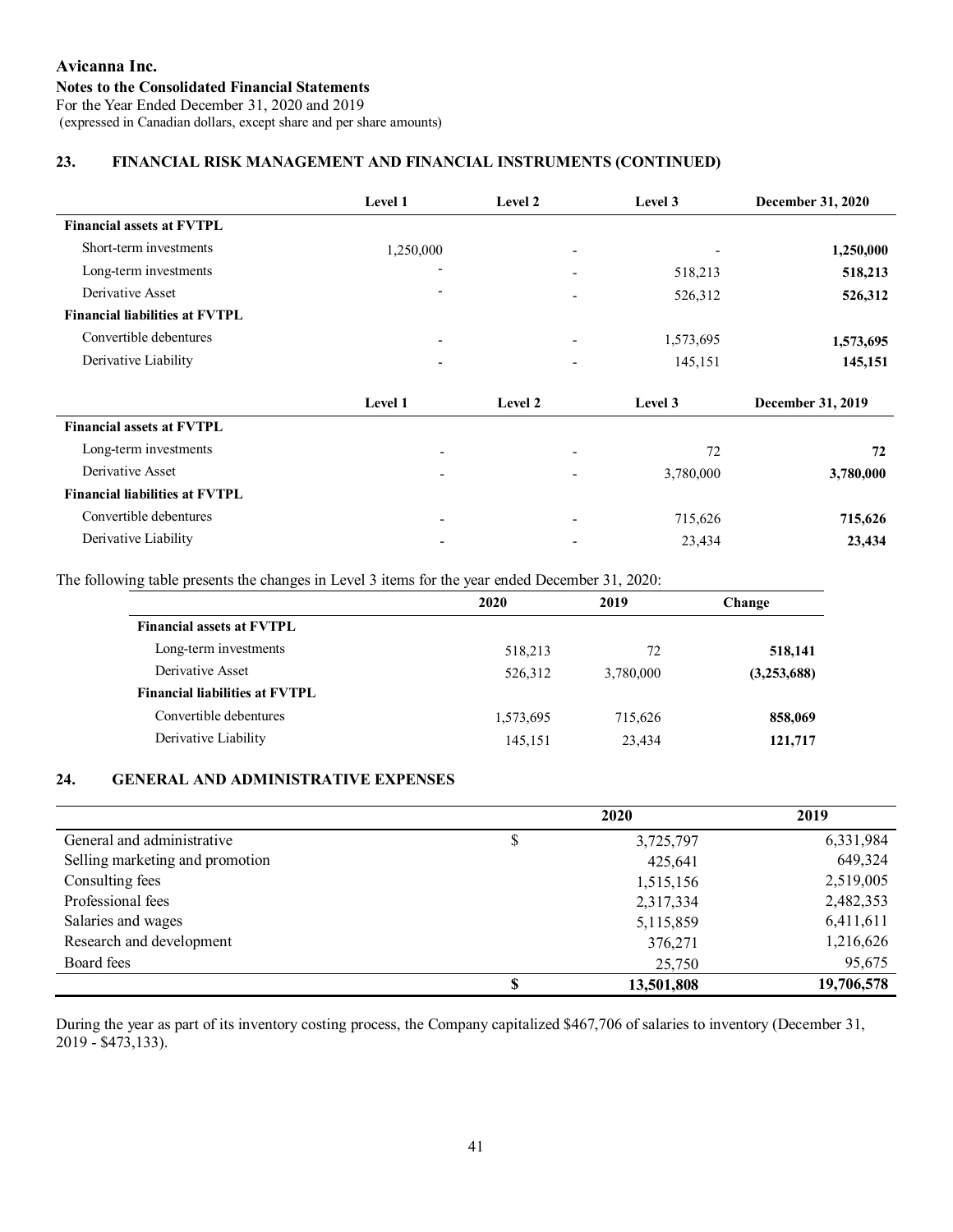## **Avicanna Inc. Notes to the Consolidated Financial Statements** For the Year Ended December 31, 2020 and 2019 (expressed in Canadian dollars, except share and per share amounts)

## **25. COMMITMENTS**

The Company has agreements for select research activities which it is committed to pay the following amounts as at December 31, 2020:

|                          |   | As at December 31,<br>2020 |
|--------------------------|---|----------------------------|
| 2021                     |   | 342,633                    |
| 2022                     |   | 283,909                    |
| <b>Total Commitments</b> | D | 626,542                    |

# **26. INCOME TAXES**

### **Current tax**

The reconciliation of the combined Canadian federal and provincial statutory income tax rate of 26.5% (2019 – 26.5%) to the effective tax rate is as follows:

|                                             | 2020         | 2019           |
|---------------------------------------------|--------------|----------------|
|                                             |              |                |
| Net loss before recovery of income taxes    | (35,049,301) | (23, 246, 430) |
|                                             |              |                |
| Expected income tax recovery                | (9,288,065)  | (6,160,304)    |
| Tax rate changes and other adjustments      | 4,650        | (448, 594)     |
| Tax attributes of acquired entity           | 162,630      | (21, 122)      |
| Share based compensation                    | 825,717      | 711,692        |
| Non-deductible expenses                     | 910,041      | 168,697        |
| Share issuance costs                        | (139.650)    | (1,336,996)    |
| Change in deferred tax asset not recognized | 5,336,583    | (6,053,235)    |
| Income tax recovery                         | (2,187,600)  | (1,033,393)    |

The Company's income tax recovery is allocated as follows:

|                       | 2020        | 2019        |
|-----------------------|-------------|-------------|
|                       |             | w           |
| Current tax recovery  | 20,684      |             |
| Deferred tax recovery | (2,208,284) | (1,033,393) |
|                       | (2,187,600) | 1,033,393)  |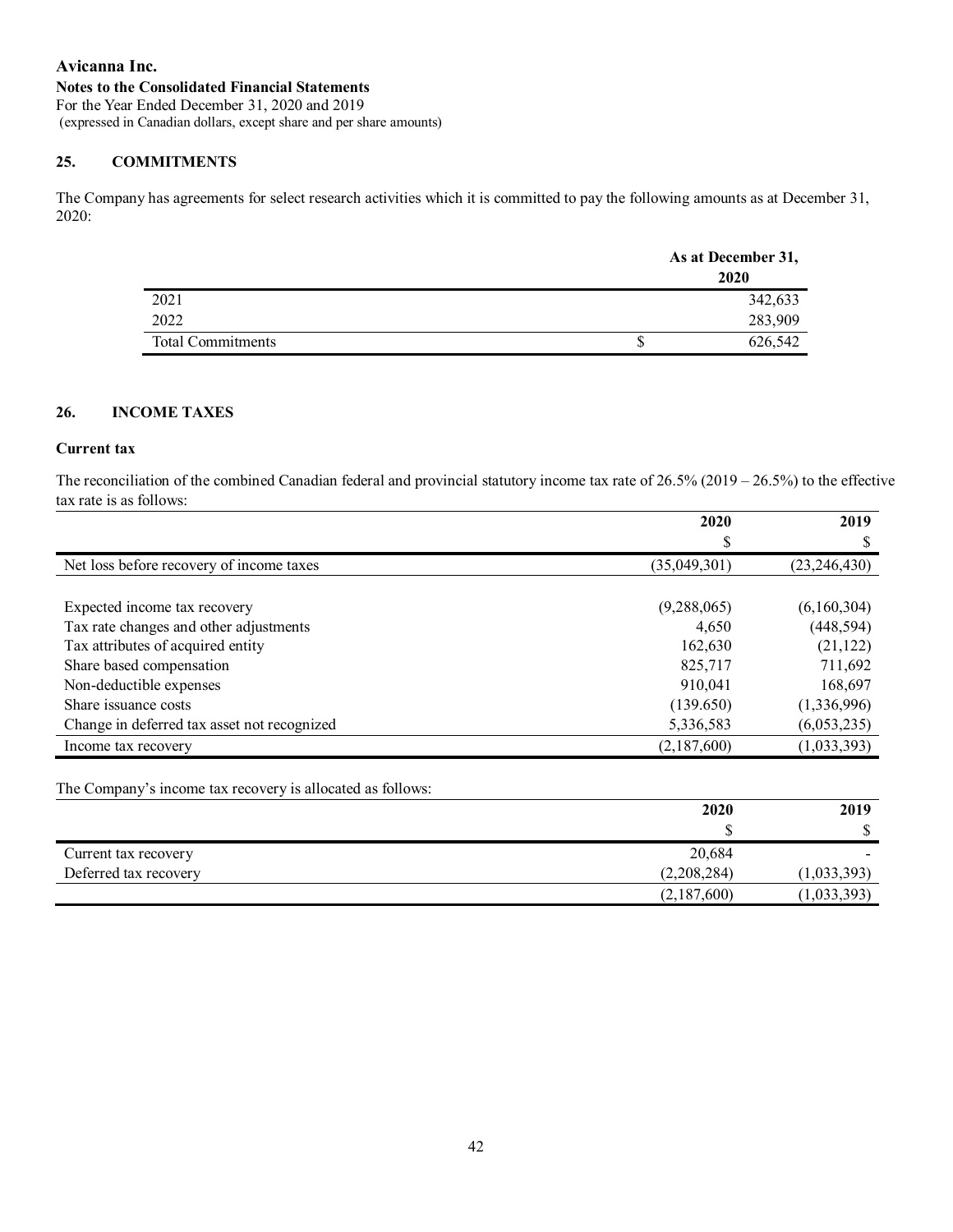## **Avicanna Inc. Notes to the Consolidated Financial Statements** For the Year Ended December 31, 2020 and 2019 (expressed in Canadian dollars, except share and per share amounts)

# **26. INCOME TAXES (CONTINUED)**

## **Deferred tax**

The following table summarizes the components of deferred tax:

|                                 | 2020         | 2019          |
|---------------------------------|--------------|---------------|
|                                 | \$           | \$            |
| Deferred tax assets             |              |               |
| Property and equipment          | 322,675      |               |
| Capital lease obligation        | 96,517       | 147,165       |
| Deferred revenue                | 431,963      |               |
| Convertible debentures          | 21,124       |               |
| Inventory impairment            | 260,315      |               |
| Impairment                      | 26,670       |               |
| Share issuance costs            | 931,681      |               |
| Foreign Exchange                | 468,548      | 126,316       |
| Losses Canada                   | 446,936      | 475,212       |
| Losses Colombia                 | 10,992,219   | 1,011,296     |
| Presumptive income excess       | 91,226       | 44,193        |
| Valuation allowance             | (13,887,904) |               |
|                                 | 201,970      | 1,804,182     |
| <b>Deferred tax liabilities</b> |              |               |
| Property and equipment          | (96)         | (26, 189)     |
| Intangible assets               |              | (3,286,852)   |
| Capital lease assets            | (91, 015)    | (143, 023)    |
| Derivative asset                | (69, 736)    | (440,366)     |
| Foreign exchange                | (6,247)      | (69, 943)     |
| Inventory impairment            | (425)        |               |
| Convertible debentures          |              | (11, 644)     |
|                                 | (167, 519)   | (3,978,015)   |
| Net deferred tax liability      | 34,451       | (2, 173, 834) |

Deferred tax assets and liabilities have been offset where they relate to income taxes levied by the same taxation authority and the Company has the legal right and intent to offset.

The following table represents the movement in net deferred tax liabilities

|                                      | 2020        | 2019        |
|--------------------------------------|-------------|-------------|
|                                      |             |             |
| Balance at the beginning of the year | (2,173,834) | (3,207,227) |
| Recognized in profit and loss        | 2,208,285   | 1,033,393   |
| Deferred tax asset (liabilities)     | 34,451      | (2,173,834) |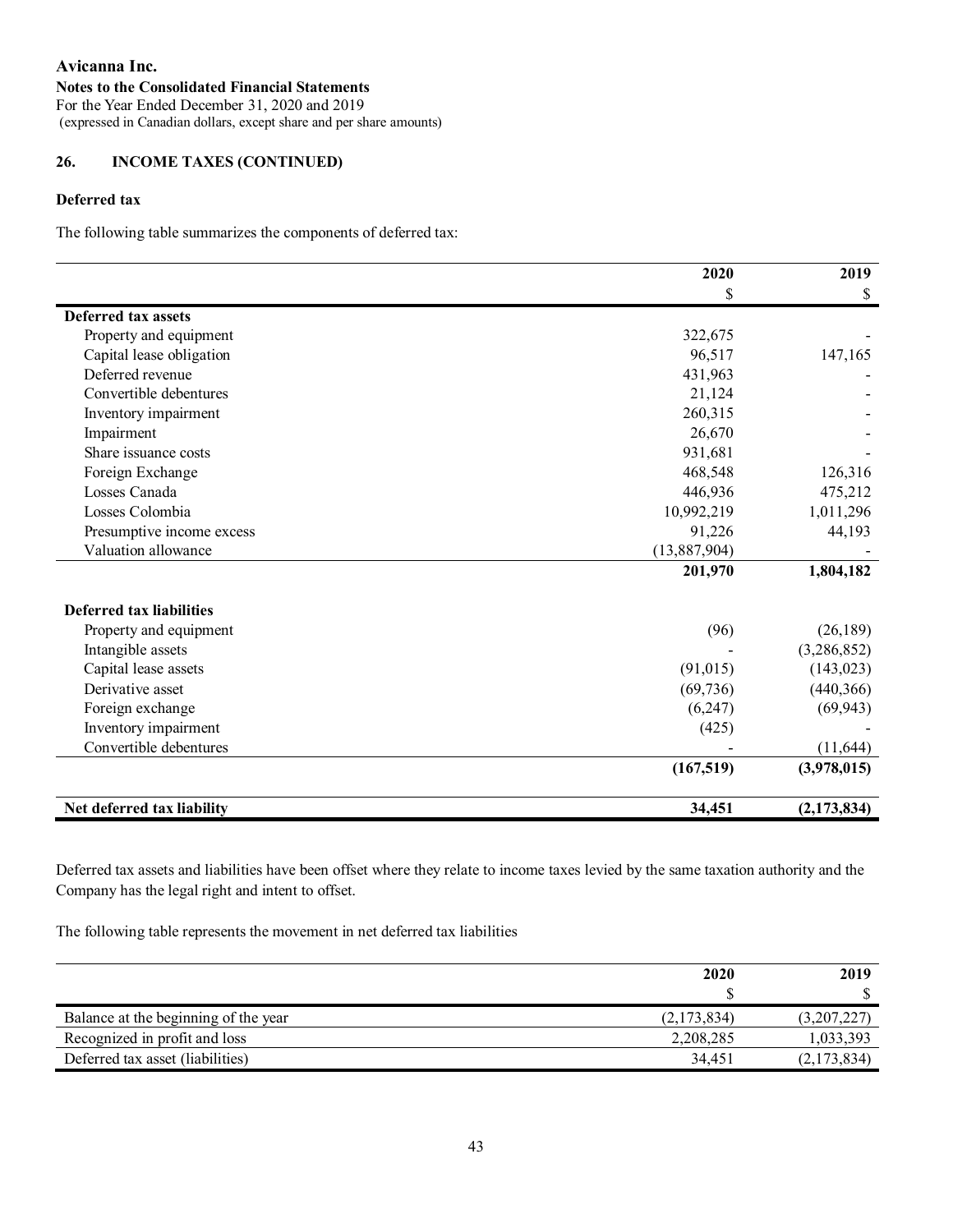## **26. INCOME TAXES (CONTINUED)**

#### *Unrecognized deferred tax assets*

Deferred taxes are provided as a result of temporary differences that arise due to the differences between the income tax values and the carrying amount of assets and liabilities. Deferred tax assets have not been recognized in respect of the following deductible temporary differences:

|                                   | 2020       | 2019       |
|-----------------------------------|------------|------------|
|                                   |            |            |
| Other provision                   |            | 352,685    |
| Share issuance costs              | 3,515,776  | 4,128,270  |
| Losses carried forward – Canada   | 33,376,230 | 19,319,864 |
| Losses carried forward – Colombia | 5,377,314  | 5,612,632  |
|                                   | 42,369,320 | 29,413,451 |

The Canadian non-capital loss carryforwards expire as noted in the table below. The Colombian loss carry forwards expire between 2019 and 2031. Share issue and financing costs will be fully amortized in 2022. The remaining deductible temporary differences may be carried forward indefinitely. Deferred tax assets have not been recognized in respect of these items because it is not probable that future taxable profit will be available against which the group can utilize the benefits therefrom.

| 2036 | 11,567     |  |
|------|------------|--|
| 2037 | 2,398,600  |  |
| 2038 | 4,810,276  |  |
| 2039 | 13,848,736 |  |
| 2040 | 12,193,324 |  |
|      | 33,262,502 |  |

## **27. OTHER INCOME (EXPENSES)**

The table is a breakdown of other income and expenses incurred in the period:

|                                             | 2020 |             | 2019      |
|---------------------------------------------|------|-------------|-----------|
| Gain on revaluation of derivative liability |      | 23,434      | 77,569    |
| Loss on revaluation of derivative asset     |      | (3,253,688) |           |
| Other income                                |      | 454,759     | 383,415   |
| Unrealized Gain on Investment               |      | 518,141     |           |
| Interest expense                            |      | (263,112)   | (54, 763) |
| Interest income                             |      |             | 68,929    |
| <b>ECL Provision</b>                        |      | (713, 582)  |           |
|                                             |      | (3,234,047) | 475,150   |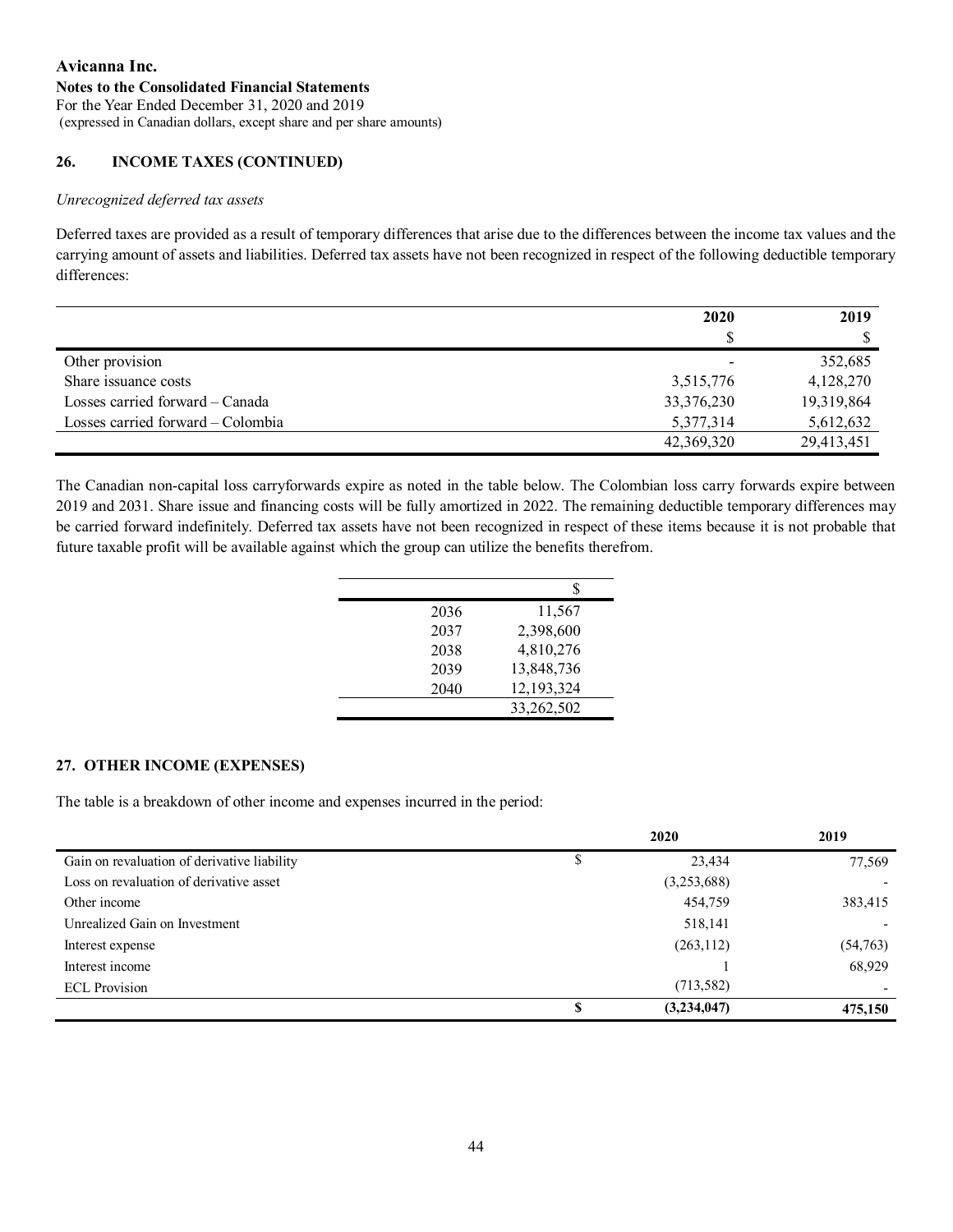## **28. NON-CASH OPERATING ELEMENTS OF WORKING CAPITAL**

The table is a breakdown of the non-cash elements of working capital presented on the statement of cash flows:

|                      | For the Year Ended<br>December 31, 2020 | <b>For the Year Ended</b><br>December 31, 2019<br>[Reclassified] |
|----------------------|-----------------------------------------|------------------------------------------------------------------|
| Accounts receivables | (515,948)                               | (1,136,240)                                                      |
| Inventory            | 208,293                                 | (1,507,096)                                                      |
| Prepaids expenses    | (633, 570)                              | 189,487                                                          |
| Accounts payable     | 1,384,705                               | 4,161,226                                                        |
| Income tax payable   | 20,684                                  |                                                                  |
|                      | 464,164                                 | 1,707,377                                                        |

## **29. PRIOR PERIOD RECLASSIFICATION**

#### **Reclassification of Comparative cash flows**

Certain comparative amounts in the Statements of Cash Flows for the year ended December 31, 2019, were reclassified to reflect the effect of foreign exchange differences translation consistent with the presentation of the Cash Flows for the year ended December 31, 2019. The impact of these reclassifications was as follows;

- Cash used in operating activities increased by \$1,678,585
- Cash used in investing activities decreased by \$1,267,761
- Cash provided by financing activities decreased by \$404,368
- Effect of exchange difference on cash increased by \$ 6,455

## **30. GOVERNMENT GRANTS**

In response to COVID-19 many governments have provided various subsidy programs to assist companies during the pandemic. The Company has received government assistance in regions where such assistance was available and where the Company was eligible for the subsidy programs.

The Company participates in the Canadian Emergency Wage Subsidy ("CEWS") program in Canada, which was announced in March 2020. CEWS provides a wage subsidy on eligible remuneration, subject to limits per employee, to eligible employers based on certain criteria, including a demonstration of revenue declines as a result of COVID-19. Through the CEWS program, the Company has recovered \$94,864 for the year ended December 31, 2020 (December 31, 2019 - \$nil), of which \$nil remained receivable at year end. This benefit has been recorded in the consolidated statements of operations and comprehensive loss as a deduction to salaries and wages.